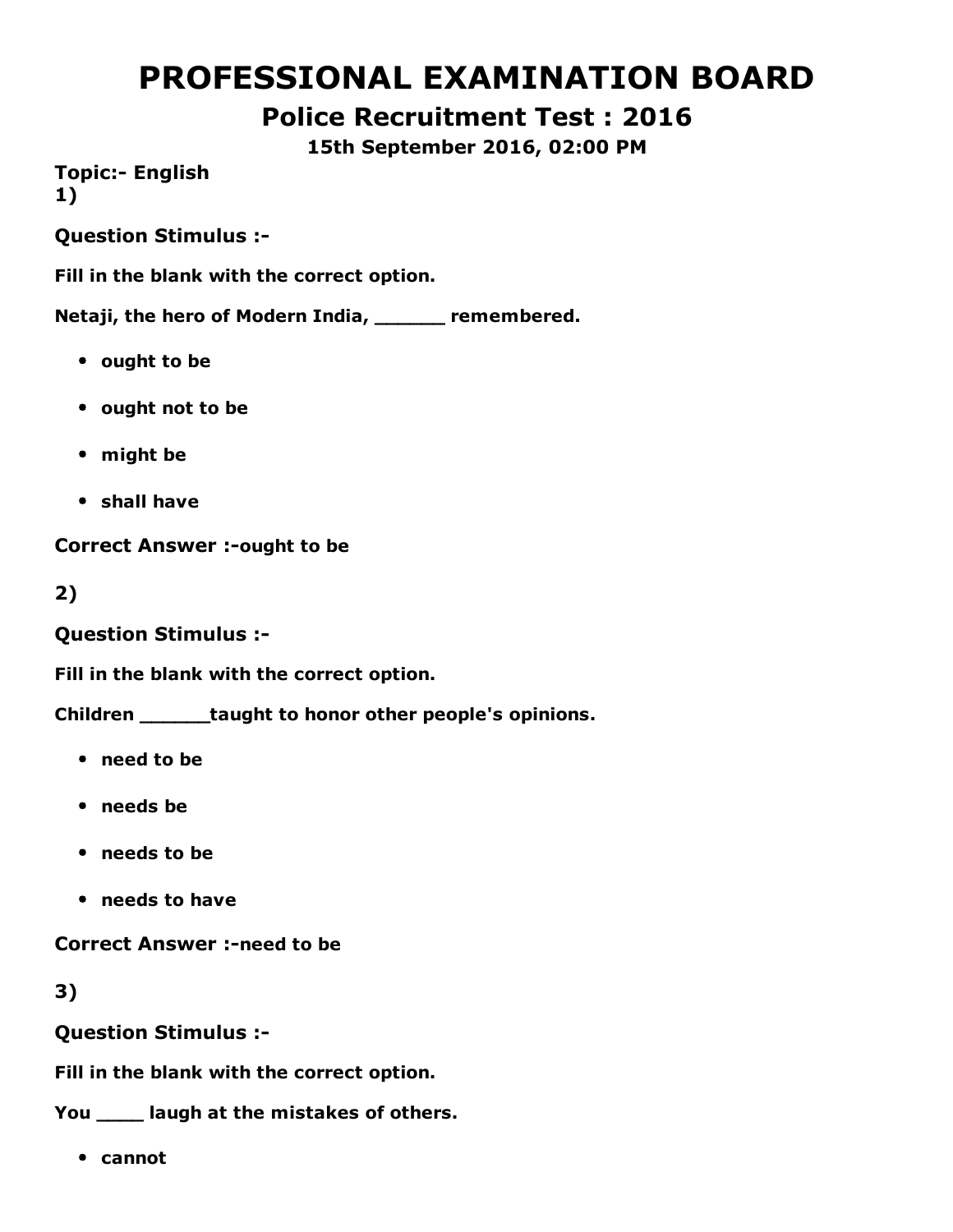- might not
- should not
- could not

**Correct Answer :- should not** 

4)

### Question Stimulus :

Fill in the blank with the correct preposition.

There was no soap, so I just quickly rinsed my hands \_\_\_\_\_ the tap.

- under
- over
- above
- by

**Correct Answer :- under** 

5)

## Question Stimulus :

Fill in the blank with the correct preposition.

Archaeologists discovered a gold cup just \_\_\_\_\_the surface at the site of a Roman villa.

- beneath
- across
- beyond
- off

**Correct Answer :-beneath** 

6)

Question Stimulus :

Fill in the blank with the correct preposition.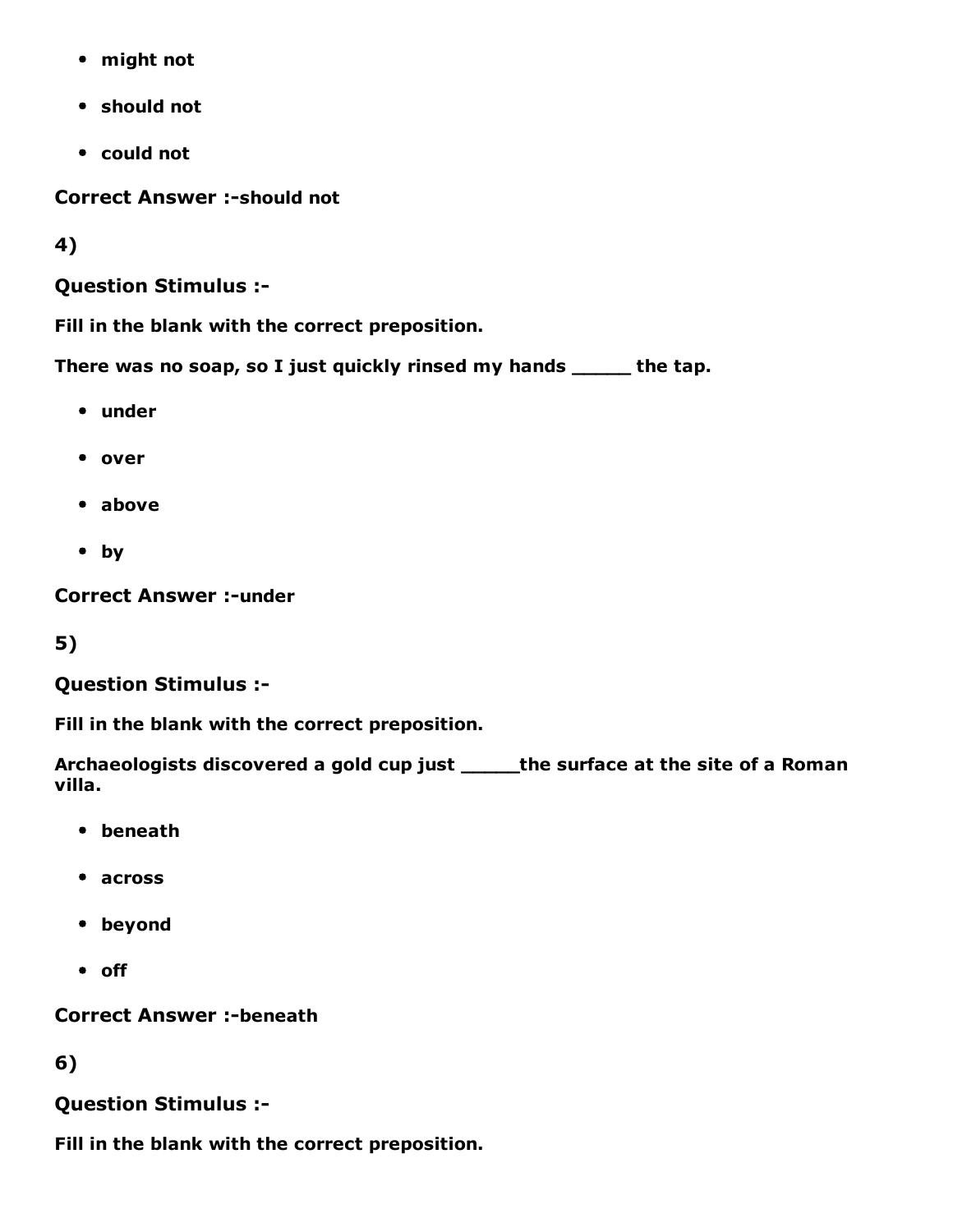Inflation has fallen \_\_\_\_\_\_ 5% for the first time in six years.

- above
- below
- over
- across

**Correct Answer :-below** 

```
7)
```
Question Stimulus :

Fill in the blank with the correct preposition.

The vegetables were cut \_\_\_\_\_ the maid \_\_\_\_\_ a sharp knife.

- by, with
- from, with
- off, with
- by, from

Correct Answer :-by, with

### 8)

Question Stimulus :

DIRECTIONS: In the following questions, some of the sentences have errors and some have none. Find out which part of a sentence has an error: lf there is no error, mark your answer as 'No error'.

- When we arrived at the station,
- $\bullet$  the train
- have already left.
- No error

Correct Answer :- have already left.

## 9)

Question Stimulus :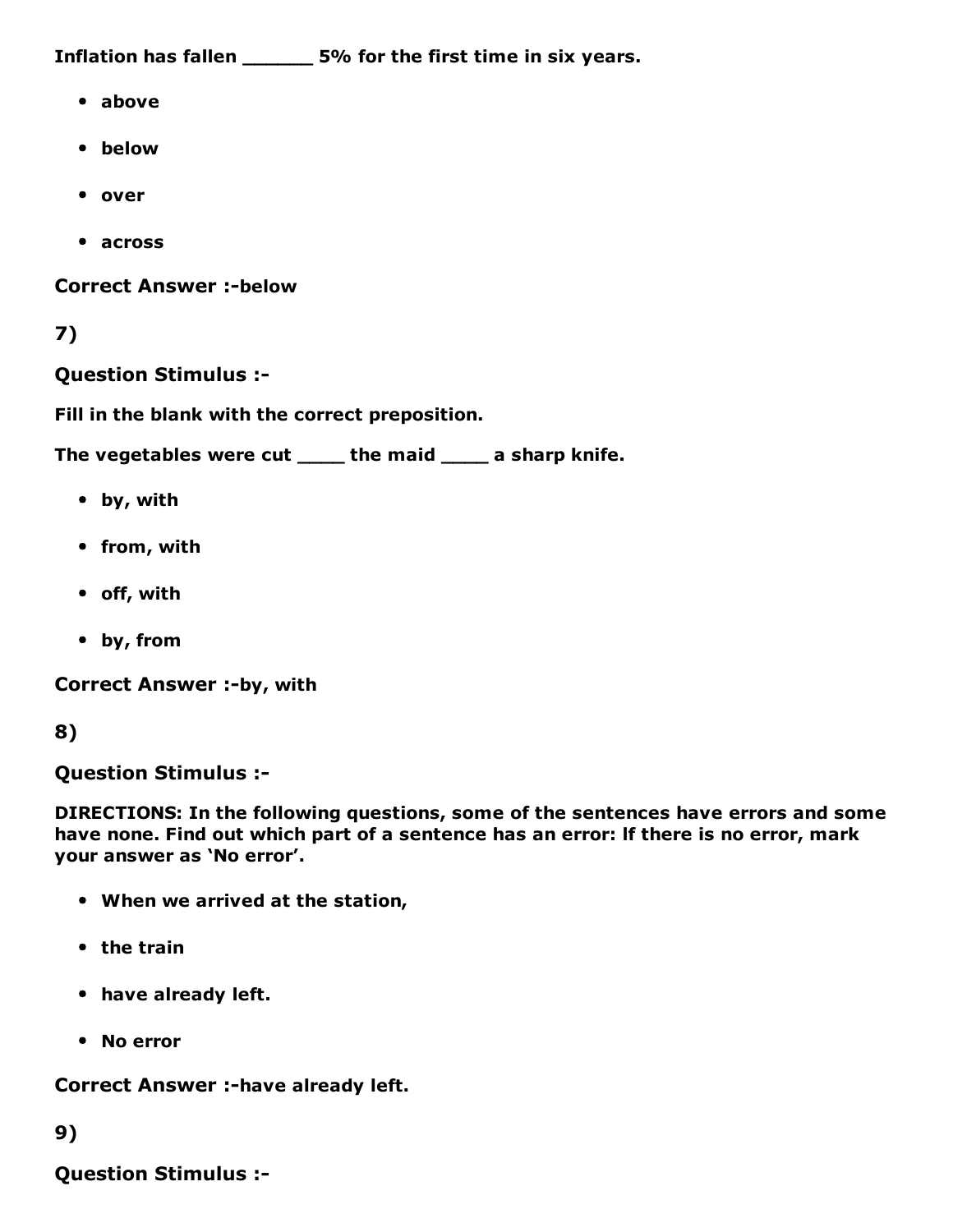DIRECTIONS: In the following questions, some of the sentences have errors and some have none. Find out which part of a sentence has an error: lf there is no error, mark your answer as 'No error'.

- William felt ill last night,
- because he has eaten,
- a large number of cakes and pastries.
- No error

Correct Answer :-because he has eaten,

10)

Question Stimulus :

DIRECTIONS: In the following questions, some of the sentences have errors and some have none. Find out which part of a sentence has an error: lf there is no error, mark your answer as 'No error'.

- If she had studied hard,
- she would have passed
- the English Language Test for the eligibility of Management Exams.
- No error

**Correct Answer :-No error** 

#### 11)

Question Stimulus :

DIRECTIONS: In the following questions, some of the sentences have errors and some have none. Find out which part of a sentence has an error: lf there is no error, mark your answer as 'No error'.

- I will call the instructor
- as soon as
- I will reach home.
- No error

Correct Answer :- I will reach home.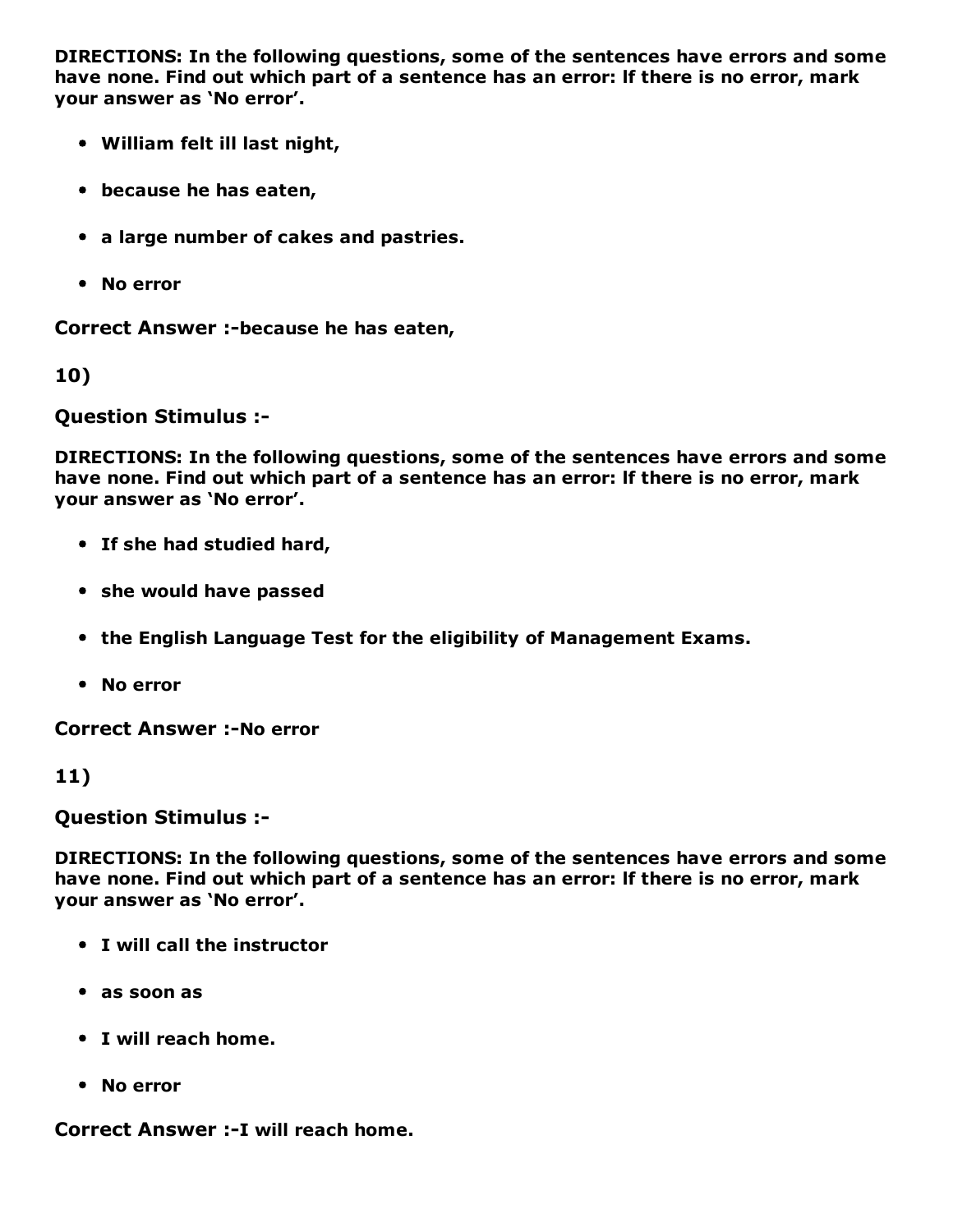## 12)

#### Question Stimulus :

DIRECTIONS: In the following questions, some of the sentences have errors and some have none. Find out which part of a sentence has an error: lf there is no error, mark your answer as 'No error'.

- You have been
- watching TV
- since the last five hours.
- No error

Correct Answer :- since the last five hours.

#### 13)

#### Question Stimulus :

DIRECTIONS: In the following questions, some of the sentences have errors and some have none. Find out which part of a sentence has an error: lf there is no error, mark your answer as 'No error'.

- Rebecca is one of
- the most beautiful girls
- of her class.
- No error

**Correct Answer :-No error** 

#### 14)

Question Stimulus :

DIRECTIONS: In the following questions, some of the sentences have errors and some have none. Find out which part of a sentence has an error: lf there is no error, mark your answer as 'No error'.

### As soon as she

- got out of the bed
- the telephone stopped ringing.
- No error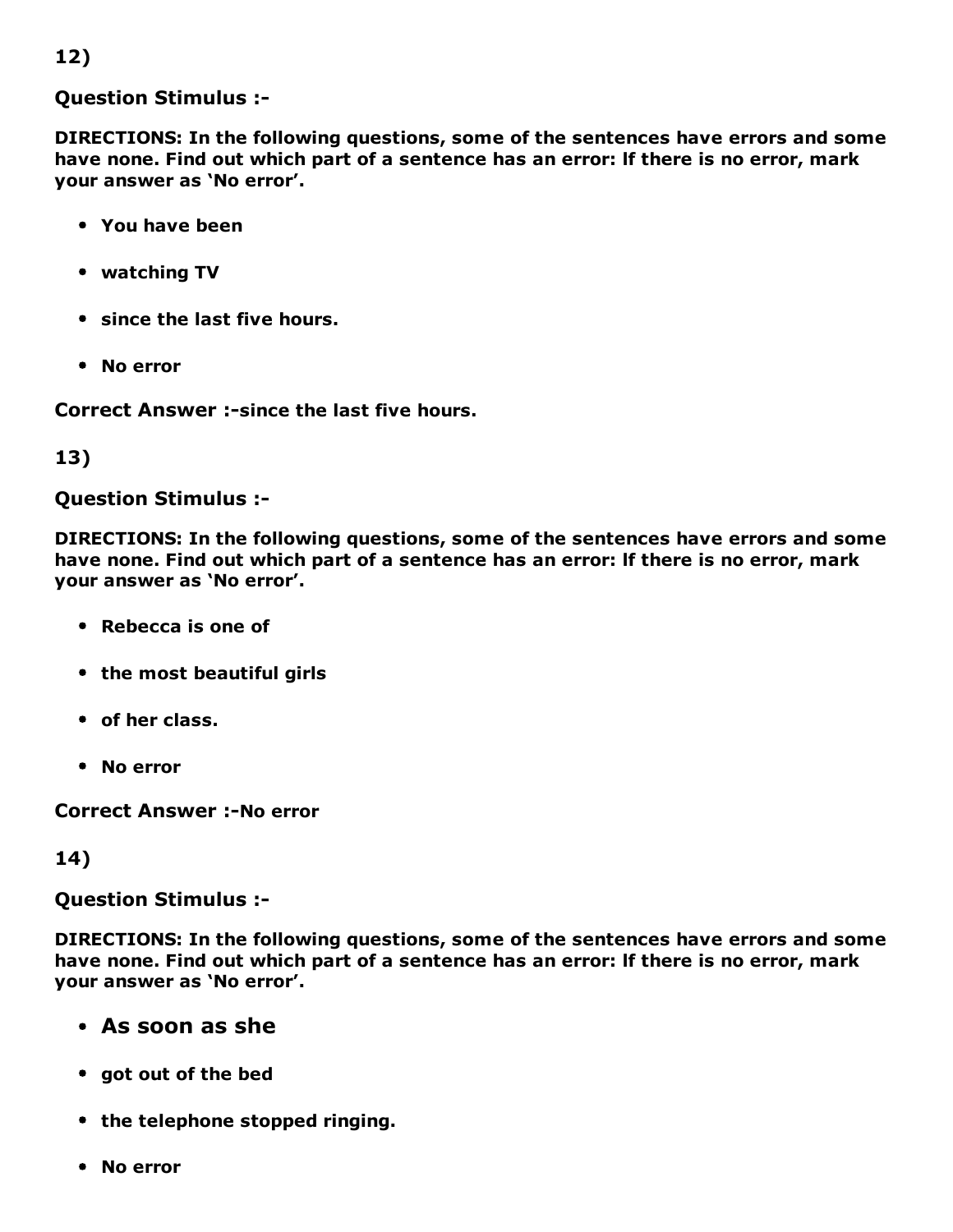**Correct Answer :-No error** 

15)

Question Stimulus :

DIRECTIONS: In the following questions, some of the sentences have errors and some have none. Find out which part of a sentence has an error: lf there is no error, mark your answer as 'No error'.

- You won't lose any weight
- unless you start
- eating an healthier food.
- No error

Correct Answer :-eating an healthier food.

16)

#### Question Stimulus :

Out of the given options, choose the one which is the correct active voice of the sentence given below.

My book has been stolen.

- Someone steals my book.
- Someone stole my book.
- Someone had stolen my book.
- Someone has stolen my book.

Correct Answer :-Someone has stolen my book.

### 17)

Question Stimulus :

Out of the given options, choose the one which is the correct active voice of the sentence given below.

English is spoken in England.

- People in England generally always speak English.
- People in England are speaking English.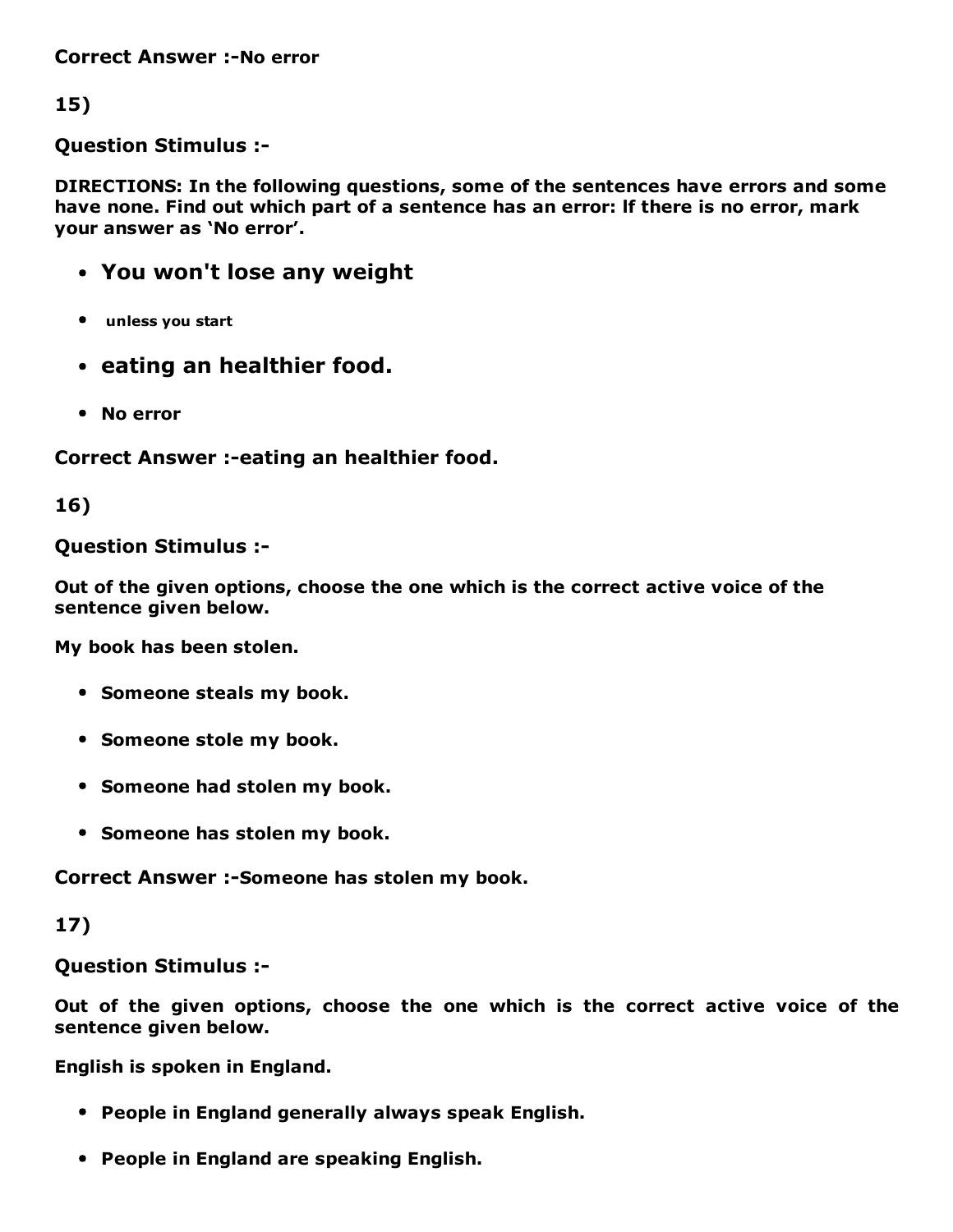- People in England speak English.
- People in England speaks English.

Correct Answer :-People in England speak English.

18)

Question Stimulus :

Out of the given options, choose the one which is the correct active voice of the sentence given below.

The firewood is being cut by the woodcutters.

- The woodcutters cut the firewood.
- The woodcutters are cutting the firewood.
- The woodcutters have cut the firewood.
- The woodcutters have been cutting the firewood.

Correct Answer :-The woodcutters are cutting the firewood.

19)

Question Stimulus :

Out of the given options, choose the one which is the correct indirect speech of the sentence given below.

Susan said to me, "you have been a very helpful person".

- Susan told me that I have been a very helpful person.
- Susan told me that I was a very helpful person.
- Susan told me that I had been a very helpful person.
- Susan told me that I was being a very helpful person.

Correct Answer :-Susan told me that I had been a very helpful person.

20)

Question Stimulus :

Out of the given options, choose the one which is the correct indirect speech of the sentence given below.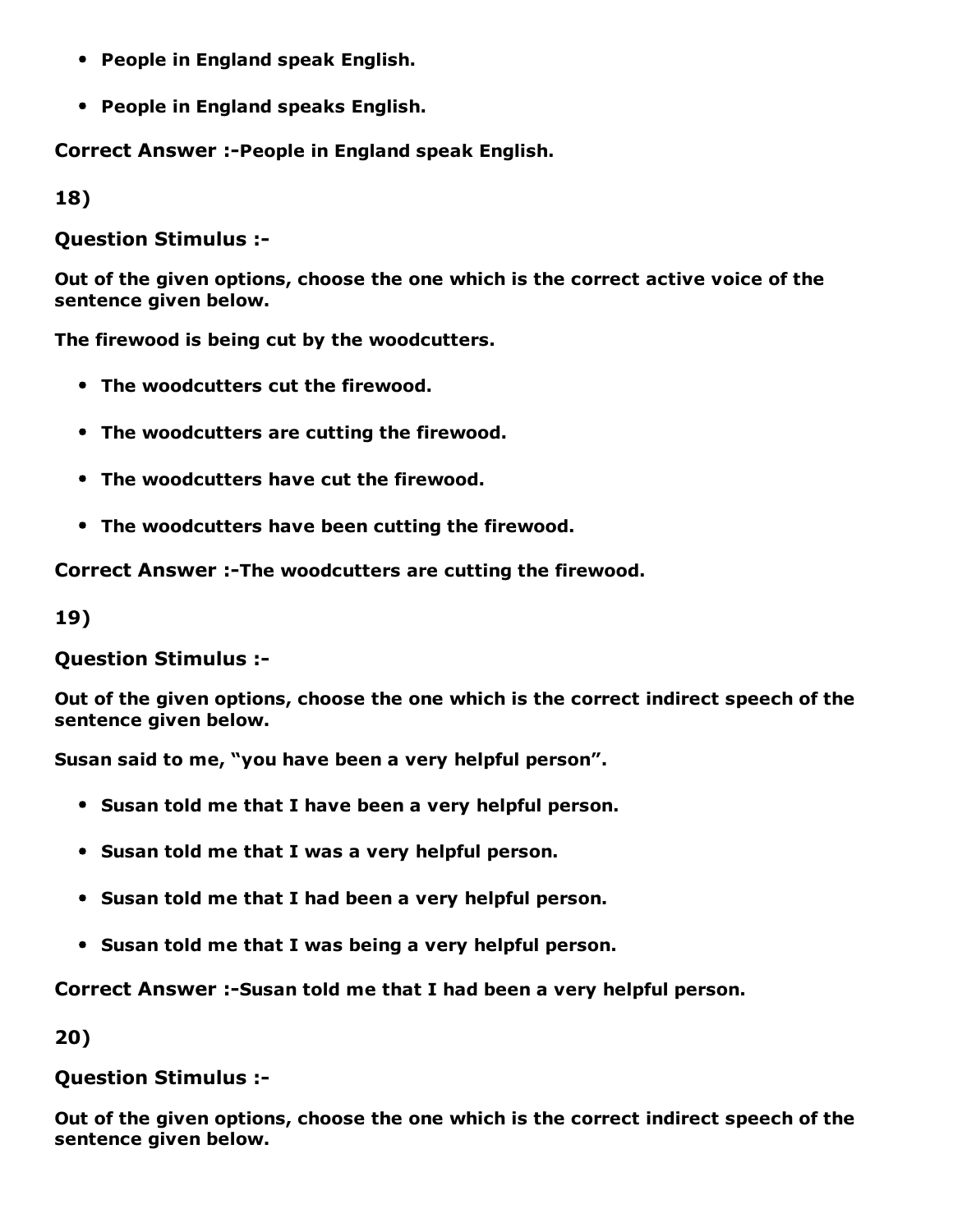He said to me, "I do not trust you".

- He told me that he does not trust me.
- He told me that he did not trust me.
- He told me that he will not trust me.
- He told me that he had not trusted me.

Correct Answer :-He told me that he did not trust me.

### 21)

Question Stimulus :

Out of the given options, choose the one which is the correct indirect speech of the sentence given below.

Patrick said, "I am going to finish this work now before I start a new work tomorrow"?

- Patrick said that he is going to finish this work now before he started a new work tomorrow.
- Patrick said that he was going to finish that work now before he started a new work the next day.
- Patrick said that he was going to finish that work then before he started a new work the next day.
- Patrick said that he was going to finish that work then before he started a new work tomorrow.

Correct Answer :-Patrick said that he was going to finish that work then before he started a new work the next day.

### 22)

Question Stimulus :

Choose the grammatically correct sentence.

- I saw an one-eyed man trying to cross the road yesterday.
- I saw a one-eyed man trying to cross the road yesterday.
- I saw the one-eyed man trying to cross the road yesterday.
- I saw one-eyed man trying to cross the road yesterday.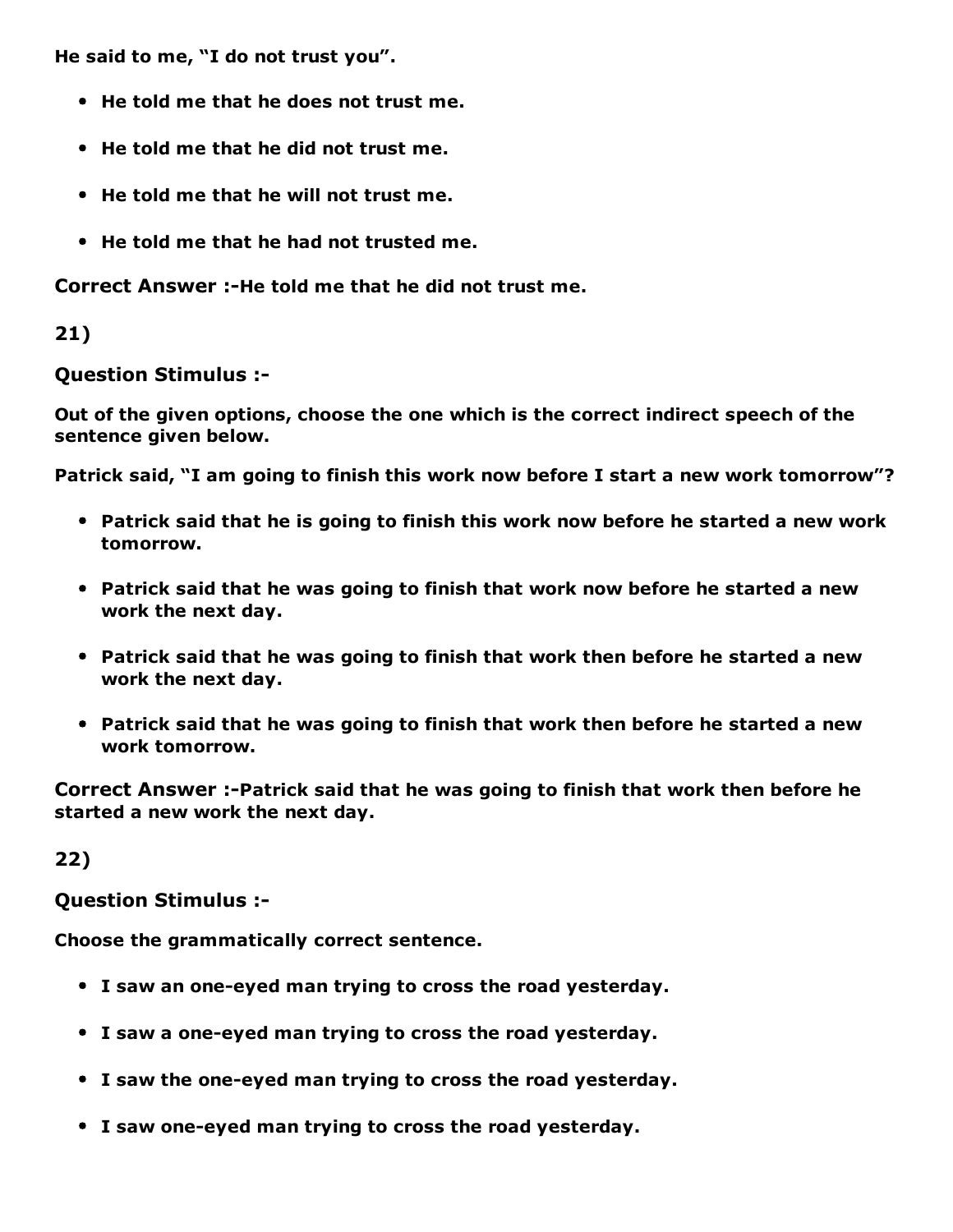Correct Answer :-I saw a one-eyed man trying to cross the road yesterday.

23)

Question Stimulus :

Fill in the blank with the correct option.

My neighbour was one of \_\_\_\_truly evil men I had ever encountered.

- few
- a few
- the few
- the little

**Correct Answer :-the few** 

24)

Question Stimulus :

Fill in the blank with the correct option.

Tourists and locals alike last night flocked to the pub to see if they could capture  $\frac{1}{\sqrt{1-\frac{1}{n}}}$ of the magic.

- a little
- few
- the few
- a few

**Correct Answer :- a little** 

25)

Question Stimulus :

Fill in the blank with the correct option.

There was a flood, but \_\_\_\_ water actually got into the house.

- little
- a little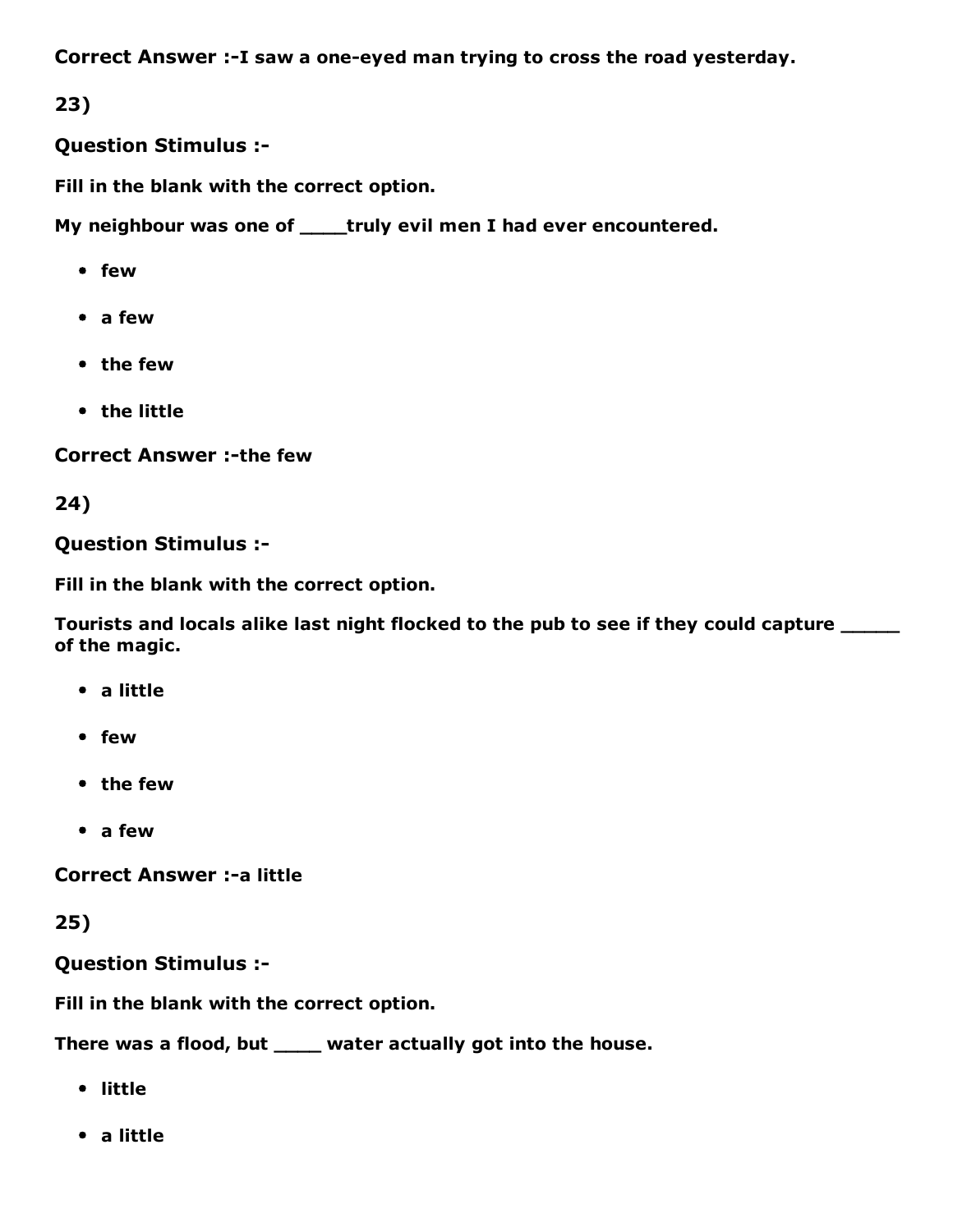- few
- the little

**Correct Answer :-little** 

26)

Question Stimulus :

DIRECTIONS: Read the following passage carefully and answer the questions given below it.

Long, long ago in a big forest, there were many trees, among the cluster of trees, there was a very tall pine tree. He was so tall that he could talk to the stars in the sky. He could easily gaze over the heads of the other trees. One day, late in the evening, the pine tree saw a little girl approaching him.

He could see her only because of his height. She was in tears. The pine tree bent as low as he could and asked the weeping girl. 'What is the matter? Why are you crying?' the little girl, still sobbing replied, 'I was gathering flowers for the goddess Durga, Who I believe, would help my parents to overcome their poverty and I have lost my way'. The pine tree said to the little girl, 'It is late in the evening. It will not be possible for you to return to your house, which is at the other end at the forest. Sleep for the night at this place.' The pine tree pointed out to an open cavelike place under him. The little girl was frightened of wild animals.

The girl quickly crept into the cave-like place. The pine tree was happy and pleased with himself. He stood like a soldier guarding the place. The girl woke up in the morning and was amazed to see the pine tree standing like a guard outside the cave. Then her gaze travelled to the heap of flowers that she had gathered the previous night. The flowers lay withering on the ground. The pine tree understood what was going on in the girl's mind. He wrapped his branches around the nearby flower trees and shook them gently. The little girl's eyes brightened. But a great surprise awaited her. The pine tree brought out a bag of gold coins which had been lying for years in the hole in its trunk and gave it to the girl. With teary eyes she thanked her benefactor and went away.

Why was the little girl crying?

- Because while gathering flowers for worship she lost her way in the dense forest.
- Because the flowers she had collected had decayed.
- Because she was afraid of tall trees.
- All of the above

Correct Answer :-Because while gathering flowers for worship she lost her way in the dense forest.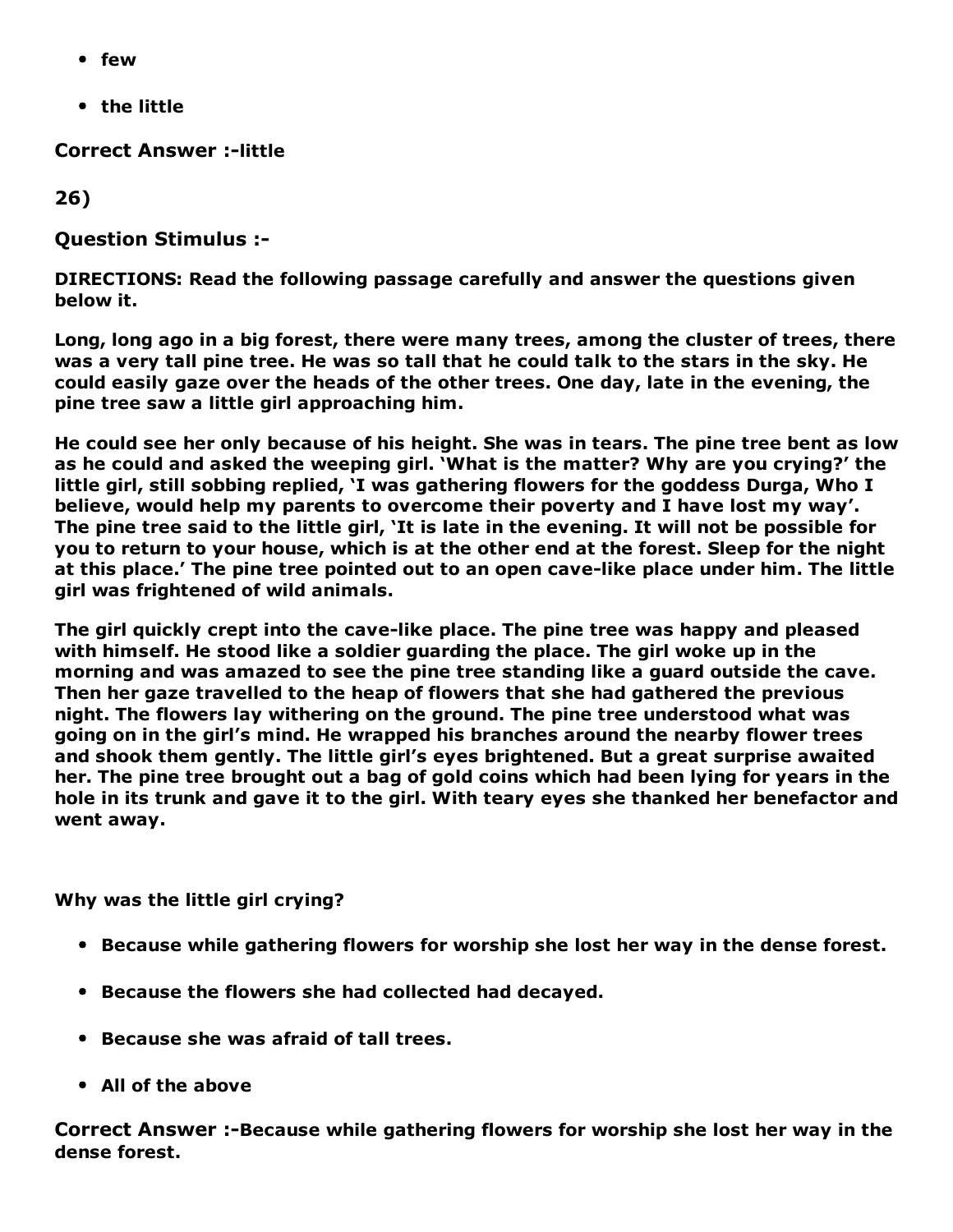### 27)

#### Question Stimulus :

DIRECTIONS: Read the following passage carefully and answer the questions given below it.

Long, long ago in a big forest, there were many trees, among the cluster of trees, there was a very tall pine tree. He was so tall that he could talk to the stars in the sky. He could easily gaze over the heads of the other trees. One day, late in the evening, the pine tree saw a little girl approaching him.

He could see her only because of his height. She was in tears. The pine tree bent as low as he could and asked the weeping girl. 'What is the matter? Why are you crying?' the little girl, still sobbing replied, 'I was gathering flowers for the goddess Durga, Who I believe, would help my parents to overcome their poverty and I have lost my way'. The pine tree said to the little girl, 'It is late in the evening. It will not be possible for you to return to your house, which is at the other end at the forest. Sleep for the night at this place.' The pine tree pointed out to an open cave-like place under him. The little girl was frightened of wild animals.

The girl quickly crept into the cave-like place. The pine tree was happy and pleased with himself. He stood like a soldier guarding the place. The girl woke up in the morning and was amazed to see the pine tree standing like a guard outside the cave. Then her gaze travelled to the heap of flowers that she had gathered the previous night. The flowers lay withering on the ground. The pine tree understood what was going on in the girl's mind. He wrapped his branches around the nearby flower trees and shook them gently. The little girl's eyes brightened. But a great surprise awaited her. The pine tree brought out a bag of gold coins which had been lying for years in the hole in its trunk and gave it to the girl. With teary eyes she thanked her benefactor and went away.

Which word in the passage means 'the state of being extremely poor'?

- Approach
- Poverty
- Overcome
- **•** Benefactor

**Correct Answer :-Poverty** 

28)

#### Question Stimulus :

DIRECTIONS: Read the following passage carefully and answer the questions given below it.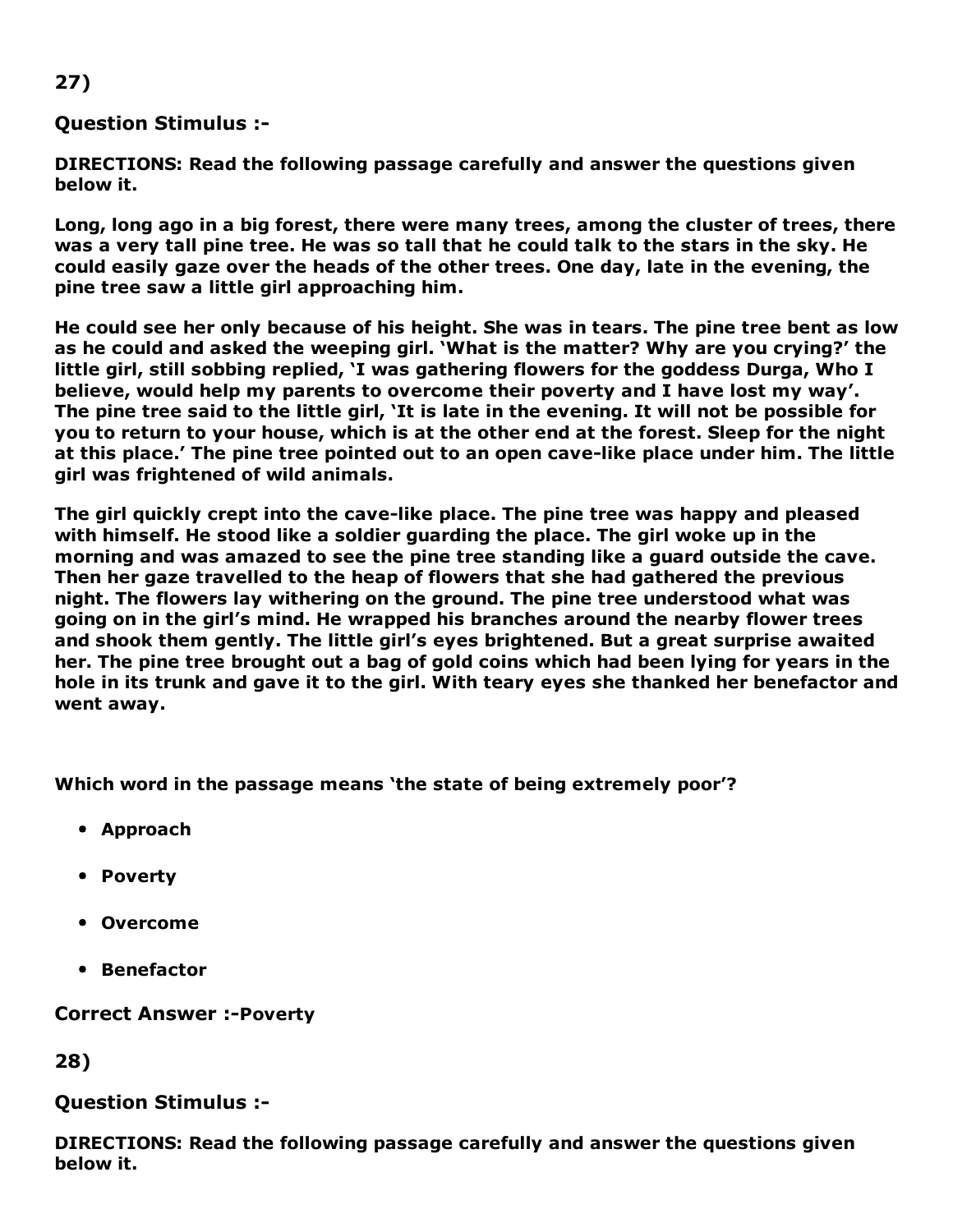Long, long ago in a big forest, there were many trees, among the cluster of trees, there was a very tall pine tree. He was so tall that he could talk to the stars in the sky. He could easily gaze over the heads of the other trees. One day, late in the evening, the pine tree saw a little girl approaching him.

He could see her only because of his height. She was in tears. The pine tree bent as low as he could and asked the weeping girl. 'What is the matter? Why are you crying?' the little girl, still sobbing replied, 'I was gathering flowers for the goddess Durga, Who I believe, would help my parents to overcome their poverty and I have lost my way'. The pine tree said to the little girl, 'It is late in the evening. It will not be possible for you to return to your house, which is at the other end at the forest. Sleep for the night at this place.' The pine tree pointed out to an open cavelike place under him. The little girl was frightened of wild animals.

The girl quickly crept into the cave-like place. The pine tree was happy and pleased with himself. He stood like a soldier guarding the place. The girl woke up in the morning and was amazed to see the pine tree standing like a guard outside the cave. Then her gaze travelled to the heap of flowers that she had gathered the previous night. The flowers lay withering on the ground. The pine tree understood what was going on in the girl's mind. He wrapped his branches around the nearby flower trees and shook them gently. The little girl's eyes brightened. But a great surprise awaited her. The pine tree brought out a bag of gold coins which had been lying for years in the hole in its trunk and gave it to the girl. With teary eyes she thanked her benefactor and went away.

#### What is the meaning of the word 'wither'?

- Blush
- Bloom
- Dry
- Move

**Correct Answer :-Dry** 

29)

Question Stimulus :

DIRECTIONS: Read the following passage carefully and answer the questions given below it.

Long, long ago in a big forest, there were many trees, among the cluster of trees, there was a very tall pine tree. He was so tall that he could talk to the stars in the sky. He could easily gaze over the heads of the other trees. One day, late in the evening, the pine tree saw a little girl approaching him.

He could see her only because of his height. She was in tears. The pine tree bent as low as he could and asked the weeping girl. 'What is the matter? Why are you crying?' the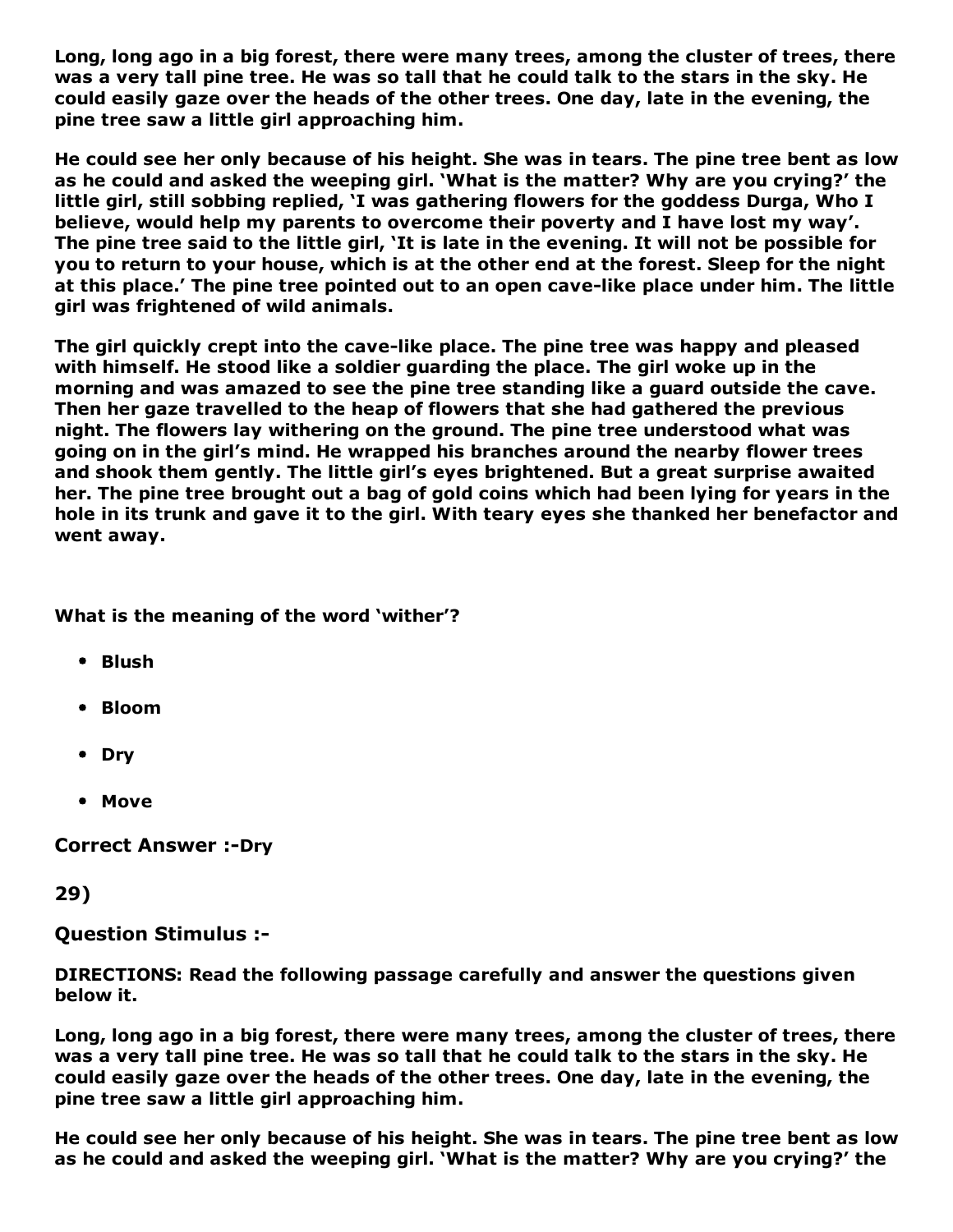little girl, still sobbing replied, 'I was gathering flowers for the goddess Durga, Who I believe, would help my parents to overcome their poverty and I have lost my way'. The pine tree said to the little girl, 'It is late in the evening. It will not be possible for you to return to your house, which is at the other end at the forest. Sleep for the night at this place.' The pine tree pointed out to an open cavelike place under him. The little girl was frightened of wild animals.

The girl quickly crept into the cave-like place. The pine tree was happy and pleased with himself. He stood like a soldier guarding the place. The girl woke up in the morning and was amazed to see the pine tree standing like a guard outside the cave. Then her gaze travelled to the heap of flowers that she had gathered the previous night. The flowers lay withering on the ground. The pine tree understood what was going on in the girl's mind. He wrapped his branches around the nearby flower trees and shook them gently. The little girl's eyes brightened. But a great surprise awaited her. The pine tree brought out a bag of gold coins which had been lying for years in the hole in its trunk and gave it to the girl. With teary eyes she thanked her benefactor and went away.

Why did the girl agree to take shelter in the night in an open cave-like place under the tall pine tree?

- Because she found the beautiful pine tree highly fascinating.
- Because she was afraid of wild and ferocious animals.
- Because she was spell bound by the magical powers of the pine tree.
- None of the above

Correct Answer :- Because she was afraid of wild and ferocious animals.

30)

Question Stimulus :

DIRECTIONS: Read the following passage carefully and answer the questions given below it.

Long, long ago in a big forest, there were many trees, among the cluster of trees, there was a very tall pine tree. He was so tall that he could talk to the stars in the sky. He could easily gaze over the heads of the other trees. One day, late in the evening, the pine tree saw a little girl approaching him.

He could see her only because of his height. She was in tears. The pine tree bent as low as he could and asked the weeping girl. 'What is the matter? Why are you crying?' the little girl, still sobbing replied, 'I was gathering flowers for the goddess Durga, Who I believe, would help my parents to overcome their poverty and I have lost my way'. The pine tree said to the little girl, 'It is late in the evening. It will not be possible for you to return to your house, which is at the other end at the forest. Sleep for the night at this place.' The pine tree pointed out to an open cavelike place under him. The little girl was frightened of wild animals.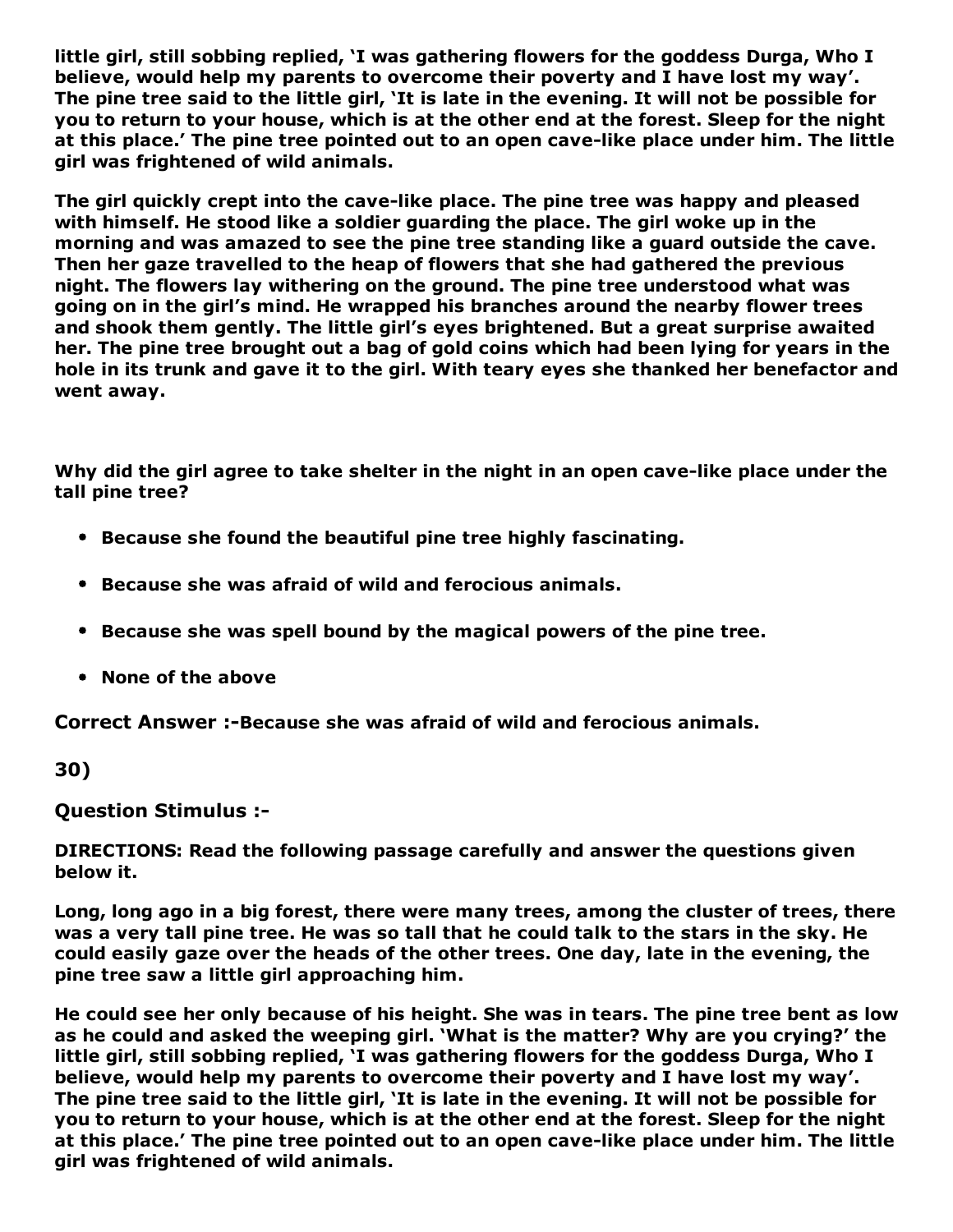The girl quickly crept into the cave-like place. The pine tree was happy and pleased with himself. He stood like a soldier guarding the place. The girl woke up in the morning and was amazed to see the pine tree standing like a guard outside the cave. Then her gaze travelled to the heap of flowers that she had gathered the previous night. The flowers lay withering on the ground. The pine tree understood what was going on in the girl's mind. He wrapped his branches around the nearby flower trees and shook them gently. The little girl's eyes brightened. But a great surprise awaited her. The pine tree brought out a bag of gold coins which had been lying for years in the hole in its trunk and gave it to the girl. With teary eyes she thanked her benefactor and went away.

What is the meaning of the word 'sobbing'?

- to get extremely frightened.
- To stare at something.
- To cry noisily, taking in deep breaths.
- None of the above

Correct Answer :- To cry noisily, taking in deep breaths.

**Topic:- Hindi** 1)

#### Question Stimulus :

निम्रलिखित गद्यांश को ध्यानपर्वक पढ़कर उनके नीचे टिये गये बहविकल्पी प्रश्नों में सही विकल्प का चयन करें।

प्राचीनकाल में जनक महाराज विदेह में राज्य करते थे। मिथिला विदेह की राजधानी थी। मिथिला नगरी में राजमहल के आस-पास कोई एक हजार संन्यासियों की पर्णकुटियाँ थीं। मिथिला के सिंहासन पर बैठने पर भी महाराज जनक को फकीरी का शौक था। कहा जाता है कि महाराज जनक ज्ञानी थे। वे इस तरह राज-काज चलाते थे, मानो स्वयं परमात्मा के विनयशील सेवक हैं। सुबह से सायं तक सारे राज्य का प्रबंध करते, शत्रुओं का पता करते, अपराधी को दंड देते, लोक-कल्याण के उपाय करते और इतना सब कुछ करने पर भी वे किसी सांसारिक कार्य में लिप्त नहीं होते थे। इसलिए लोग उनको विदेह जनक कहते थे।

विदेह की राजधानी कहाँ थी?

- अयोध्या
- महोबा
- िमिथला
- द्वारिका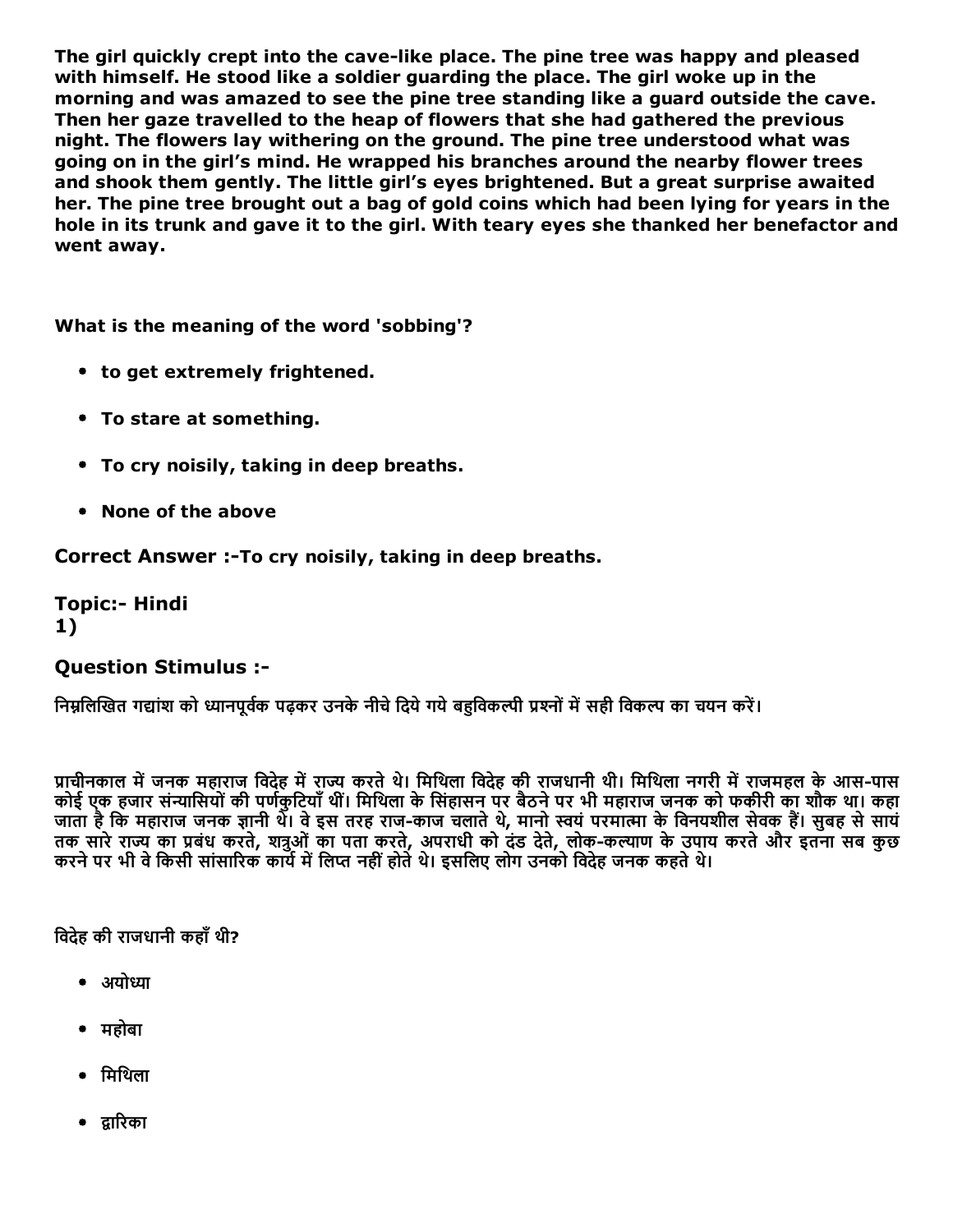Correct Answer :-मिथिला

# 2)

### Question Stimulus :

निम्नलिखित गद्यांश को ध्यानपूर्वक पढ़कर उनके नीचे दिये गये बहविकल्पी प्रश्नों में सही विकल्प का चयन करें।

प्राचीनकाल में जनक महाराज विदेह में राज्य करते थे। मिथिला विदेह की राजधानी थी। मिथिला नगरी में राजमहल के आस-पास ्या है एक हजार संन्यासियों की पर्णकूटियाँ थीं। मिथिला के सिंहासन पर बैठने पर भी महाराज जनक को फकीरी का शौक था। कहा जाता है कि महाराज जनक ज्ञानी थे। वे इस तरह राज-काज चलाते थे, मानो स्वयं परमात्मा के विनयशील सेवक हैं। सुबह से सायं तक सारे राज्य का प्रबंध करते, शत्रुओं का पता करते, अपराधी को दंड देते, लोक-कल्याण के उपाय करते और इतना सब कुछ करने पर भी वे किसी सांसारिक कार्य में लिप्त नहीं होते थे। इसलिए लोग उनको विदेह जनक कहते थे।

राजमहल के आस-पास किन लोगों की कुटियाँ थी?

- फकीरोंकी
- संन्यासियों की
- शत्रुओं की
- इनमें से कोई नहीं

Correct Answer :-संन्यासियों की

## 3)

### Question Stimulus :

निम्नलिखित गद्यांश को ध्यानपूर्वक पढ़कर उनके नीचे दिये गये बहविकल्पी प्रश्नों में सही विकल्प का चयन करें।

प्राचीनकाल में जनक महाराज विदेह में राज्य करते थे। मिथिला विदेह की राजधानी थी। मिथिला नगरी में राजमहल के आस-पास कोई एक हजार संन्यासियों की पर्णकुटियाँ थीं। मिथिला के सिंहासन पर बैठने पर भी महाराज जनक को फकीरी का शौक था। कहा जाता है कि महाराज जनक ज्ञानी थे। वे इस तरह राज-काज चलाते थे, मानो स्वयं परमात्मा के विनयशील सेवक हैं। सुबह से सायं तक सारे राज्य का प्रबंध करते, शत्रुओं का पता करते, अपराधी को दंड देते, लोक-कल्याण के उपाय करते और इतना सब कुछ करने पर भी वे किसी सांसारिक कार्य में लिप्त नहीं होते थे। इसलिए लोग उनको विदेह जनक कहते थे।

महाराज जनक को ㌰〰ा शौक था?

- ㈱‸बंध काय浔″का
- राज्य शासन का
- फकीरी का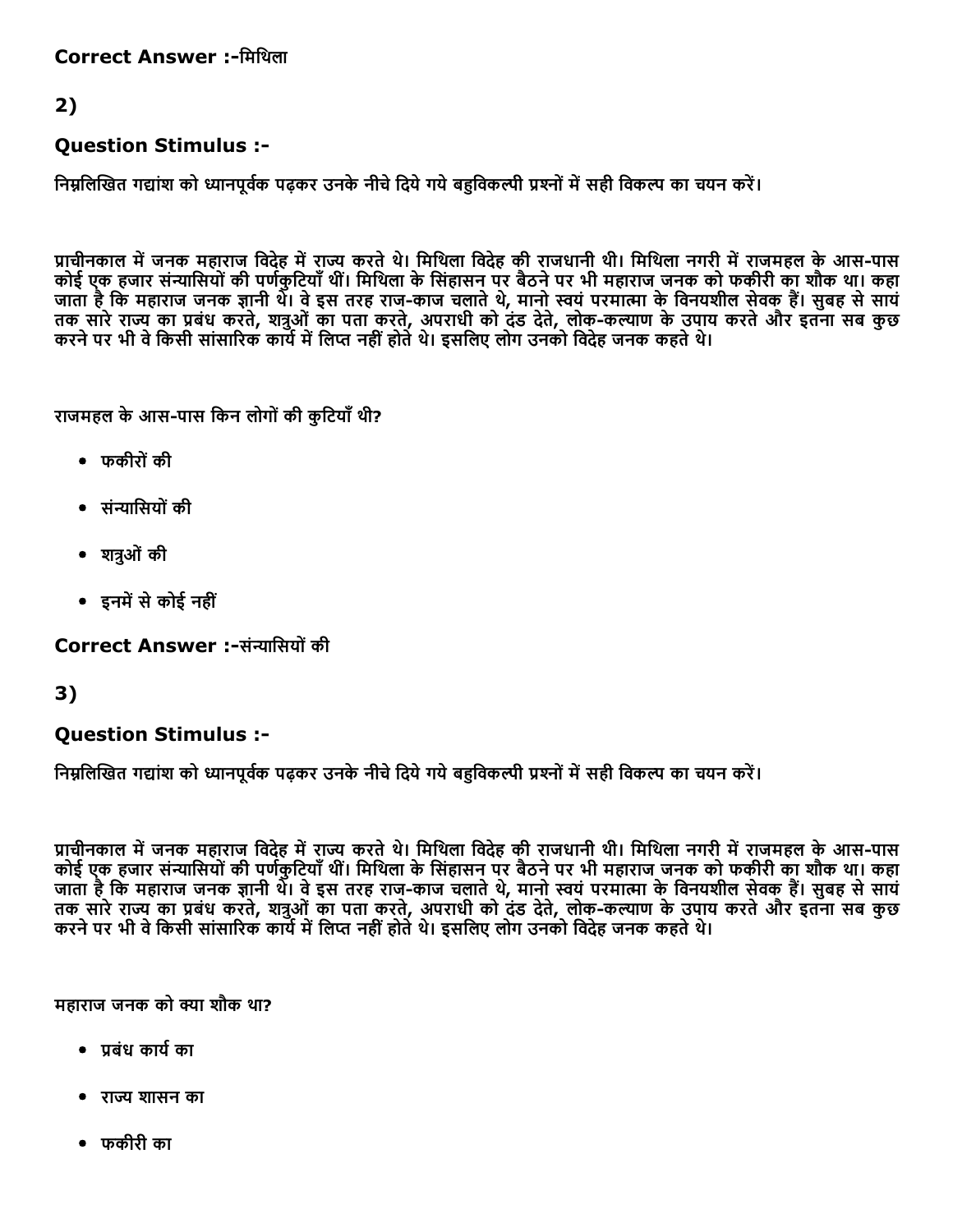• लोक-कल्याण को

Correct Answer :फकीरी का

4)

### Question Stimulus :

निम्नलिखित गद्यांश को ध्यानपूर्वक पढ़कर उनके नीचे दिये गये बहुविकल्पी प्रश्नों में सही विकल्प का चयन करें।

प्राचीनकाल में जनक महाराज विदेह में राज्य करते थे। मिथिला विदेह की राजधानी थी। मिथिला नगरी में राजमहल के आस-पास कोई एक हजार संन्यासियों की पर्णकटियाँ थीं। मिथिला के सिंहासन पर बैठने पर भी महाराज जनक को फकीरी का शौक था। कहा जाता है कि महाराज जनक ज्ञानी थे। वे इस तरह राज-काज चलाते थे, मानो स्वयं परमात्मा के विनयशील सेवक हैं। सुबह से सायं तक सारे राज्य का प्रबंध करते, शत्रुओं का पता करते, अपराधी को दंड देते, लोक-कल्याण के उपाय करते और इतना सब कुछ ्याले था होते था के सांसारिक कार्य में लिप्त नहीं होते थे। इसलिए लोग उनको विदेह जनक कहते थे।<br>करने पर भी वे किसी सांसारिक कार्य में लिप्त नहीं होते थे। इसलिए लोग उनको विदेह जनक कहते थे।

महाराज जनक परमात्मा से अपना क्या संबंध रखते थे ?

- सेवक जैसा
- शत्र जैसा
- राजा जैसा
- $\bullet$  उपर्यक्त सभी

Correct Answer :-सेवक जैसा

### 5)

### Question Stimulus :

निम्नलिखित गद्यांश को ध्यानपूर्वक पढ़कर उनके नीचे दिये गये बहुविकल्पी प्रश्नों में सही विकल्प का चयन करें।

प्राचीनकाल में जनक महाराज विदेह में राज्य करते थे। मिथिला विदेह की राजधानी थी। मिथिला नगरी में राजमहल के आस-पास कोई एक हजार संन्यासियों की पर्णकुटियाँ थीं। मिथिला के सिंहासन पर बैठने पर भी महाराज जनक को फकीरी का शौक था। कहा जाता है कि महाराज जनक ज्ञानी थे। वे इस तरह राज-काज चलाते थे, मानो स्वयं परमात्मा के विनयशील सेवक है। सुबह से साय तक सारे राज्य का प्रबंध करते, शत्रुओं का पता करते, अपराधी को दंड देते, लोक-कल्याण के उपाय करते और इतना सब कुछ करने पर भी वे किसी सांसारिक कार्य में लिप्त नहीं होते थे। इसलिए लोग उनको विदेह जनक कहते थे।

महाराज जनक राज्य चलाने के लिए क्या-क्या करते थे?

- राㄠ〲 का ㈱‸बंध करना
- अपरािधयोंको दंड देना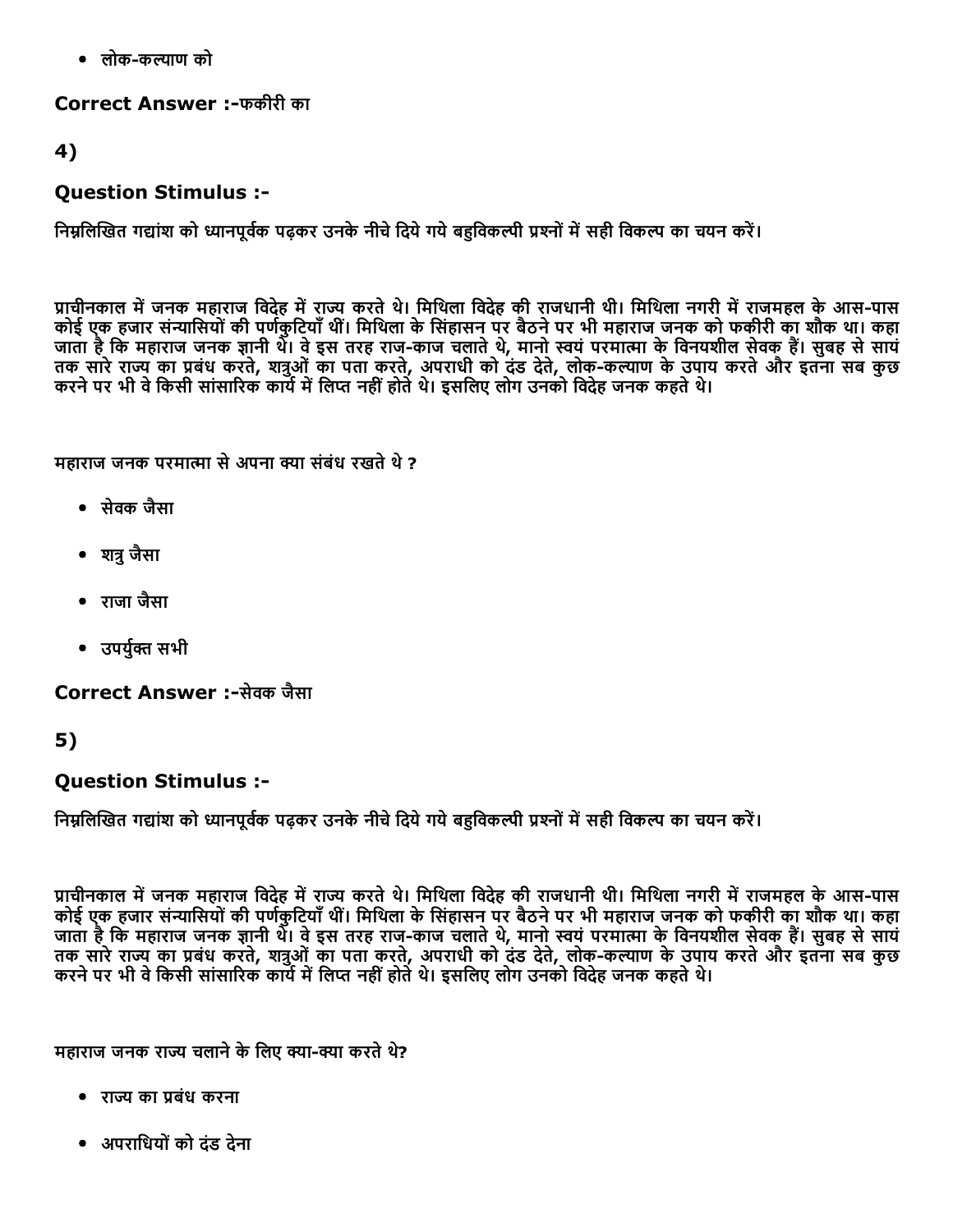- लोक-कल्याण के उपाय करना
- उपर्युक्त सभी

### Correct Answer :-उपर्युक्त सभी

### 6)

#### Question Stimulus :

निम्नलिखित काव्यांश को ध्यानपूर्वक पढ़कर उनके नीचे दिये गये बहुविकल्पी प्रश्नों में सही विकल्प का चयन करें।

संकटों से वीर घबराते नहीं, आपदाएँ देख छिप जाते नहीं। लग गए जिस काम में, पूरा किया, काम करके व्यर्थ पछताते नहीं। हो सरल अथवा कठिन हो रास्ता, कर्मवीरों को न इससे वास्ता। बढ़ चलेतो अतंतक ही बढ़ चले, कठिनतर गिरिश्रंग ऊपर चढ़ चले। कठिन पथ को देख मुस्काते सदा, संकटोंकेबीच वेगातेसदा। है असंभव कुछ नहीं उनके लिए, सरल-संभव कर दिखाते वे सदा। यह असंभव कायरों का शब्द है, कहा था नेपोिलयन नेएक िदन। सच बताऊँ, जिन्दगी ही व्यर्थ है, दर्प बिन, उत्साह बिन, औ शक्ति बिन।

कौन- सा लक्षण वीर पुरुष का नहीं है ?

- संकटोंसेघबरातेनहीं
- आपदाँए देखकर छिप जाते हैं
- अपने काम को पूरा करके ही दम लेते हैं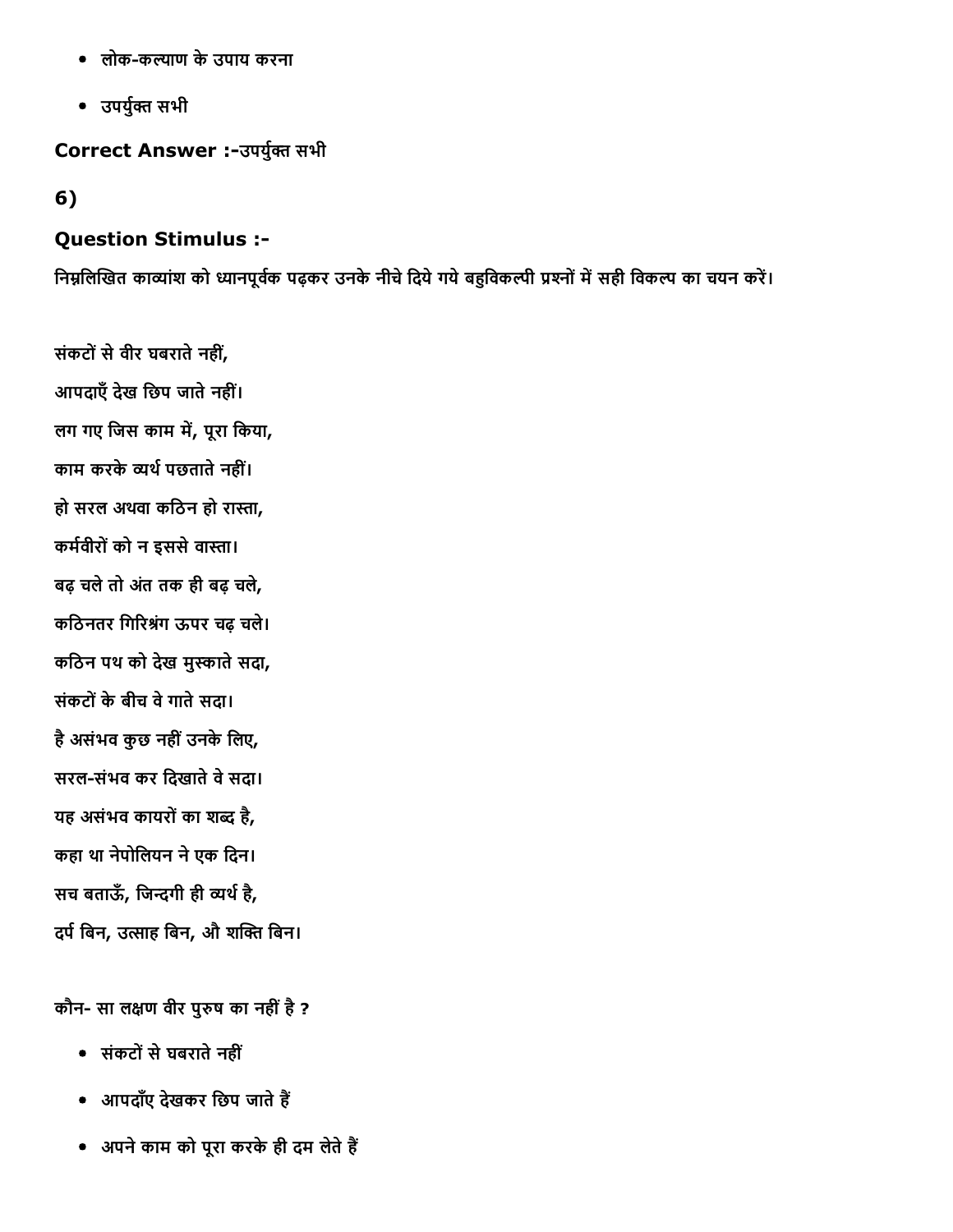• काम को करके पछताते नहीं हैं

Correct Answer :-आपदाँए देखकर छिप जाते हैं

## 7)

## Question Stimulus :

निम्नलिखित काव्यांश को ध्यानपूर्वक पढ़कर उनके नीचे दिये गये बहुविकल्पी प्रश्नों में सही विकल्प का चयन करें।

संकटों से वीर घबराते नहीं, आपदाएँ देख छिप जाते नहीं। लग गए जिस काम में, पूरा किया, काम करके व्यर्थ पछताते नहीं। हो सरल अथवा कठिन हो रास्ता, कर्मवीरों को न इससे वास्ता। बढ़ चलेतो अतंतक ही बढ़ चले, कठिनतर गिरिश्रंग ऊपर चढ़ चले। कठिन पथ को देख मुस्काते सदा, संकटोंकेबीच वेगातेसदा। है असंभव कुछ नहीं उनके लिए, सरल-संभव कर दिखाते वे सदा। यह असंभव कायरों का शब्द है, कहा था नेपोिलयन नेएक िदन। सच बताऊँ, जिन्दगी ही व्यर्थ है, दर्प बिन, उत्साह बिन, औ शक्ति बिन।

कर्मवीरों को किस बात का वास्ता नहीं होता ?

- मार्ग सरल है अथवा कठिन है
- गिरिश्रंग कठिनतर है
- अतंतक बढ़तेजाना है
- जिन्दगी व्यर्थ हैं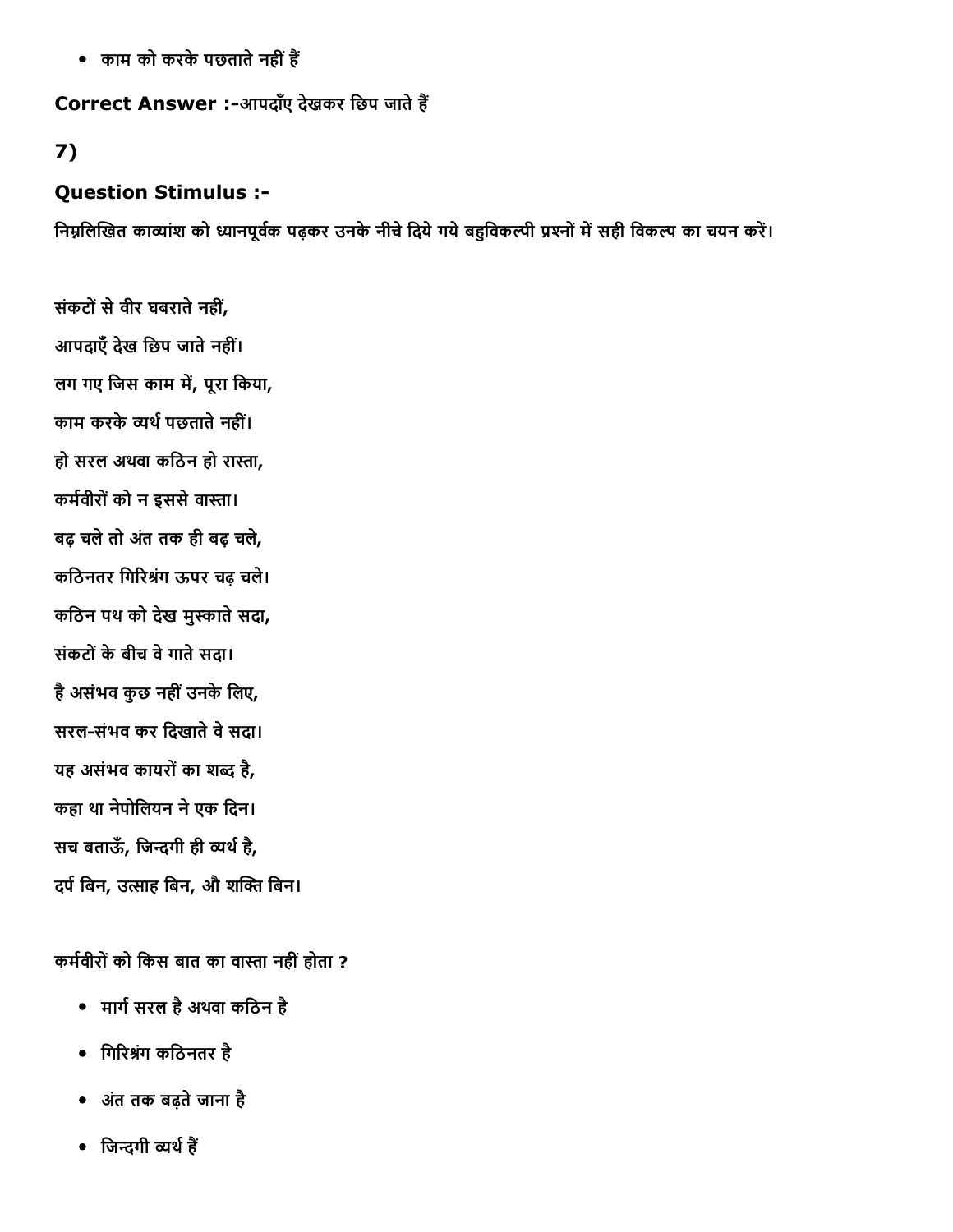Correct Answer :-मार्ग सरल है अथवा कठिन है

### 8)

### Question Stimulus :

निम्नलिखित काव्यांश को ध्यानपूर्वक पढ़कर उनके नीचे दिये गये बहुविकल्पी प्रश्नों में सही विकल्प का चयन करें।

संकटों से वीर घबराते नहीं, आपदाएँ देख छिप जाते नहीं। लग गए जिस काम में, पूरा किया, काम करके व्यर्थ पछताते नहीं। हो सरल अथवा कठिन हो रास्ता, कर्मवीरों को न इससे वास्ता। बढ़ चलेतो अतंतक ही बढ़ चले, कठिनतर गिरिश्रंग ऊपर चढ़ चले। कठिन पथ को देख मुस्काते सदा, संकटोंकेबीच वेगातेसदा। है असंभव कुछ नहीं उनके लिए, सरल-संभव कर दिखाते वे सदा। यह असंभव कायरों का शब्द है, कहा था नेपोिलयन नेएक िदन। सच बताऊँ, जिन्दगी ही व्यर्थ है, दर्प बिन, उत्साह बिन, औ शक्ति बिन।

कठिन पथ को देखकर कर्मवीरों की क्या प्रतिक्रिया होती है ?

- $\bullet$  वे चिंतित हो जाते हैं
- वे मुस्कराते हैं
- वे काम करते हैं
- ऊपर चढ़ते हैं

Correct Answer :-वे मुस्कराते हैं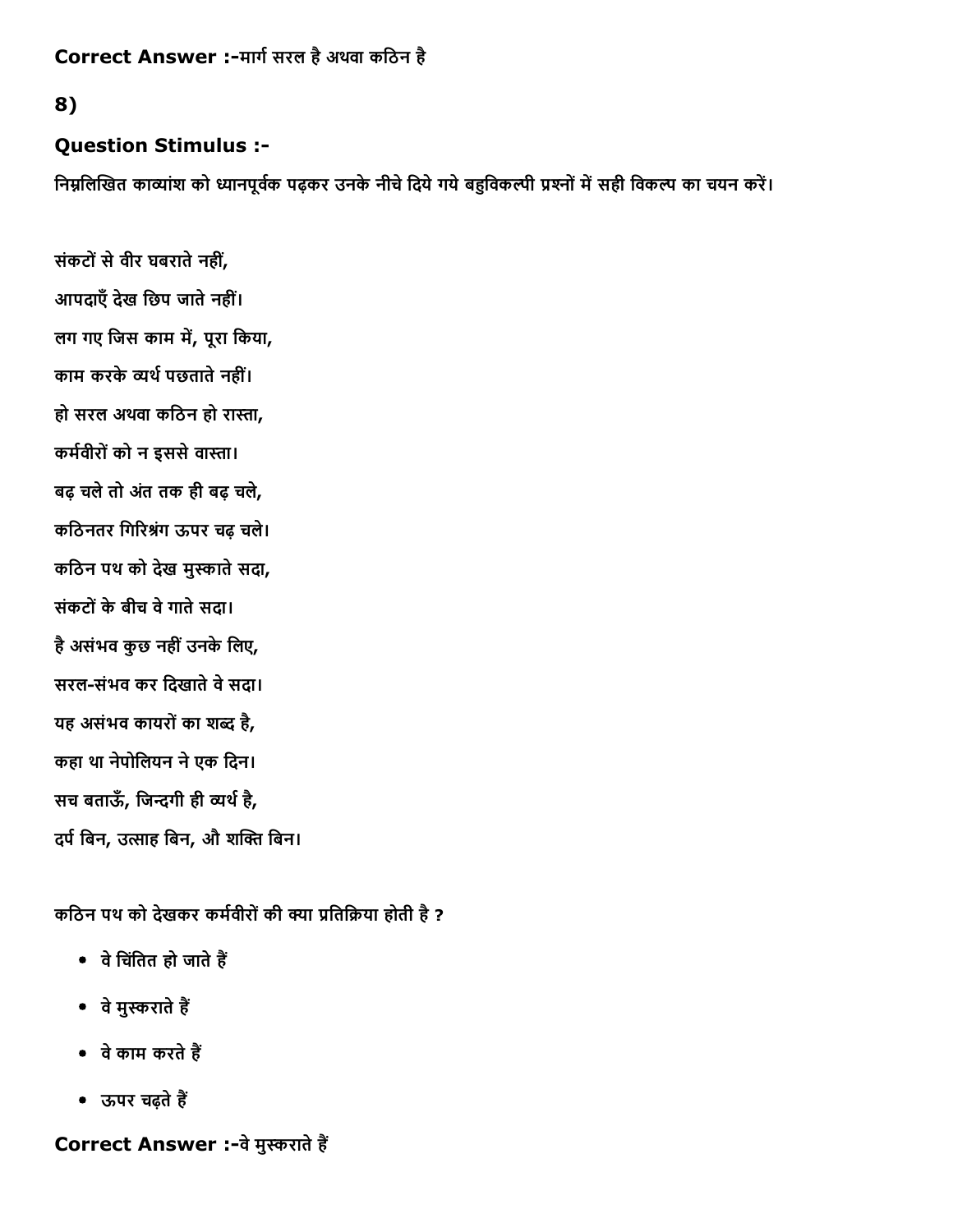9)

## Question Stimulus :

निम्नलिखित काव्यांश को ध्यानपूर्वक पढ़कर उनके नीचे दिये गये बहुविकल्पी प्रश्नों में सही विकल्प का चयन करें।

संकटों से वीर घबराते नहीं, आपदाएँ देख छिप जाते नहीं। लग गए जिस काम में, पूरा किया, काम करके व्यर्थ पछताते नहीं। हो सरल अथवा कठिन हो रास्ता, कर्मवीरों को न इससे वास्ता। बढ़ चलेतो अतंतक ही बढ़ चले, कठिनतर गिरिश्रंग ऊपर चढ़ चले। कठिन पथ को देख मुस्काते सदा, संकटोंकेबीच वेगातेसदा। है असंभव कुछ नहीं उनके लिए, सरल-संभव कर दिखाते वे सदा। यह असंभव कायरों का शब्द है, कहा था नेपोिलयन नेएक िदन। सच बताऊँ, जिन्दगी ही व्यर्थ है, दर्प बिन, उत्साह बिन, औ शक्ति बिन।

### नेपोलियन ने एक दिन क्या कहा था?

- यु‱੪ करो
- विजय प्राप्त करो
- असंभव कायरोंका श‱੪ है
- जिन्दगी व्यर्थ है

### Correct Answer :-असंभव कायरों का शब्द है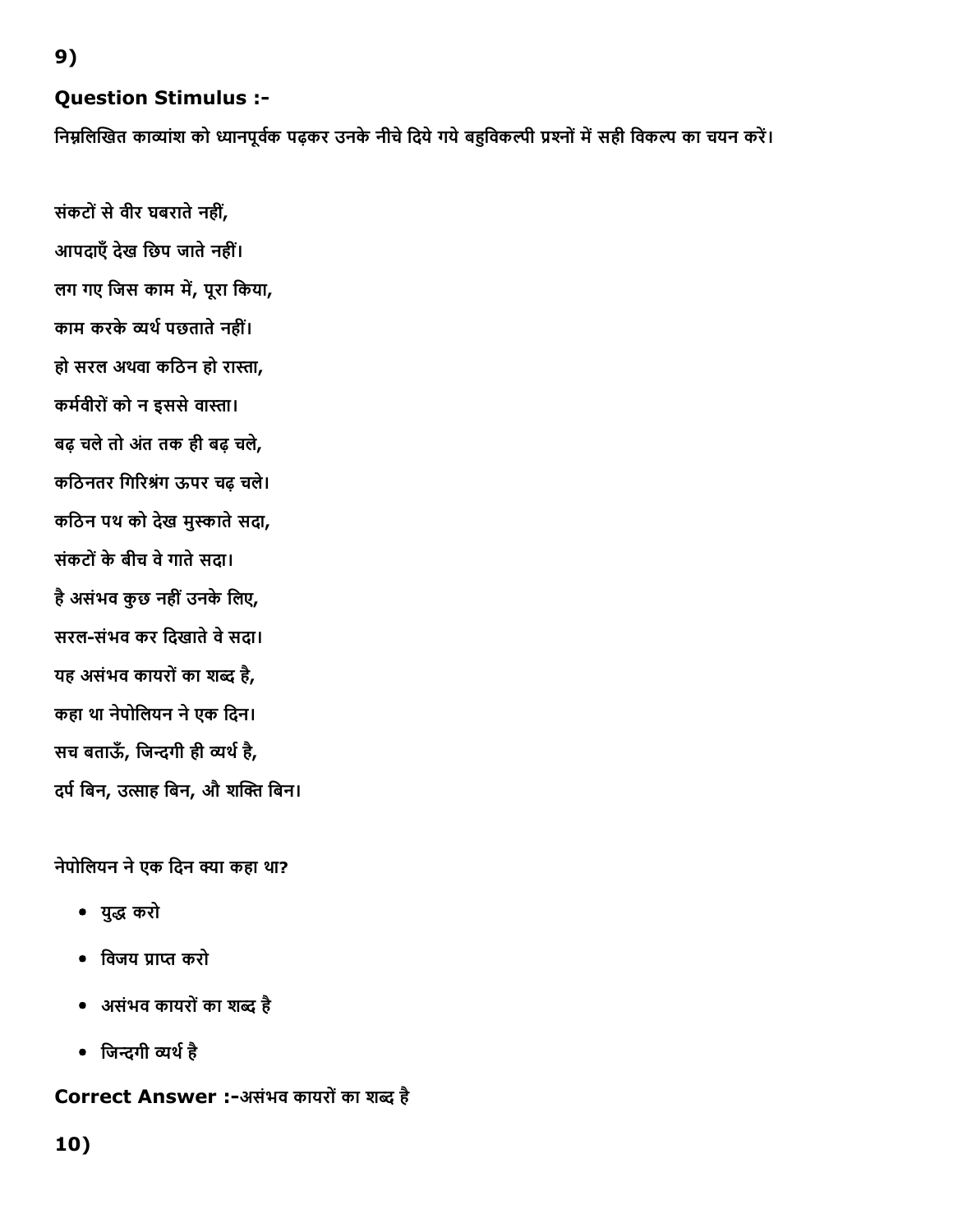### Question Stimulus :

निम्नलिखित काव्यांश को ध्यानपूर्वक पढ़कर उनके नीचे दिये गये बहुविकल्पी प्रश्नों में सही विकल्प का चयन करें।

संकटों से वीर घबराते नहीं, आपदाएँ देख छिप जाते नहीं। लग गए जिस काम में, पूरा किया, काम करके व्यर्थ पछताते नहीं। हो सरल अथवा कठिन हो रास्ता, कर्मवीरों को न इससे वास्ता। बढ़ चलेतो अतंतक ही बढ़ चले, कठिनतर गिरिश्रंग ऊपर चढ़ चले। कठिन पथ को देख मुस्काते सदा, संकटोंकेबीच वेगातेसदा। है असंभव कुछ नहीं उनके लिए, सरल-संभव कर दिखाते वे सदा। यह असंभव कायरों का शब्द है, कहा था नेपोिलयन नेएक िदन। सच बताऊँ, जिन्दगी ही व्यर्थ है, दर्प बिन, उत्साह बिन, औ शक्ति बिन।

#### जिन्दगी किसके बिना व्यर्थ है?

- दर्प के बिना
- उ㔰〼ाह केिबना
- शक्ति के बिना
- उपरोक्त सभी के बिना

Correct Answer :-उपरोक्त सभी के बिना

### 11)

Question Stimulus :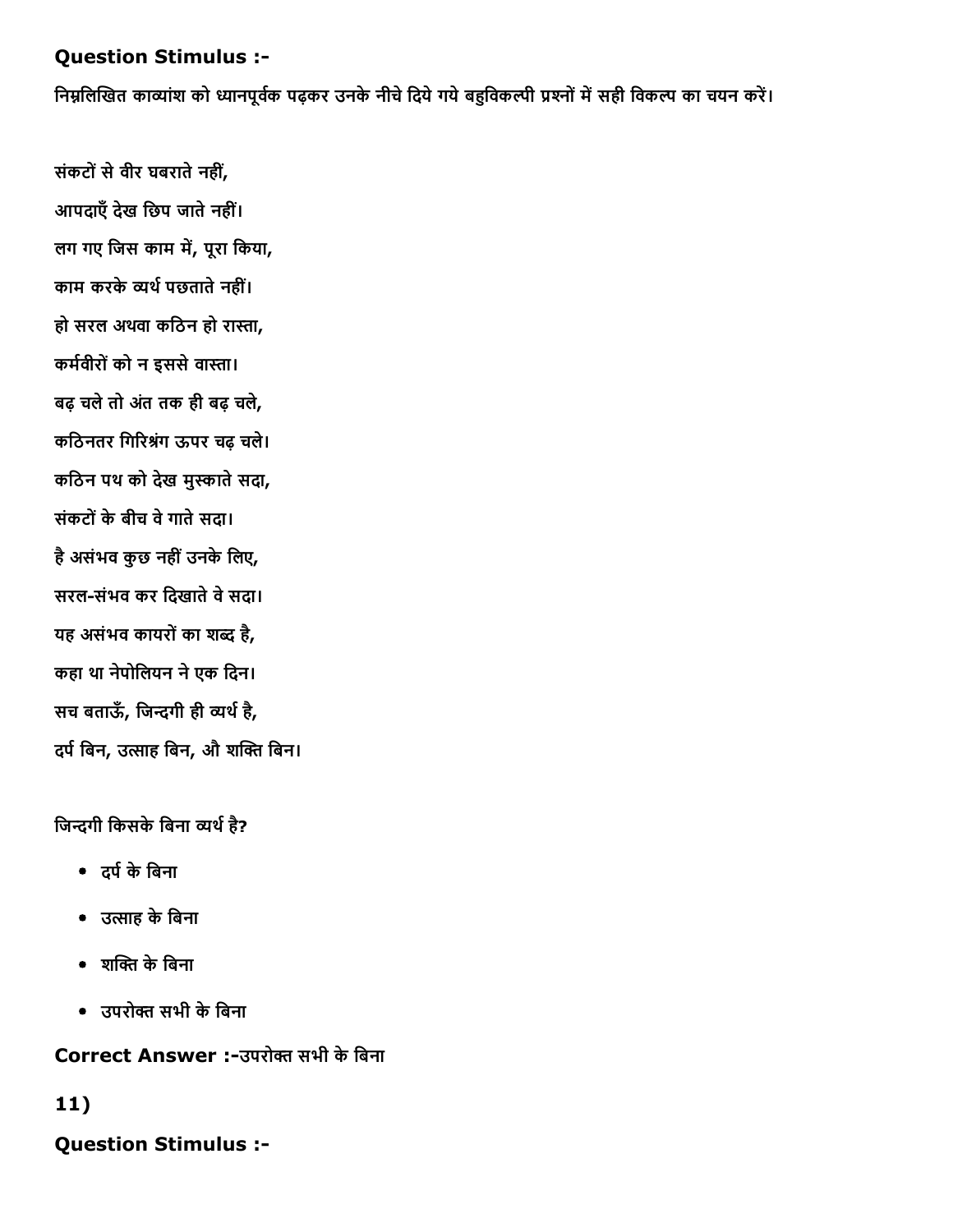किस शब्द में उपसर्ग का प्रयोग किया गया है-

- उपकार
- लाभदायक
- पढ़ाई
- अपनापन

**Correct Answer :-उपकार** 

# 12)

# Question Stimulus :

''व्यवस्था'' के पूर्व कौन-सा उपसर्ग लगायें कि उसका अर्थ विपरीत हो जाए?

- अ
- आ
- अप
- $\bullet$  परि

**Correct Answer :- अ** 

13)

# Question Stimulus :

'कृदन्त' प्रत्यय जोड़े जाते हैं-

- विशेषण में
- संㄠㄭा म″㠶
- $\bullet$  सर्वनाम में
- क्रिया में

Correct Answer :-क्रिया में

# 14)

# Question Stimulus :

''तद्धित'' प्रत्यय वाला शब्द है-

पढ़ाई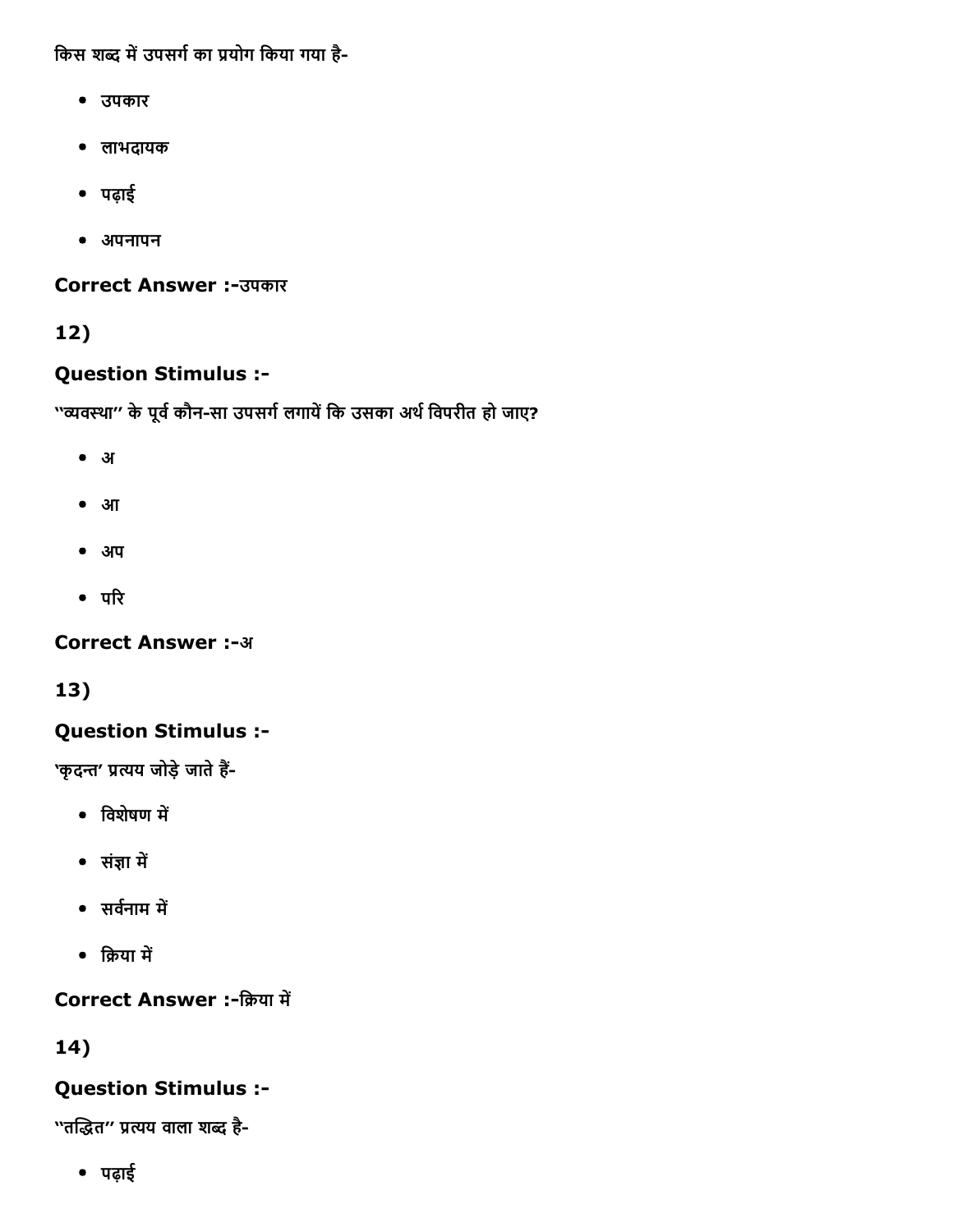- जागृित
- किथत
- नैितक

Correct Answer :नैितक

15)

# Question Stimulus :

रिक्त स्थान के लिए उचित मुहावरें का चयन कीजिए-

इस वर्ष मेरा बैल भी मर गया और चोरी भी हो गई, इसी को कहते हैं................

- दाल में कुछ काला हैं
- कंगाली में आटा गीला
- काला अक्षर भैंस बराबर
- एक पंथ दो काज

Correct Answer :-कंगाली में आटा गीला

16)

# Question Stimulus :

"बहुत परिश्रम करना" निम्न में से किस मुहावरे का अर्थ नहीं है-

- हाथ पाँव मारना
- खून पसीना एक कर देना
- गाल बजाना
- कोल्हू का बैल होना

Correct Answer :-गाल बजाना

17)

# Question Stimulus :

'संज्ञाहीन हो जाना' के लिए सही मुहावरा है-

- काठ मार जाना
- चहेरेपर हवाइयाँउड़ना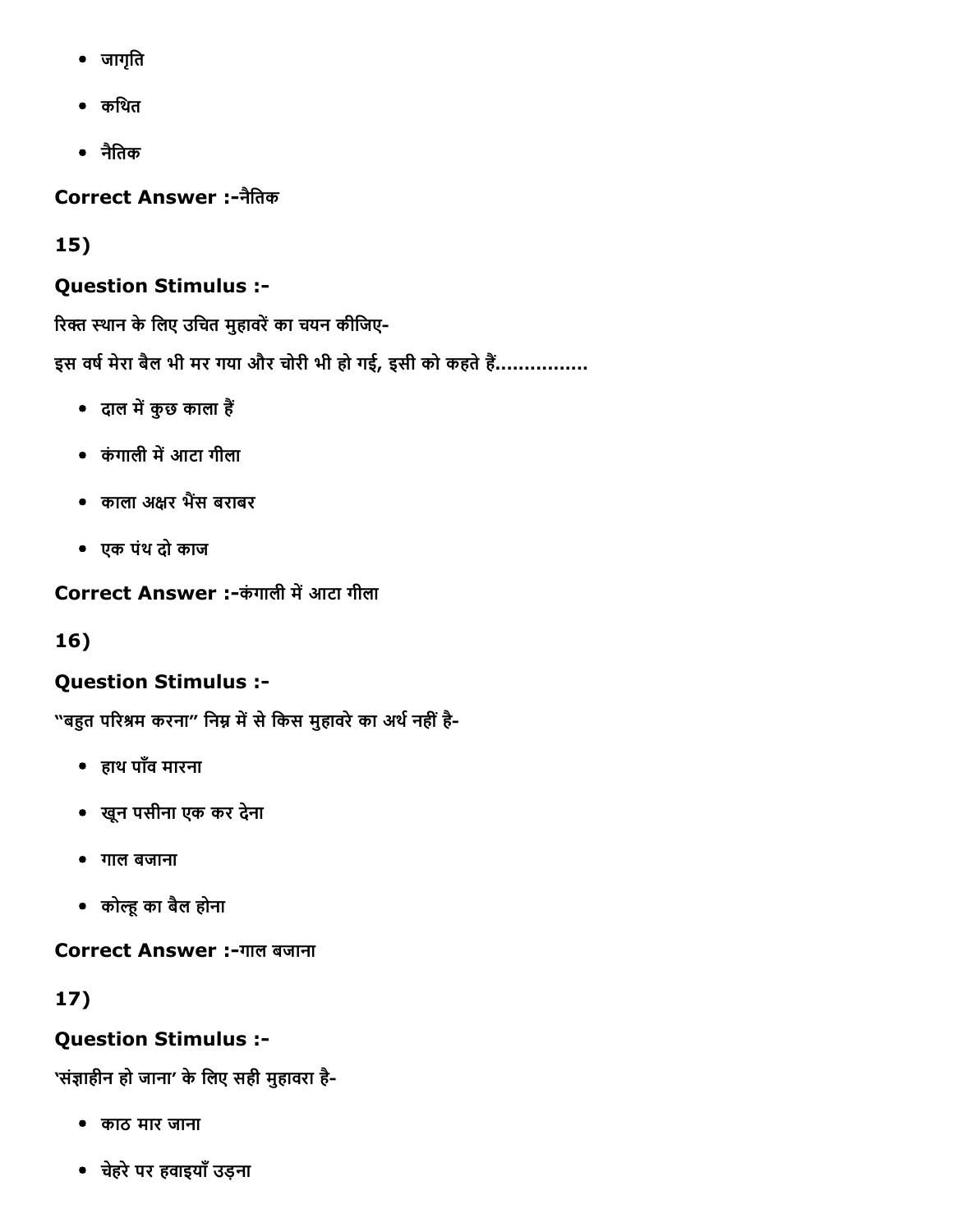- मुँह उतरना
- कान पर जूँ तक न रेंगना

Correct Answer :-काठ मार जाना

18)

# Question Stimulus :

'अज्ञेय' शब्द के लिए वाक्यांश का चयन कीजिए-

- िजसेदेखा न जा सके
- िजसेसुना न जा सके
- िजसेजाना न जा सके
- िजसेगाया न जा सके

Correct Answer :िजसेजाना न जा सके

19)

# Question Stimulus :

दिये गये वाक्यांश के लिए एक शब्द का प्रयोग कीजिए-

'पच्चीस वर्ष पूरे करने के उपलक्ष्य में होने वाला उत्सव'

- हीरक जयंती
- रजत जयंती
- ㌠ㄭण浔″जयंती
- इनम″㠶सेकोई नहीं

Correct Answer :-रजत जयंती

20)

# Question Stimulus :

निम्न पंक्तियों में कौन-सा छंद है ?

''बिनु सत संग विवेक न होई, राम कृपा बिन सुलभ न सोई।

सत संगित मुद मंगल मूला, तई फल िसिध सब साधन फूला ।।''

दोहा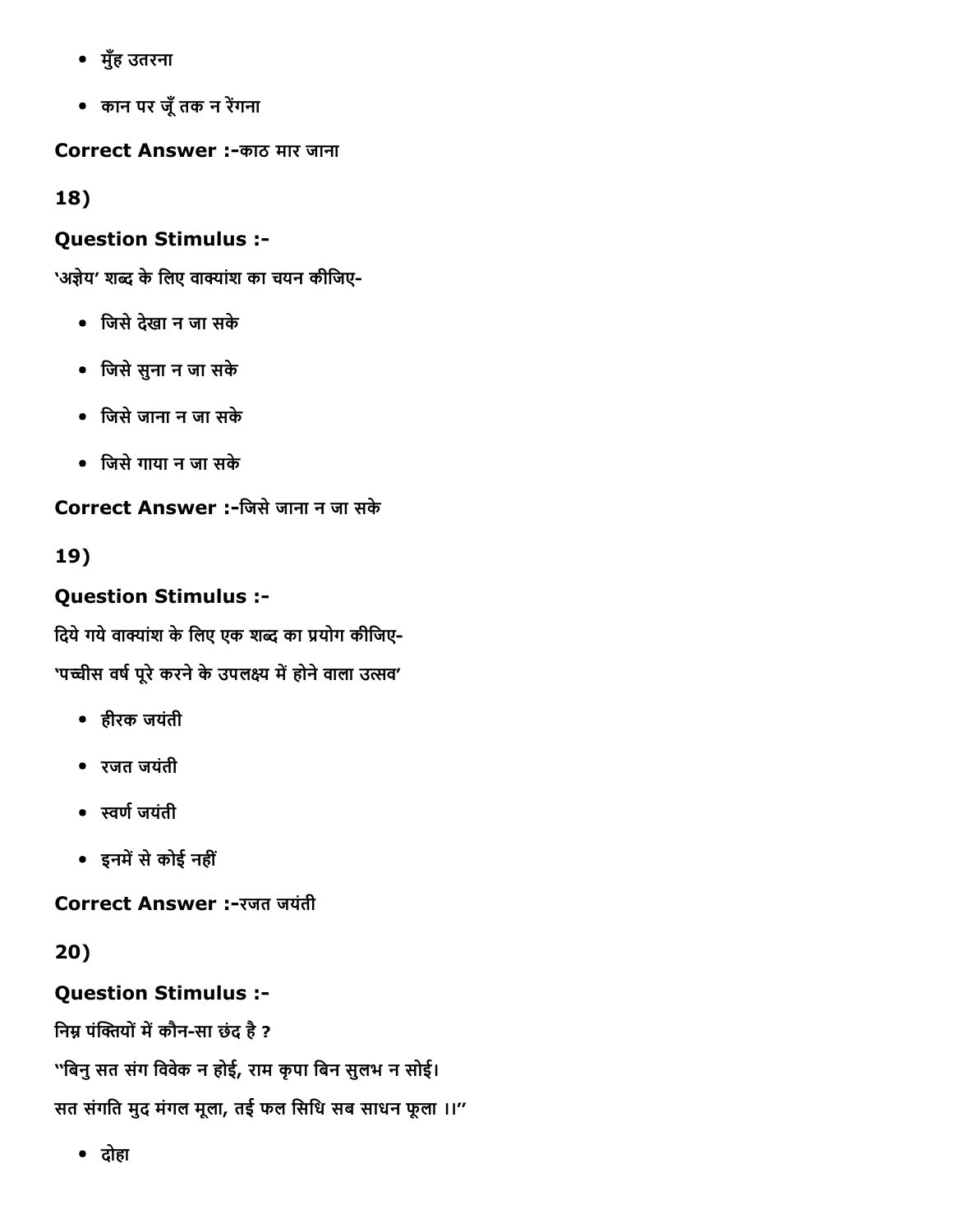- सोरठा
- चौपाई
- गीितका

Correct Answer :चौपाई

21)

# Question Stimulus :

निम्न पंक्तियों में कौनसा छंद है-

''सुन केवट के बैन, प्रेम लपेटे अटपटे।

बिहसे करूणाएन, चितहि जानकी लखन तन।।"

- बरवै
- सोरठा
- दोहा
- चौपाई

**Correct Answer :-सोरठा** 

22)

# Question Stimulus :

अपने से बड़ों के लिए पत्र लिखते समय उपसंहार होगा-

- आपका आㄠㄭाकारी
- आपका स्नेहपात्र
- आपका कृपाकांक्षी
- उपर्युक्त सभी

Correct Answer :-उपर्युक्त सभी

23)

# Question Stimulus :

निम्न में से शुद्ध वर्तनी का चयन कीजिए-

ऐयास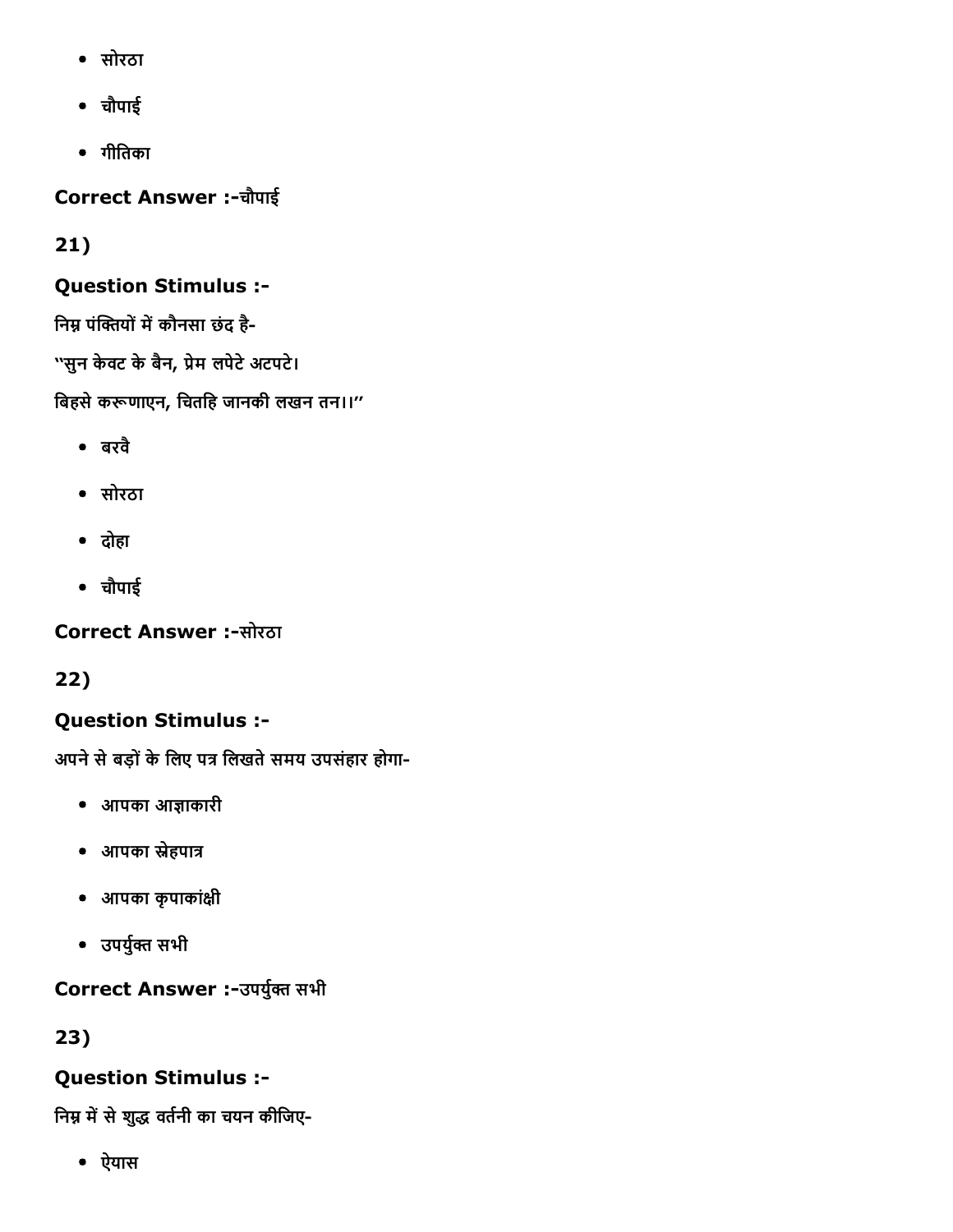- औगुण
- एनक
- एलन

Correct Answer :-औगुण

24)

## Question Stimulus :

निम्न में से अशुद्ध वर्तनी का चयन कीजिए-

- अिधन
- $•$  इष्ट
- ईमानदार
- उपलक्ष्य

**Correct Answer :-अधिन** 

25)

# Question Stimulus :

'राजभाषा' का सही अर्थ है-

- िकसी राㄠ〲 की िवशेष मातृभाषा
- सर्वसाधारण की मातृभाषा
- शु‱੪ और सािह‴㐶‰‰क भाषा
- सरकारी काया浔″लयोंम″㠶㈱‸युㄠ㔳 होनेवाली भाषा

Correct Answer :-सरकारी कार्यालयों में प्रयुक्त होने वाली भाषा

26)

# Question Stimulus :

'रानी केतकी की कहानी' रचना की भाषा है

- हिन्दुस्तानी
- खड़ी बोली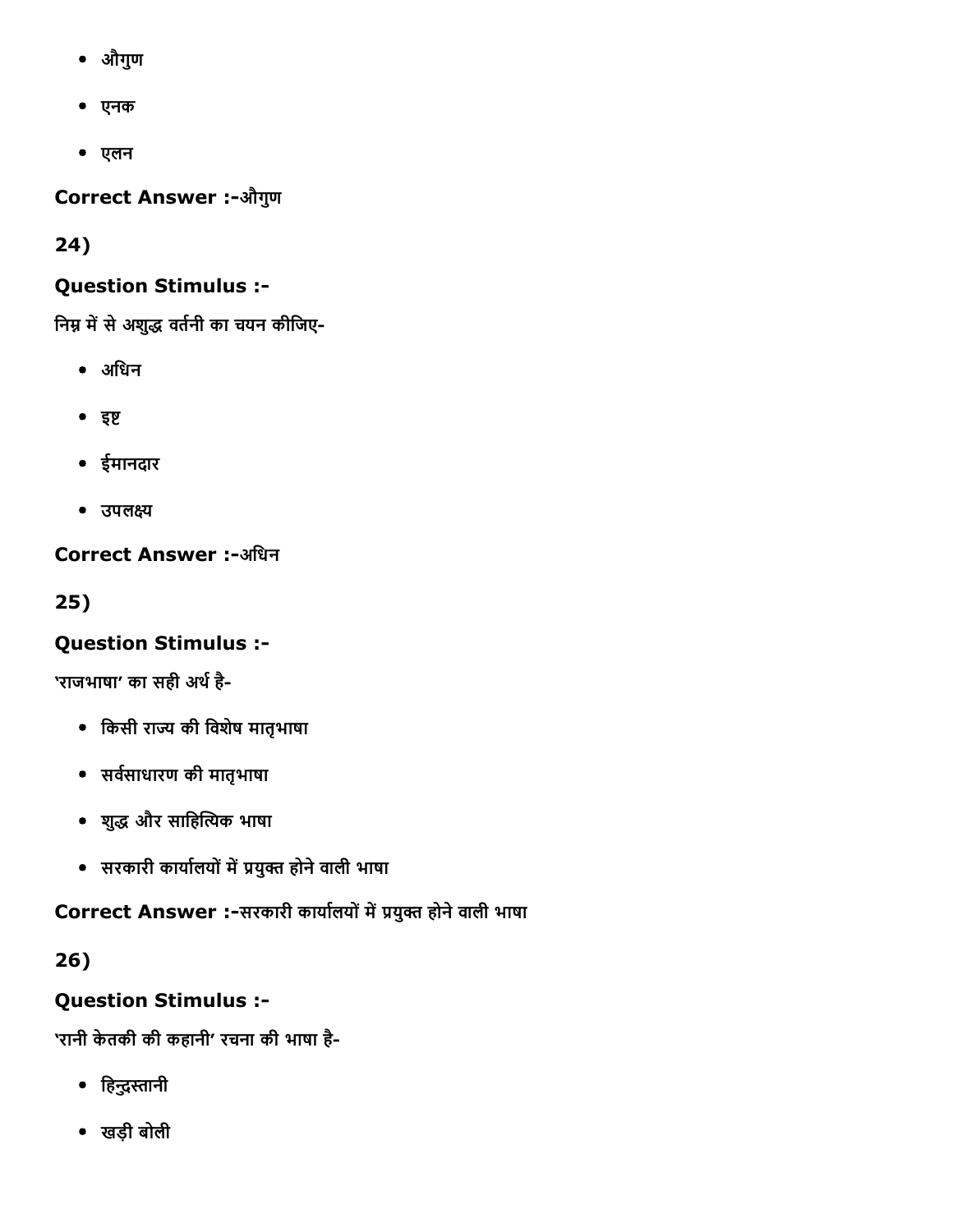- $\bullet$  उर्दू
- अरबीफारसी िमि㠱‱त

Correct Answer :-खड़ी बोली

27)

# Question Stimulus :

निम्न में से 'पत्थर' का पर्यायवाची नहीं है-

- अश्म
- िवटप
- पाषाण
- उपल

**Correct Answer :-विटप** 

28)

## Question Stimulus :

'पुहुप' निम्न में से किसका पर्यायवाची है-

- ㈱‸सून
- वृक्ष
- गाछ
- पादप

Correct Answer :- प्रसून

29)

## Question Stimulus :

'ससुराल' का तत्सम शब्द है-

- ㌠ㄭसुरा㐰〼
- सासरो
- पीहर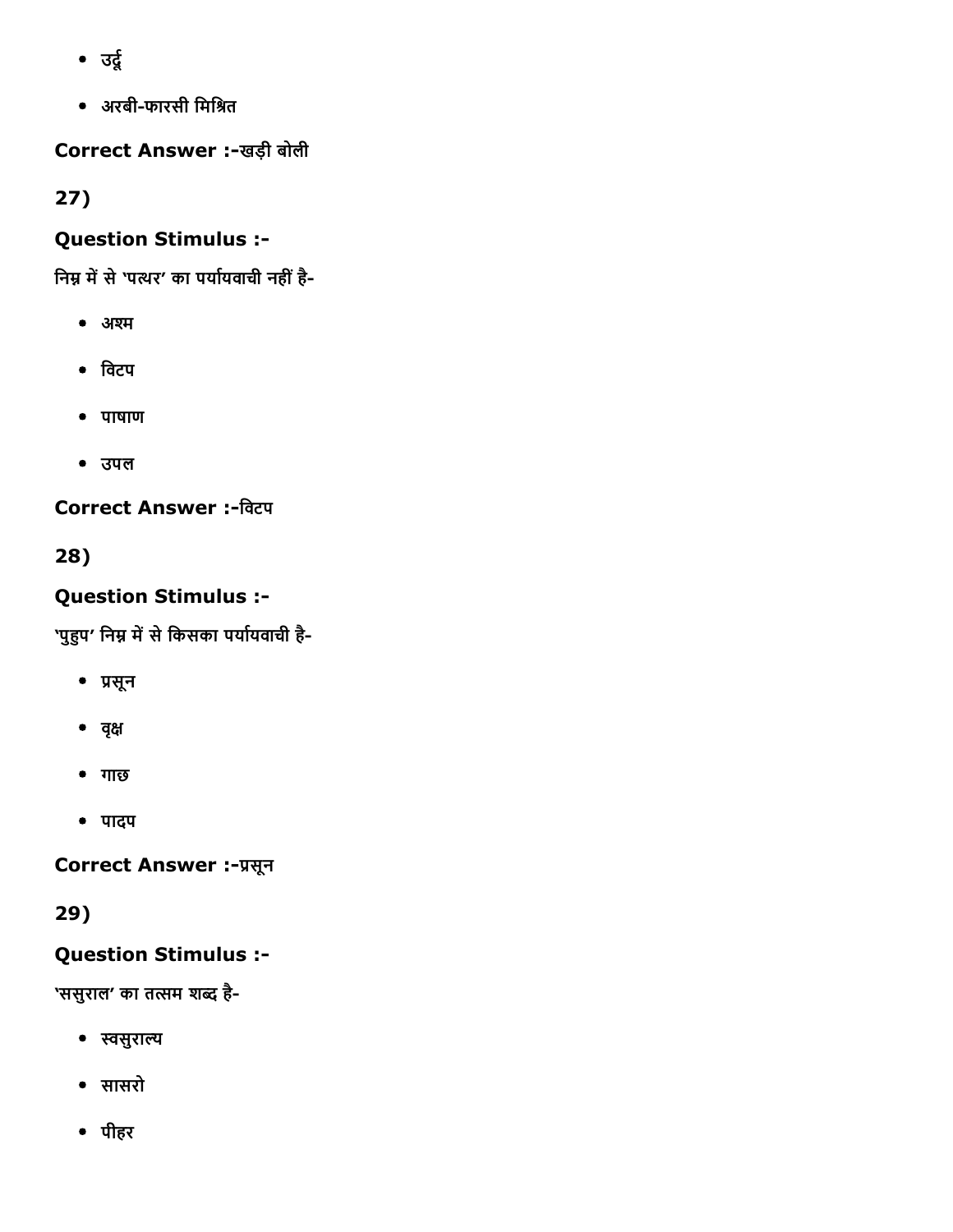इनम″㠶सेकोई नहीं

Correct Answer :-स्वसुराल्य

30)

Question Stimulus :

'दंतधावन' का तद्भव शब्द है-

- टंक्लीनर
- $^{\bullet}$  রয়
- दातौन
- दंत

Correct Answer :-दातौन

31)

# Question Stimulus :

'अभ्युदय' में कौन सी संधि है-

- यण संिध
- गुण संिध
- दीर्घ संधि
- वृद्धि संधि

Correct Answer :-यण संधि

32)

## Question Stimulus :

'पित्रादेश' का संधि विच्छेद है-

- िपतृः+आदेश
- िपतृ+आदेश
- िपता+आदेश
- िपतृ+अ+आदेश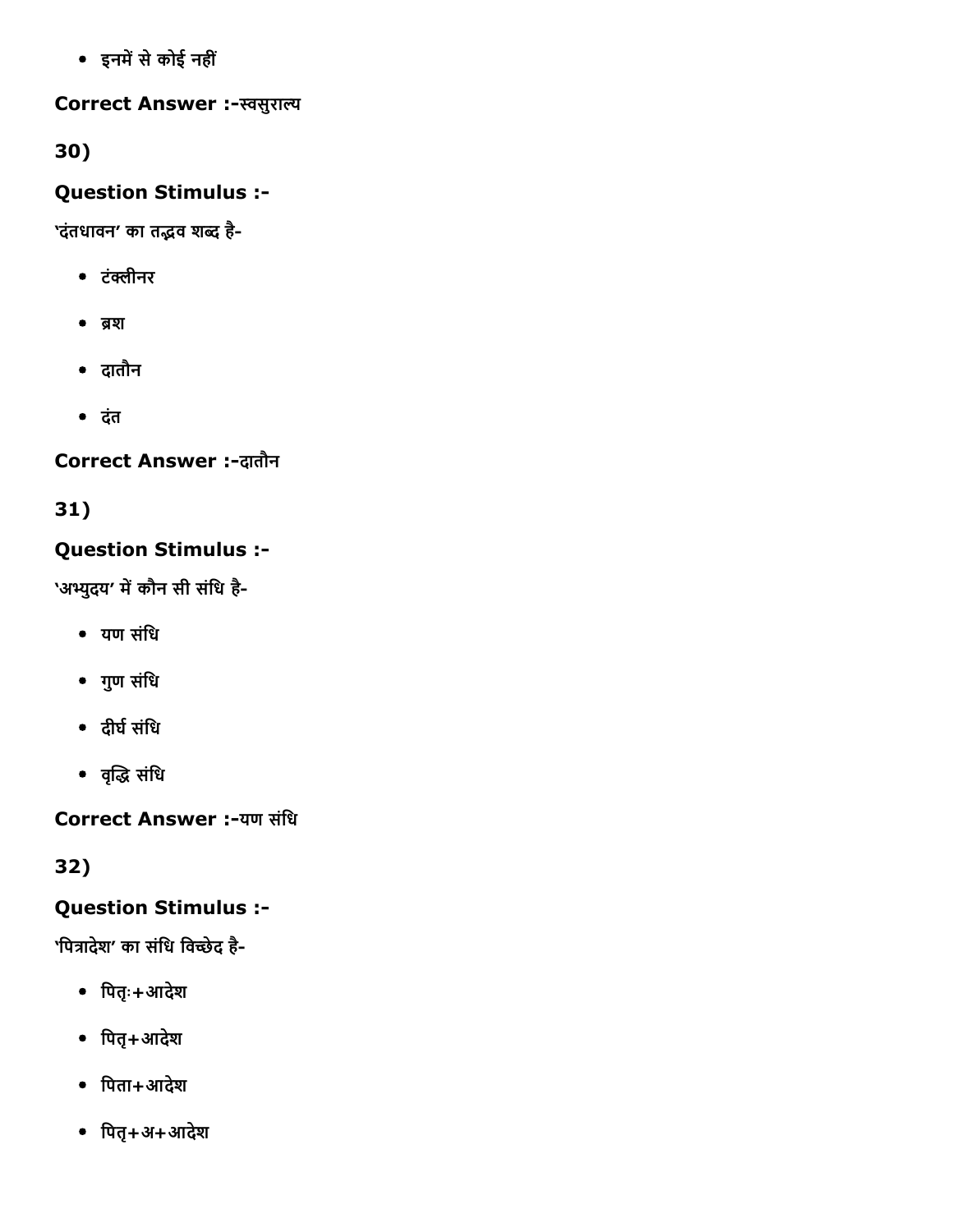### Correct Answer :-पितृ+आदेश

33)

## Question Stimulus :

'दिग्भम' का संधि विच्छेद है-

- िदक्+䈴〰म
- $\bullet$  दिग्+भ्रम
- िदगः+䈴〰म
- $\bullet$  दिक $+$ अभ्रम

Correct Answer :-दिक्+भ्रम

34)

# Question Stimulus :

निम्न वाक्यांशों को उचित क्रम में व्यवस्थित कीजिए-

- (य) बाल मृत्यु की दर अत्यधिक थी
- (र) वर्तमान शताब्दी
- (ल) दशकों से पूर्व
- (व) के प्रारंभिक
	- व ल य र
	- ल य व र
	- र व ल य
	- य र ल व

Correct Answer :- र व ल य

35)

Question Stimulus :

निम्न वाक्यांशों को उचित क्रम में व्यवस्थित कीजिए-

(य) बेकारी की समस्या

(र) बढ़ती जा रही है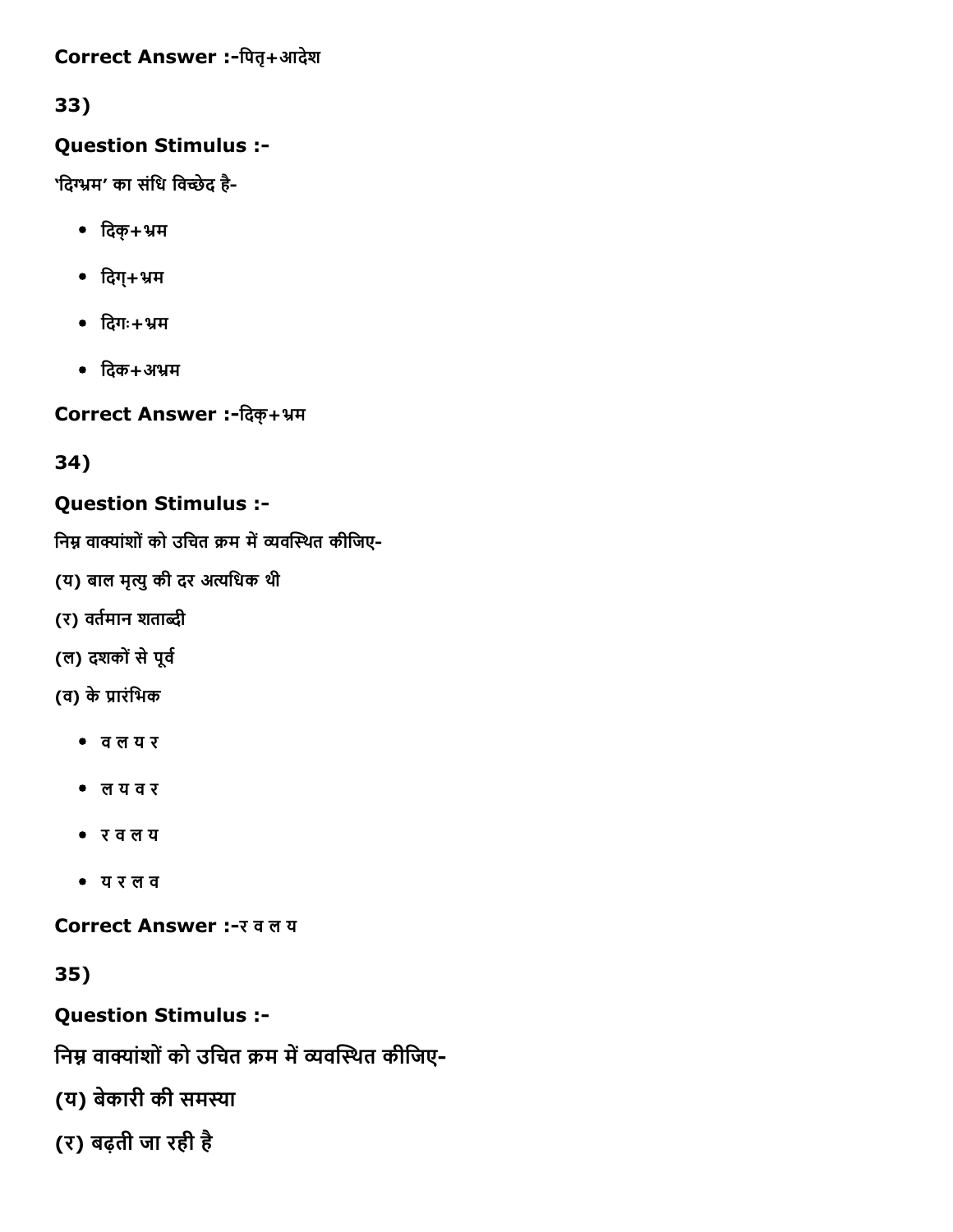# (ल) शिक्षित वर्ग की

# (व) िदन ㈱‸ितिदन

- ल य व र
- य व र ल
- व र ल य
- र ल य व

### Correct Answer :-लय वर

## 36)

## Question Stimulus :

काव्य में जहाँ प्रशंसा के द्वारा निंदा अथवा निंदा के द्वारा प्रशंसा की जाती है वहाँ कौन सा अंलकार होता है?

- आक्षेप
- ब्याज स्तुति
- आ㈱‸‰‰ुत ㈱‸शंसा
- िनंदा अलंकार

Correct Answer :-ब्याज स्तुति

37)

## Question Stimulus :

निम्न पंक्तियों में कौन-सा अलंकार है-

''पीय के निकट जाके, नहीं घाम चाँदनी ताहि ।

पीय के निकट जाके नहीं, घाम चाँदनी ताहि ।।"

- छेकानु㈱‸ास
- व‰‰ृानु㈱‸ास
- लाटानु㈱‸ास
- 㠱‱ुतयानु㈱‸ास

### Correct Answer :- लाटानुप्रास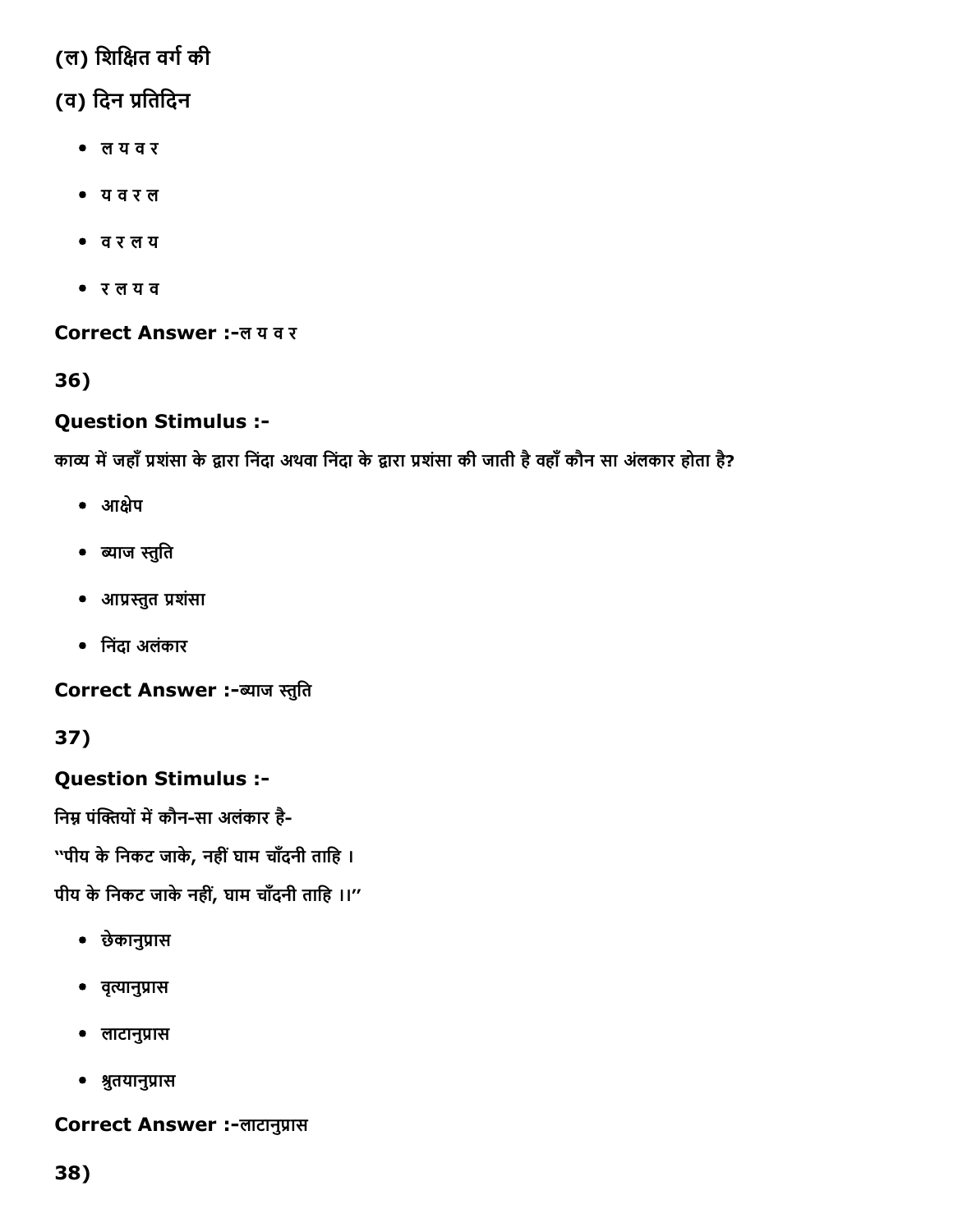### Question Stimulus :

निम्न में सें अशुद्ध वाक्य छाँटिए-

- वे हाथी पागल हैं।
- वह हाथी पागल हो गया।
- वह पागल हाथी हो गया।
- वह हाथी है।

Correct Answer :वह पागल हाथी हो गया।

39)

### Question Stimulus :

निम्न में सें शुद्ध वाक्य छाँटिए -

- मैं प्रर्दशनी देखी।
- ‰‰‴㐶ㄠ㔳योंने㈱‸द浔″शनी देखी।
- अनेकों‰‰‴㐶ㄠ㔳योंने㈱‸द浔″शनी देखी।
- ‰‰‴㐶ㄠ㔳योंनेमेला देखी।

Correct Answer :-व्यक्तियों ने प्रर्टशनी देखी।

40)

### Question Stimulus :

निम्न पंक्तियों का संक्षेपण कीजिए-

अंधकार में व्यक्ति भटक कर सो जाता है। वह असहाय हो जाता है। उसे लगता है कि उसके हाथ में कुछ भी नहीं। इसलिए वह निराशा का शिकार हो जाता है। कुछ आत्मविश्वासी लोग अँधेरे में भी प्रकाश की किरण लाने के लिए बेचैन रहते हैं। यह संघर्ष ही वास्तविक मानव की पहचान है। जो व्यक्ति संघर्ष करता है, उसे कुछ न कुछ सफलता अवश्य मिलती है। चाहे उसे जुगनू की रोशनी मिले या दिये की, उसके मन में एक विश्वास जन्म लेता है। यहाँ तक कि कभी - कभी उसकी अपनी आँखों की रोशनी ही तेज हो जाती है, इसलिए उसे रात के घने अँधेरे में भी दिखने लगता है। ये ही लोग समाज की आशा बनते हैं।

- $\bullet$  श्रम का महत्व
- मज़हब नहीं सिखाता आपस में बैर रखना
- सब िदन रहत न एक समान
- नर हो न िनराश करो मन को, कुछ काम करो कुछ काम करो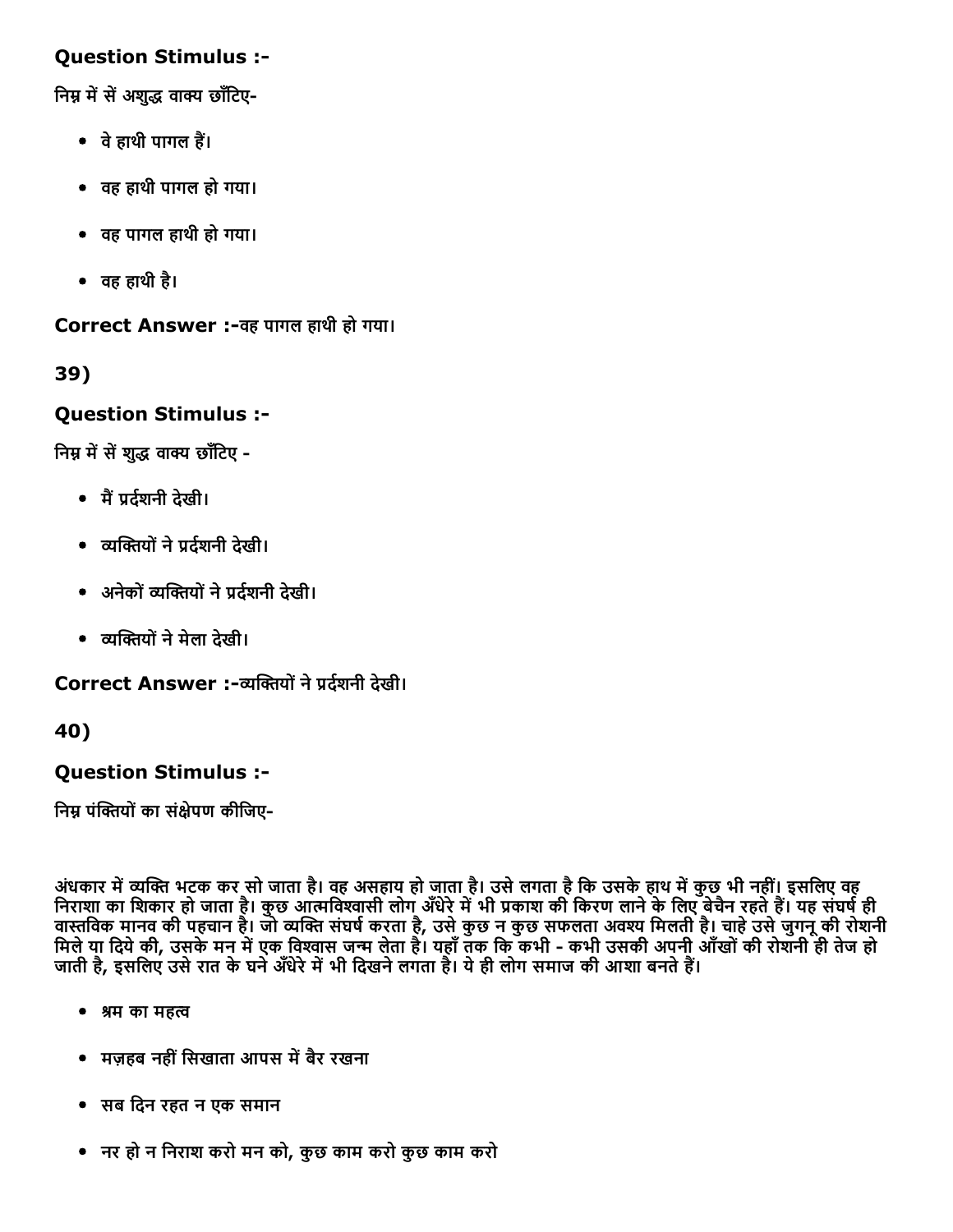Correct Answer :नर हो न िनराश करो मन को, कुछ काम करो कुछ काम करो

41)

# Question Stimulus :

इनमें से कौन-सा विकल्प बाकी तीनों विकल्पों से पूरी तरह अलग है ?

- कमल
- चमेली
- जाम
- जूही

Correct Answer :-जाम

42)

# Question Stimulus :

निम्न में से 'हंस' शब्द का अनेकार्थी शब्द है-

- $\bullet$  जीवात्मा
- जीभ
- जीत
- जन

Correct Answer :-जीवात्मा

43)

# Question Stimulus :

'अभोग्य' के लिए विलोम शब्द होगा-

- अभोज्य
- भोज्य
- भोग्य
- भोगी

# Correct Answer :-भोग्य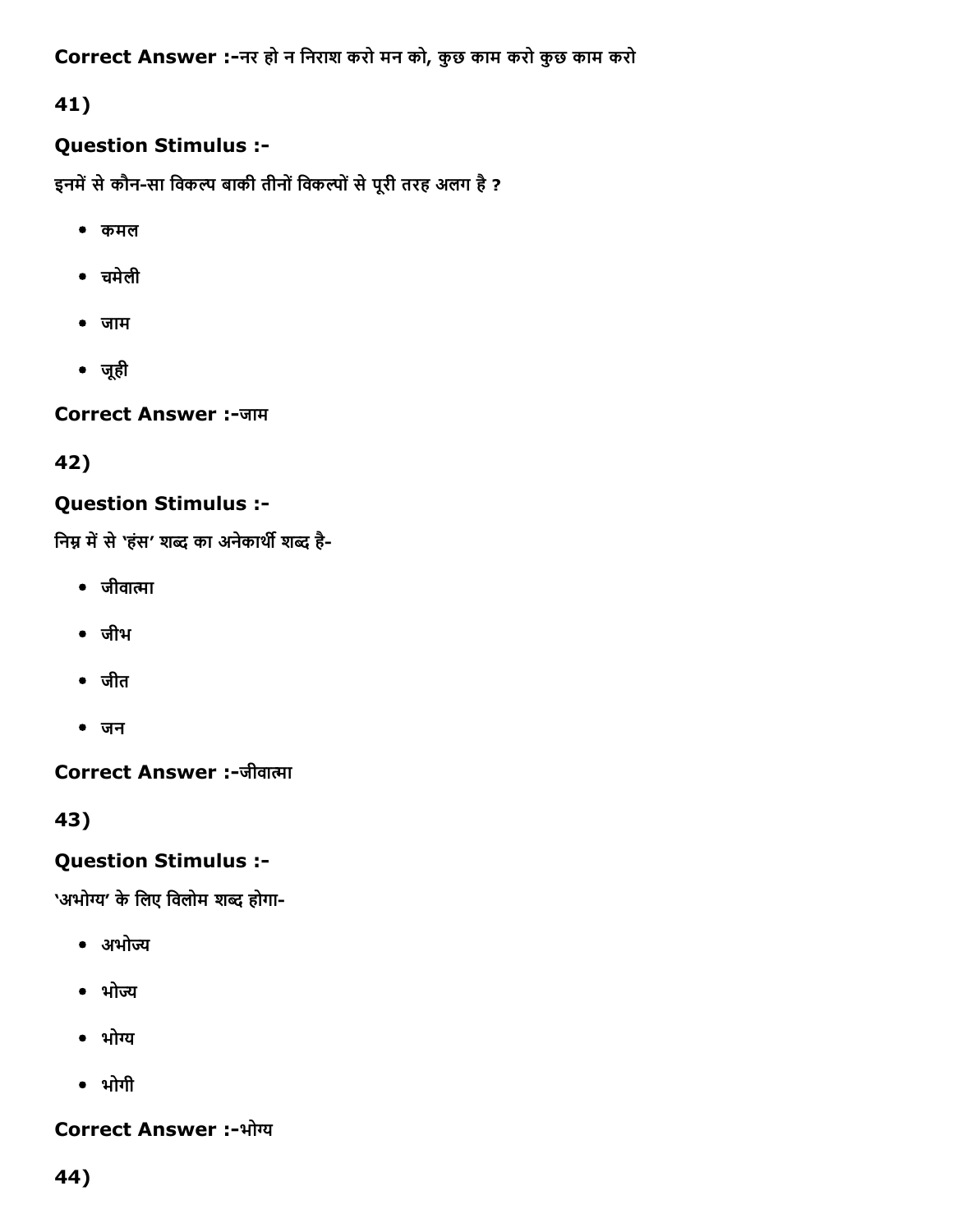## Question Stimulus :

'मधुर' का विलोम इनमें से नहीं है-

- कटु
- $\bullet$  कर्कश
- $\bullet$  तीक्ष्ण
- मृदुल

**Correct Answer :- मृदुल** 

45)

### Question Stimulus :

जब किसी भाव या शब्द की अलग व्याख्या करना चाहते है, किंतु उस अशं को मूल वाक्य से अलग ही रखना चाहते है, तो.................विराम चिन्ह का प्रयोग किया जाता है-

- समानता सूचक
- निर्देश
- कोष्ठक
- उद्धरण

### Correct Answer :-कोष्ठक

46)

## Question Stimulus :

'रामचरितमानस' कौन-सा छंद काव्य है?

- मात्रिक
- $\bullet$  शाब्दिक
- $\bullet$  anota
- उपरोㄠ㔳 सभी

### Correct Answer :-मात्रिक

47)

Question Stimulus :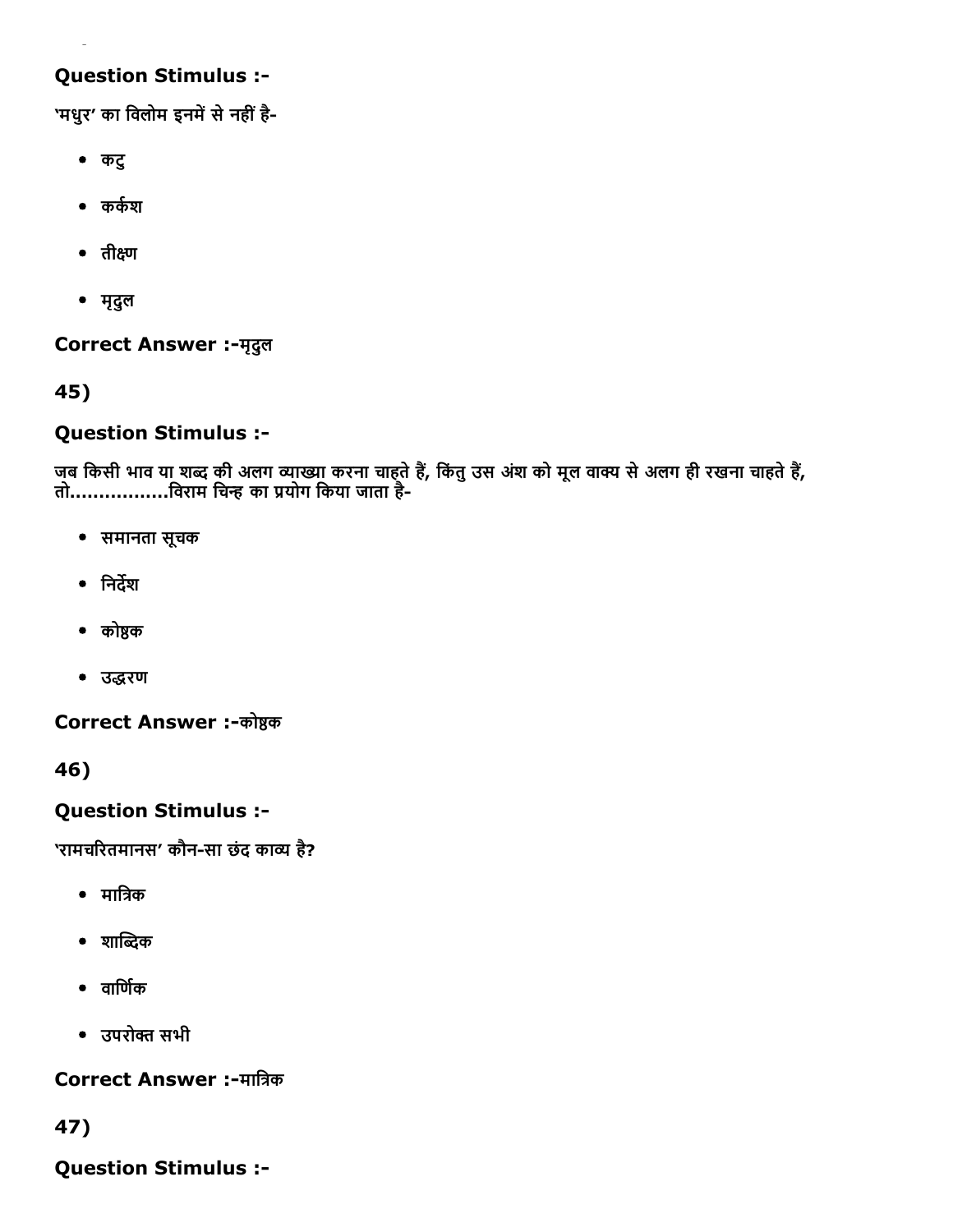आचार्य भरत ने किस रस को सर्वाधिक सुखात्मक रस माना है?

- करूण रस
- वीर रस
- संयोग 㠱‱ृंगार रस
- हास्य रस

Correct Answer :-हास्य रस

48)

# Question Stimulus :

केशवदास ने अपनी किस रचना में रस का विवेचन किया है?

- कविप्रिया
- रसिक प्रिया
- रामचन्द्रिका
- विज्ञान गीता

Correct Answer :-रसिक प्रिया

49)

# Question Stimulus :

शून्य और शक्ति नामक निबंध के रचनाकार हैं-

- डॉ. रामकुमार वर्मा
- अमृतलाल नागर
- सूर्यकांत त्रिपाठी निराला
- िगरजाकुमार माथरु

# Correct Answer :-सूर्यकांत त्रिपाठी निराला

50)

# Question Stimulus :

''बिखरे मोती'' रचना के रचनाकार हैं-

• महादेवी वर्मा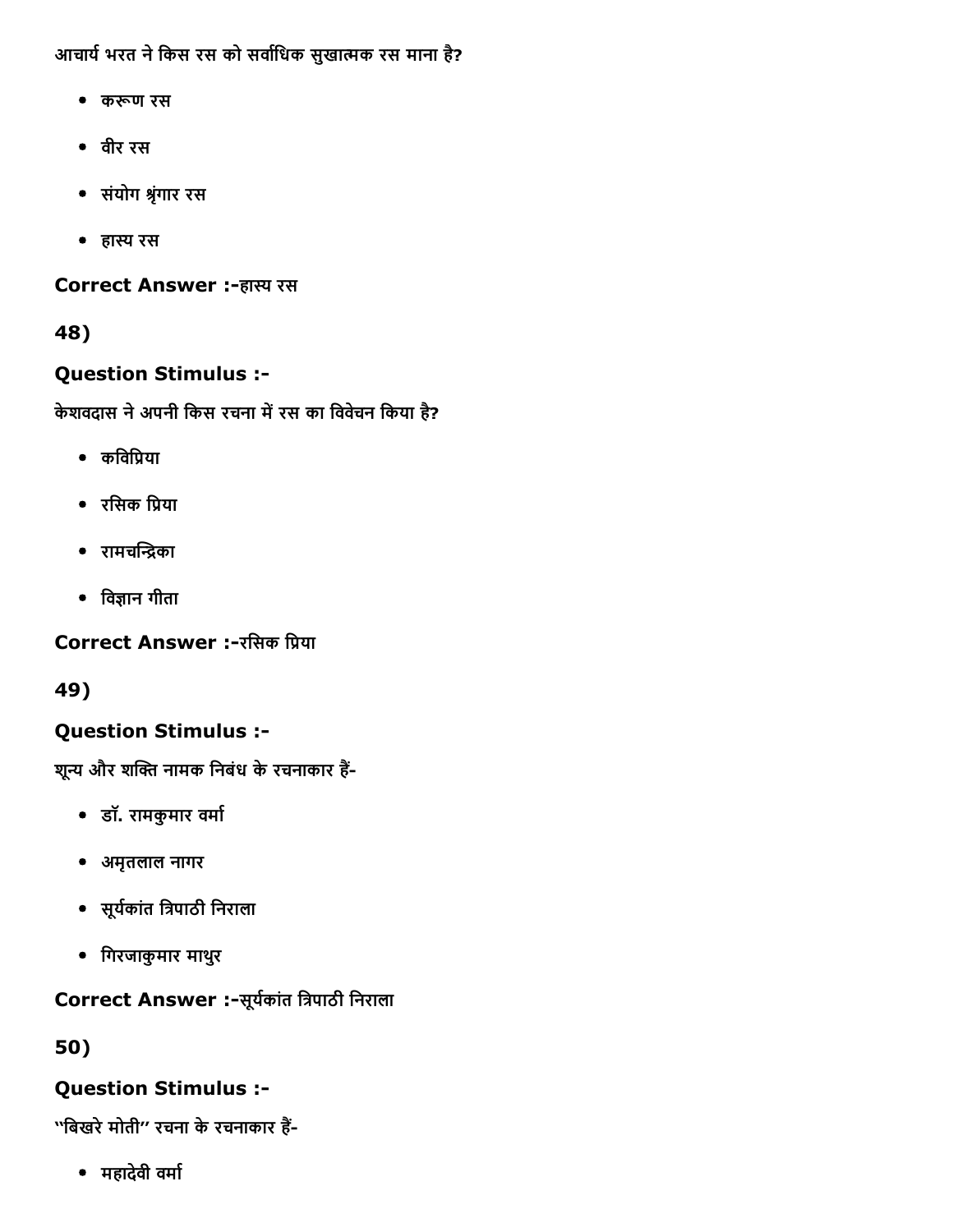- सुभद्राकुमारी चैहान
- चꛕबरदाई
- रसखान

Correct Answer :-सुभद्राकुमारी चैहान

51)

### Question Stimulus :

दैनिक समाचार पत्र नई दुनिया का शुभारंभ कब किया गया था?

- 5 जून 1947
- 5 जून 1949
- 5 जून 1955
- 5 जून 1970

### Correct Answer :- 5 जून 1947

52)

## Question Stimulus :

निम्न पहेली के लिये सही उत्तर का चयन कीजिए-

''टेढ़ी ितरछी बांसुरी कौन बजाय, ससुराल जानेवाली लड़की को कौन मनाय।।''

- सड़क
- नदी
- बांसुरी
- ∙ सर्प

Correct Answer :नदी

53)

## Question Stimulus :

निम्न पहेली के लिये सही उत्तर का चयन कीजिए -''दो मुँह छोटेएक मुँह बड़ा, आधा मानुस लीलेखड़ा। बीचों-बीच लगावे फाँसी, अर्थ बताय तो आवै हाँसी।।"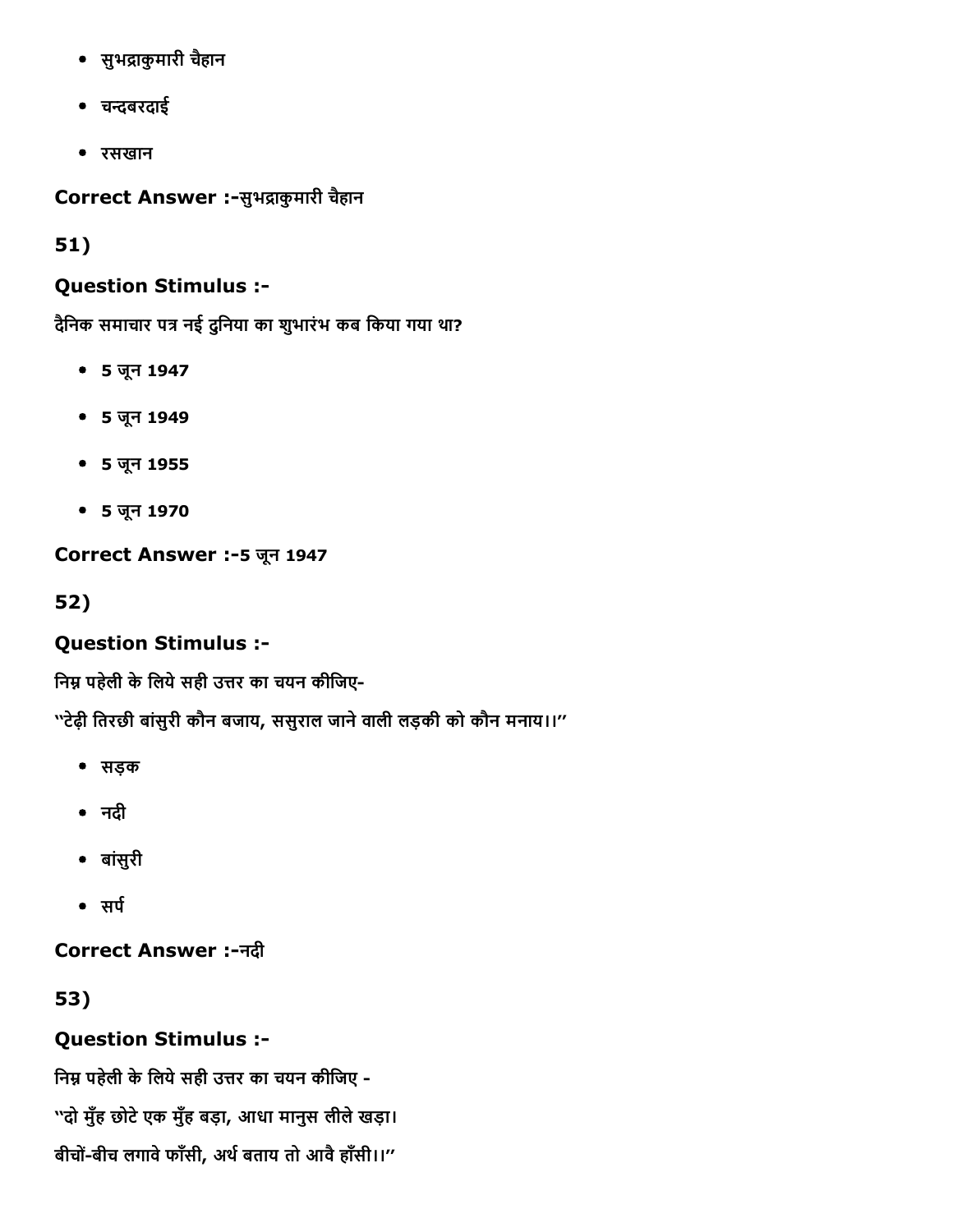- कुर्ता
- घाघरा
- धोती
- पजामा

**Correct Answer :-पजामा** 

54)

#### Question Stimulus :

'य् + उ + ध् + इ + ष् + ठ् + इ + र् + अ' का शुद्ध वर्तनी संक्षेपण होगा-

- युधष्ठिर
- युधिष्ठिर
- युधीष्ठिर
- युधिष्ठर

Correct Answer :- युधिष्ठिर

55)

### Question Stimulus :

'श्रृंगार' का शुद्ध वर्तनी विश्लेषण होगा-

- श्+ ऋ + ग्+ आ + र्+ अ
- श्+ ऋ + ङ्+ ग्+ अं+ र्+ अ
- श्+ ऋ + ङ्+ ग्+ आ + र्+ अ
- श्+ ऋ + ङ्+ ग्+ आ + र + आ

**Correct Answer :-श्+ ऋ + ङ् + ग् + आ + र् + अ** 

56)

## Question Stimulus :

निम्न प्रश्न के शब्द-युग्म के अर्थ-भेद में से कौन सा गलत है?

• कंकड़ी-ककड़ी = छोटा कंकड़-एक प्रसिद्ध तरकारी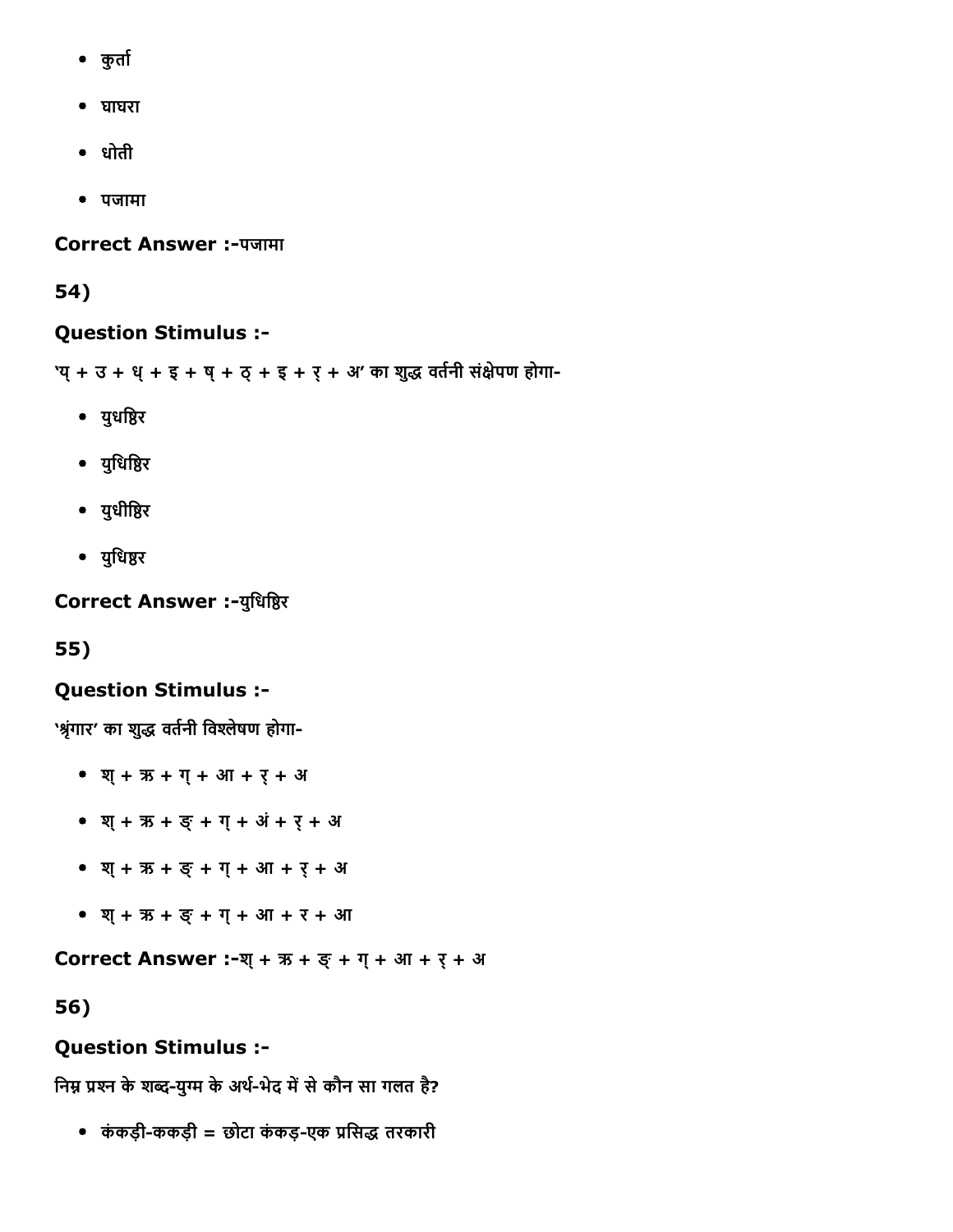- ओटना-औटना = बिनौले अलग करना-खौलना
- उतर-उत्तर = ऊपर-जवाब
- आयत-आयात = लंबा चौड़ा-देश में माल लाना

Correct Answer :-उतर-उत्तर = ऊपर-जवाब

57)

## Question Stimulus :

''अनुसार-अनुस्वार'' युग्म का सही अर्थ होगा-

- अनुरूप-स्वर का नासिकीय रूप
- स्वर का अनासिकीय रूप- अनुरूप
- ㌠ㄭㄊ橔प㌠ㄭर का नािसकीय
- स्वर का अनासिकीय रूप- स्वरूप

## Correct Answer :-अनुरूप-स्वर का नासिकीय रूप

58)

# Question Stimulus :

निम्न में से 'कष्ट' का समानार्थी शब्द नहीं है-

- दुःख
- व्याधि
- पीड़ा
- सुश्रूशा

Correct Answer :-सुश्रूशा

59)

# Question Stimulus :

निम्नलिखित वाक्य में से रेखांकित शब्द के समानार्थी शब्द का चयन कीजिए-

''खग-कुल कुल-कुल सा बोल रहा किसलय का अंचल डोल रहा।''

- $\bullet$  पत्ता
- फूल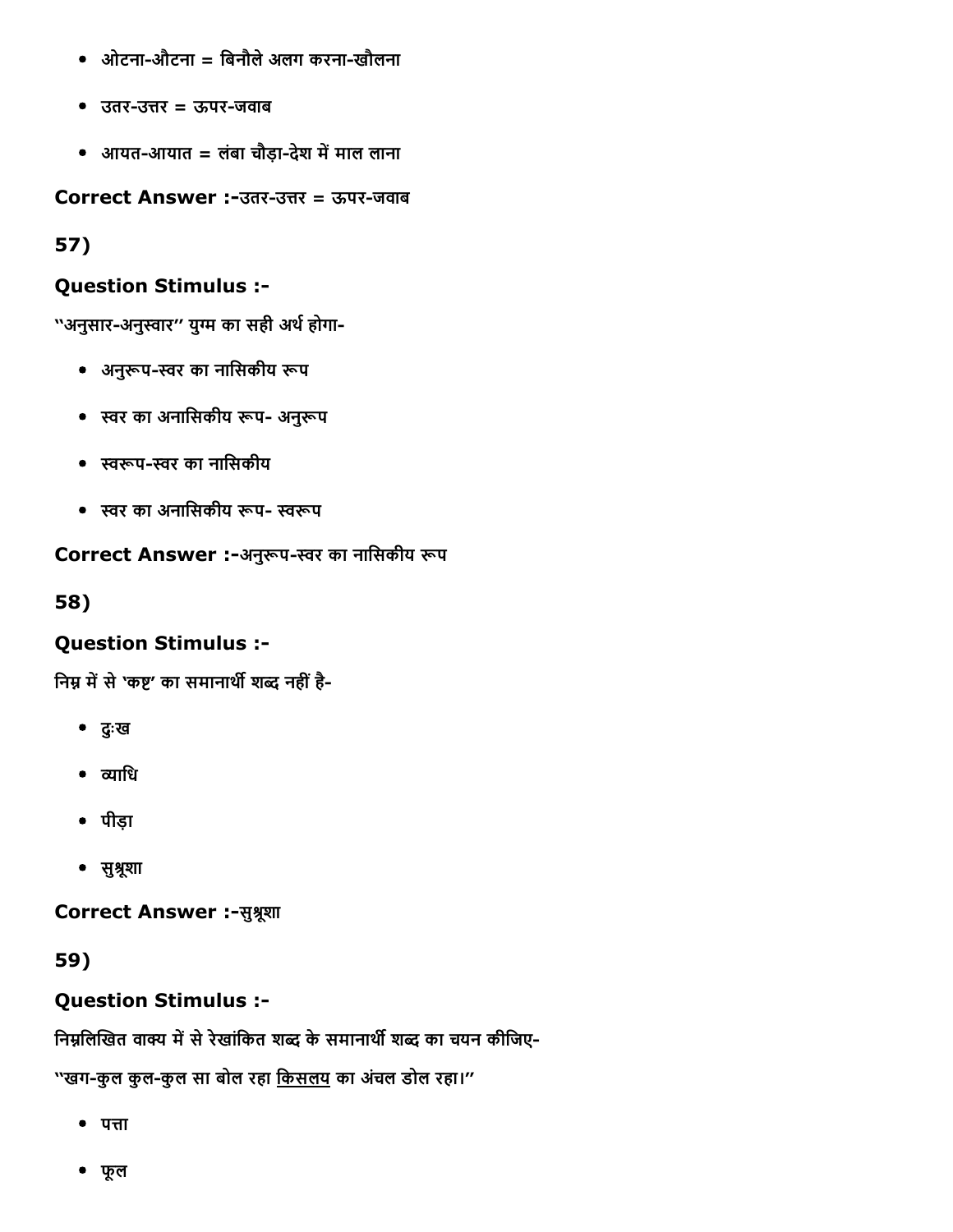- उपवन
- फल

Correct Answer :उपवन

60)

# Question Stimulus :

'नीलकमल' का समास विग्रह होगा-

- नीला हैजो कमल
- नीला कमल
- नीलेरंग का कमल
- कमल हैनीलेरंग का

Correct Answer :-नीला है जो कमल

61)

# Question Stimulus :

'यथामति' शब्द किस समास का उदाहरण है?

- तत्पुरूष समास
- ㈠ㄭ㐠ㄭ㈠ㄭ समास
- कर्मधाराय समास
- अ‰‰यीभाव समास

Correct Answer :-अव्ययीभाव समास

62)

# Question Stimulus :

निम्न वाक्यो में सें संयुक्त वाक्य का चयन कीजिए-

- न एक ठीक हैन दूसरा।
- दोंनो में से एक कोई काम पूरा नहीं हुआ।
- दरवाजा बंद कर दो।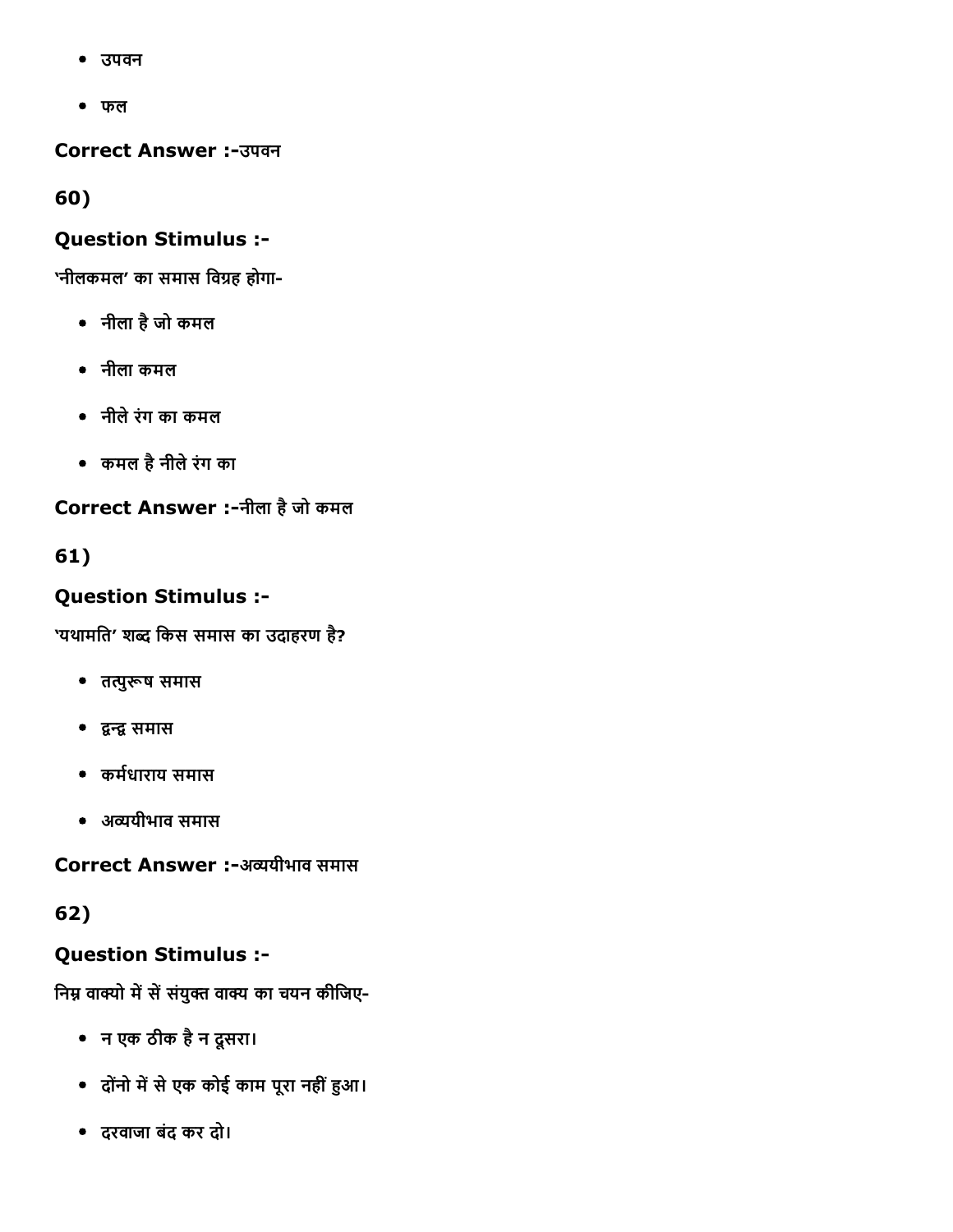इनम″㠶सेकोई नहीं

### Correct Answer :न एक ठीक हैन दूसरा।

63)

## Question Stimulus :

निम्न में सें कर्तृ वाच्य होगा-

- उमेश सें हँसा गया।
- आप गाना गाइए।
- सलौनी सेहंसा नही जाता।
- इनम″㠶सेकोई नहीं

## Correct Answer :-आप गाना गाइए।

# 64)

# Question Stimulus :

'Spill the beans' का अनुवाद है

- रहस्य उजागर कर देना
- समस्या को और बुरा होने से रोकना
- रहस्य को रहस्य रखना
- इनम″㠶सेकोई नहीं

Correct Answer :-रहस्य उजागर कर देना

# 65)

# Question Stimulus :

'बिगड़ी दशा में' शब्द का अंग्रेजी पर्याय है-

- Out of stock
- Out of order
- Out of date
- Out of limit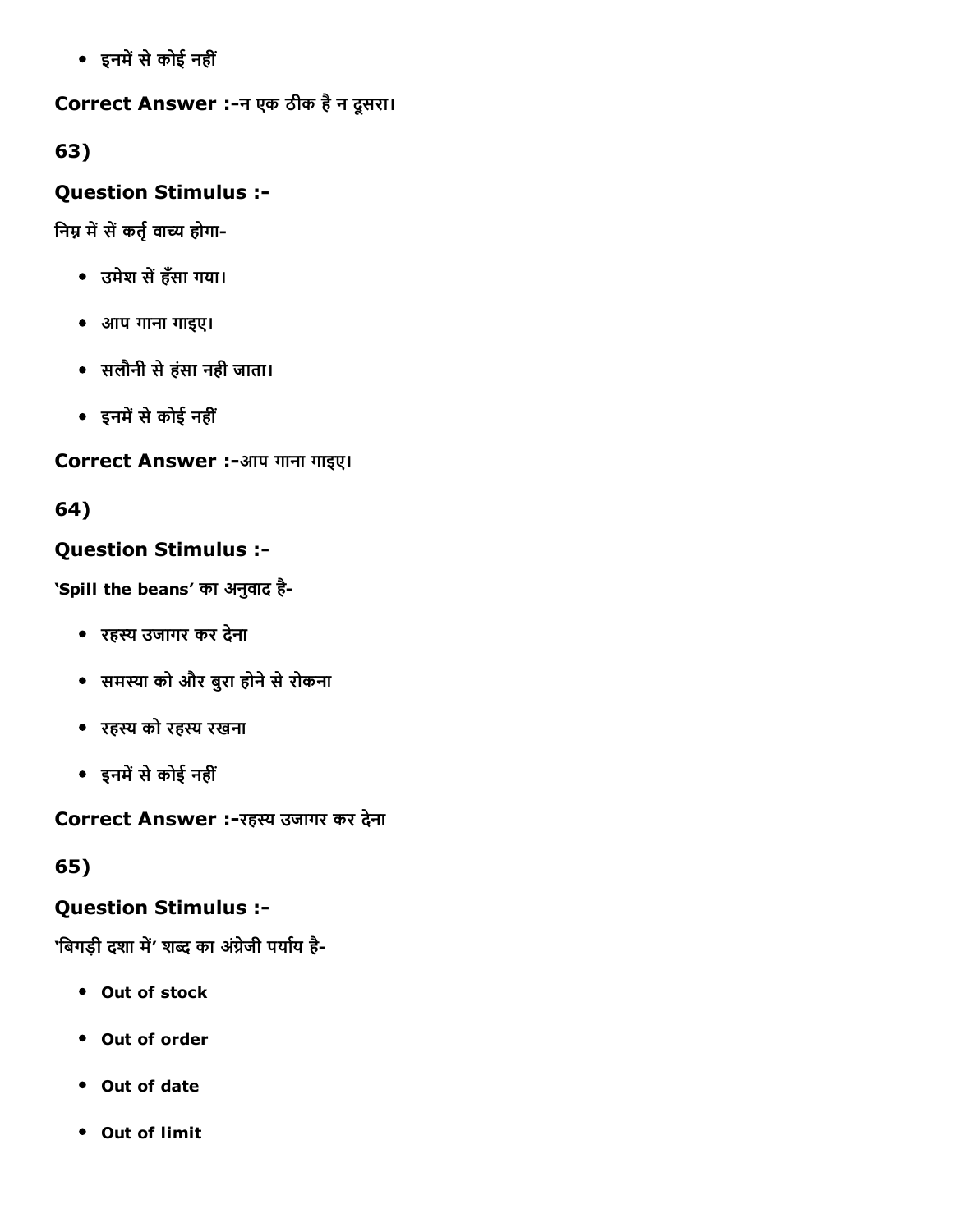### **Correct Answer :- Out of order**

# 66)

# Question Stimulus :

'छछून्दर के सिर में चमेली का तेल' लोकोक्ति का क्या अर्थ है?

- दान केिलए सुपा㤹㔶 न होना
- गंजे‰‰‴㐶ㄠ㔳 केिसर पर सुगंिधत तेल लगाना
- बिल्कुल अनपढ़ व्यक्ति को धन मिलना
- अयोग्य व्यक्ति को अच्छा पद मिलना

Correct Answer :-अयोग्य व्यक्ति को अच्छा पद मिलना

# 67)

# Question Stimulus :

'कुम्हार अपना ही घड़ा सराहता है' लोकोक्ति का क्या अर्थ है?

- अपनी ही ㈱‸शंसा करना
- अपनी बनाई ‰〷ई व‰‰ुसबको अꛕी लगती है
- िकसी को बोलनेनहींदेना
- दूसरोंकी व‰‰ुको तुꛕ समझना

# Correct Answer :-अपनी बनाई हुई वस्तु सबको अच्छी लगती है

68)

# Question Stimulus :

''यह ㈱‸ेम का पंथ कराल महा,…………………….।'' उपर्युक्त लोकोक्ति को पूर्ण कीजिए-

- अरू नेह सों नाती बड़ावतों है
- तलवार की धार पैधावनो है
- दुखदायी और घोर सतावनी है
- मन ही मन में उर भावनी है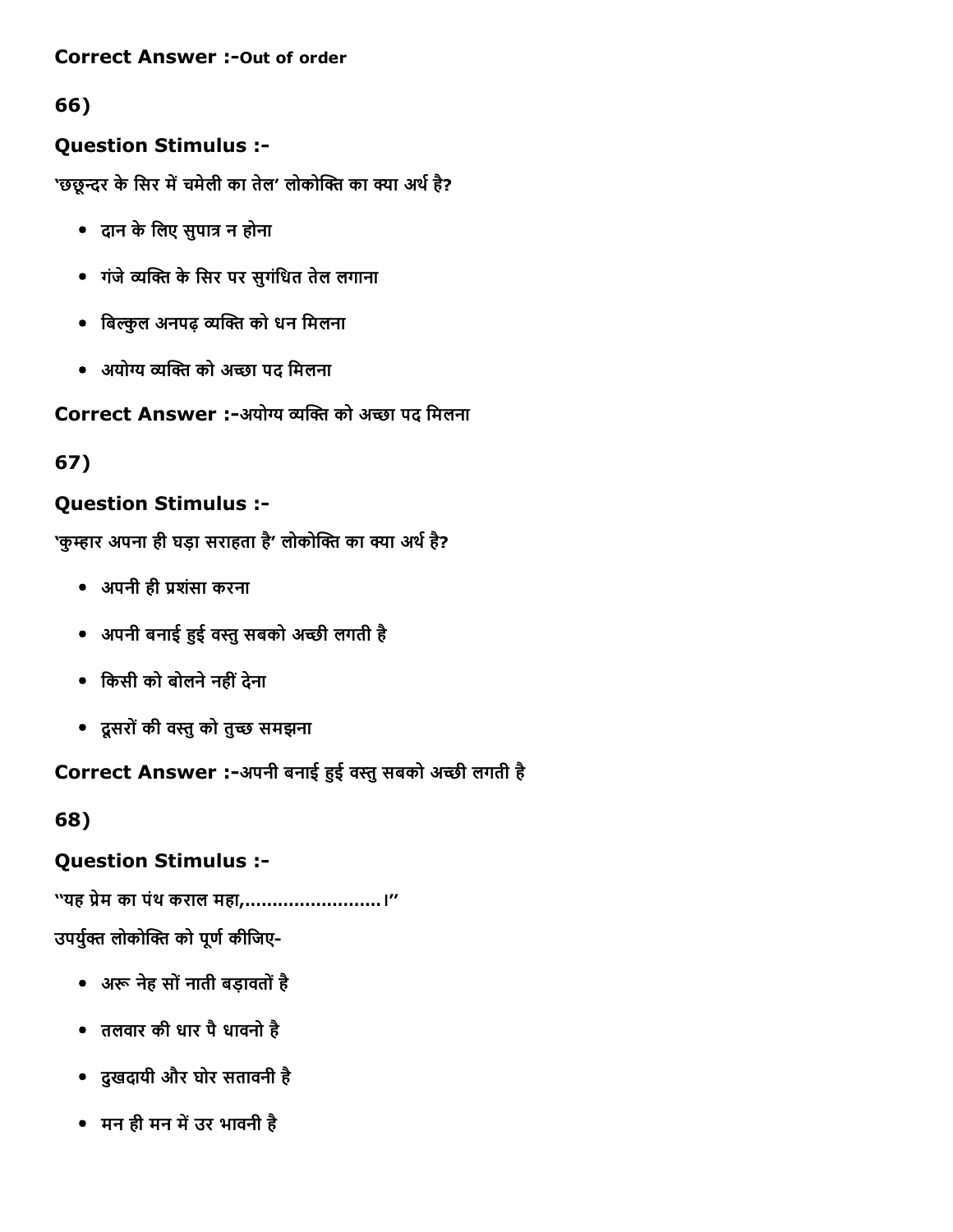Correct Answer :-तलवार की धार पै धावनो है

69)

# Question Stimulus :

निम्न में से कौन सी पश्चिमी हिंदी की बोली नहीं है-

- बुंदेली
- $\bullet$  ब्रज
- कन्नौजी
- बघेली

Correct Answer :बघेली

70)

# Question Stimulus :

''अपभ्रंश'' शब्द का प्रयोग सर्वप्रथम किसने किया-

- भरत
- पतंजिल
- राजशेखर
- भामह

Correct Answer :-पतंजलि

### **Topic:- General Knowledge** 1)

# Question Stimulus :

Which of the following is NOT included in the Union List? / संघ सूची में निम्न में से क्या शामिल नहीं है?

- Railway Service / रेलवे सेवा
- Naval / नौसेना
- Atomic Energy / परमाणु ऊर्जा
- Travel / यात्रा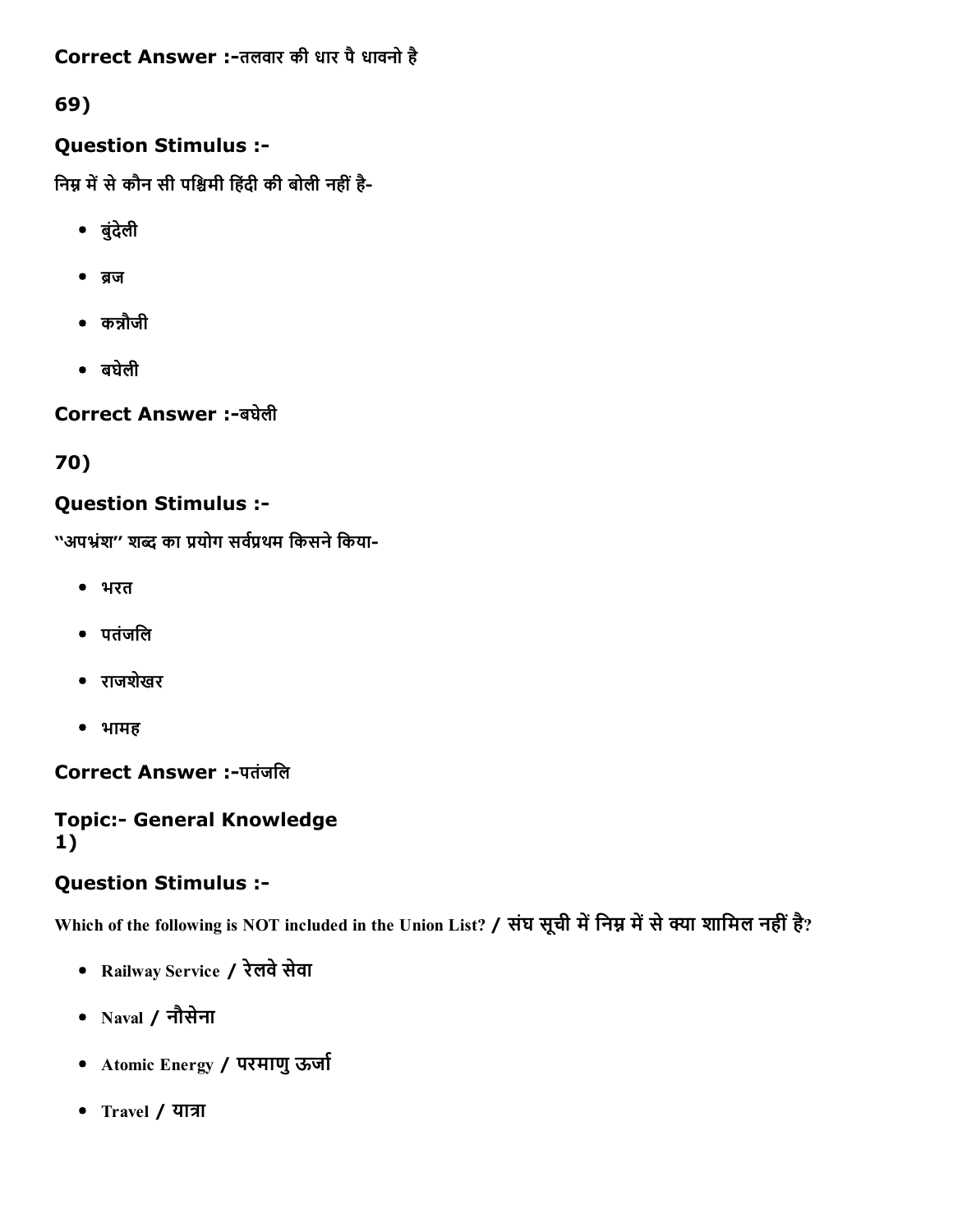Correct Answer :-Travel / यात्रा

## 2)

Question Stimulus :

Match the following and select the correct answer from the codes given below: / निम्न को मिलाएं और नीचे दिए गए कोडों में सही उत्तर का चयन करें:

| List-I               | List-II     |
|----------------------|-------------|
| 1. Sikkim            | a. Agartala |
| 2. Rajasthan         | b. Imphal   |
| 3. Manipur           | c. Jaipur   |
| 4. Tripura           | d. Gangtok  |
| सुचि-I               | सूचि-II     |
| 1. सिक्किम           | a. अगरतला   |
| 2. राजस्थान          | b. इम्फाल   |
| 3. मणिपुर            | c. जयपुर    |
| 4. त्रिपुरा          | d. गंगटोक   |
| • 1-c, 2-d, 3-b, 4-a |             |

- 
- 1-d, 2-c, 3-a, 4-b
- 1-d, 2-c, 3-b, 4-a
- 1-d, 2-b, 3-c, 4-a

Correct Answer :-1-d, 2-c, 3-b, 4-a

### 3)

### Question Stimulus :



The size of the perimeter of the square ABCD is equal to 100 cm. The length of the segment MN is equal to 5 cm and the triangle MNC is isosceles. The area of the pentagon ABNMD can be calculated using \_\_\_\_\_\_\_\_\_\_\_\_\_\_ / वग浔″ABCD केप‱ⴠरमाप का साइज़ 100 सेमी है। खडंMN की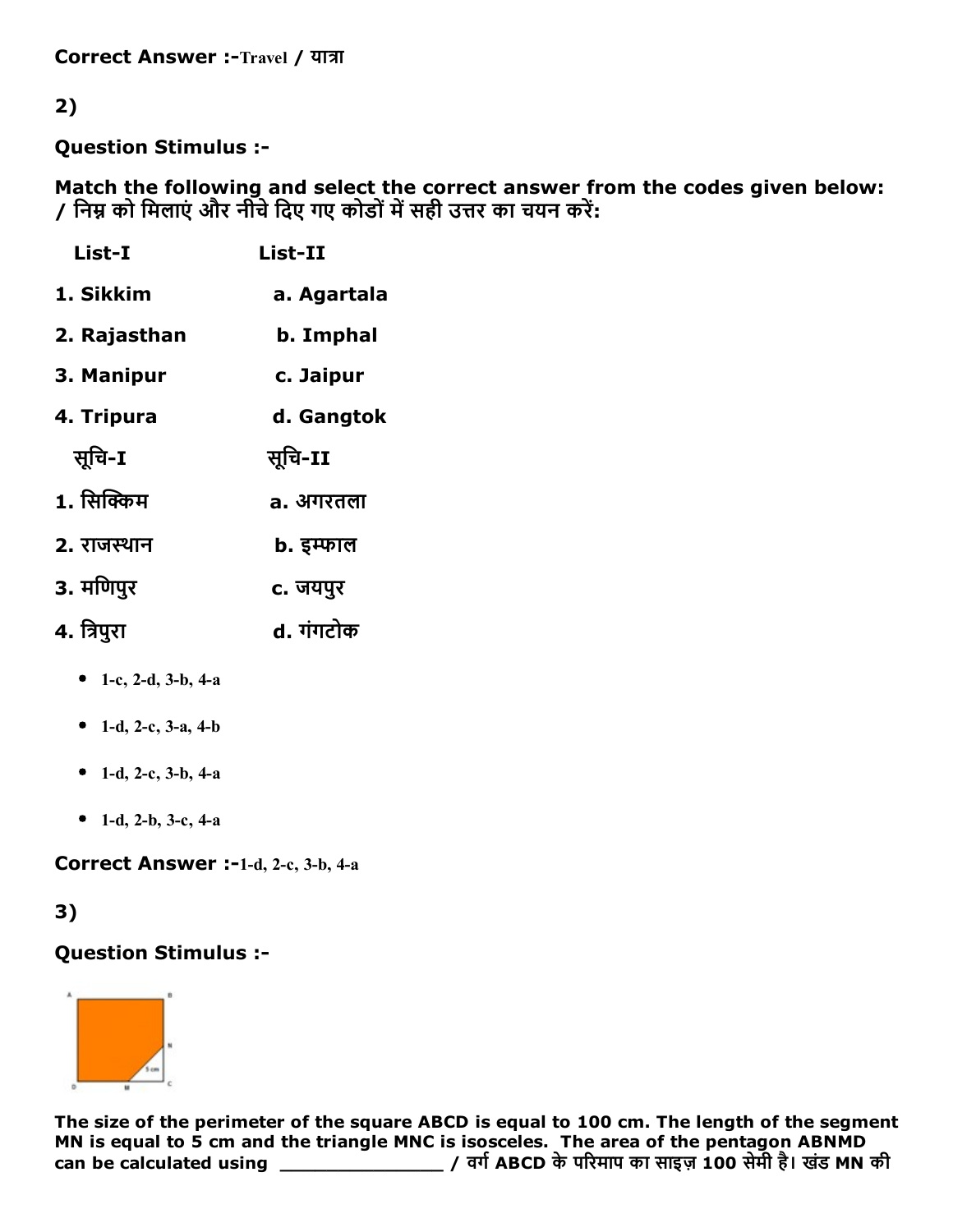ल㐰〼ाई 5 सेमी हैऔर MNC समि㈠ㄭ बा‰〷 ि㤹㔶भुज है। पंचभुज ABNMD का 〼੭े㤹㔶फल\_\_\_\_\_\_\_\_\_\_\_\_का ㈱‸योग करके िनकाला जा सकता है

- Area of ABNMD = 100  $\frac{1}{2}$  x MC x NC / ABNMD का क्षेत्रफल= 100  $\frac{1}{2}$  x MC x NC
- Area of ABNMD = 25<sup>2</sup> + ½ x MC x NC / ABNMD का क्षेत्रफल= 25<sup>2</sup> + ½ x MC x NC
- Area of ABNMD = 100 +  $\frac{1}{2}$  x MC x NC / ABNMD का क्षेत्रफल= 100 +  $\frac{1}{2}$  x MC x NC
- Area of ABNMD =  $25^2 \frac{1}{2} \times MC \times NC /$  ABNMD का क्षेत्रफल=  $25^2 \frac{1}{2} \times MC \times NC$

Correct Answer :-Area of ABNMD = 25<sup>2</sup> - ½ x MC x NC / ABNMD का क्षेत्रफल= 25<sup>2</sup> - ½ x MC x NC

#### 4)

#### Question Stimulus :

A small arrow or blinking symbol on computer screen desktop is called a and a singled a strategy of  $\frac{1}{2}$  and  $\frac{1}{2}$ स्क्रीन पर झपकता हुआ प्रतीक कहलाता है

- Mouse / माउस
- Tab  $/$  टैब
- Cursor / कर्सर
- $\bullet$  Icon / प्रतिमा

Correct Answer :-Cursor / कर्सर

### 5)

#### Question Stimulus :

If the compound interest of a sum at the rate of 10% per annum for the third year is Rs.800 then the compound interest for the same amount for the fourth year is Rs\_\_\_\_\_\_ . / यदि एक धनराशि का चक्रवृद्धि ब्याज 10 प्रतिशत की दर से तीसरे वर्ष के लिये 800 रू है, तो उसी धनराशि के लिये चौथे वर्ष के लिये चक्रवृद्धि ब्याज\_\_\_\_\_\_\_\_\_\_\_\_\_\_\_

- $800$
- $1680$
- $80$
- $\bullet$  880

Correct Answer :- 880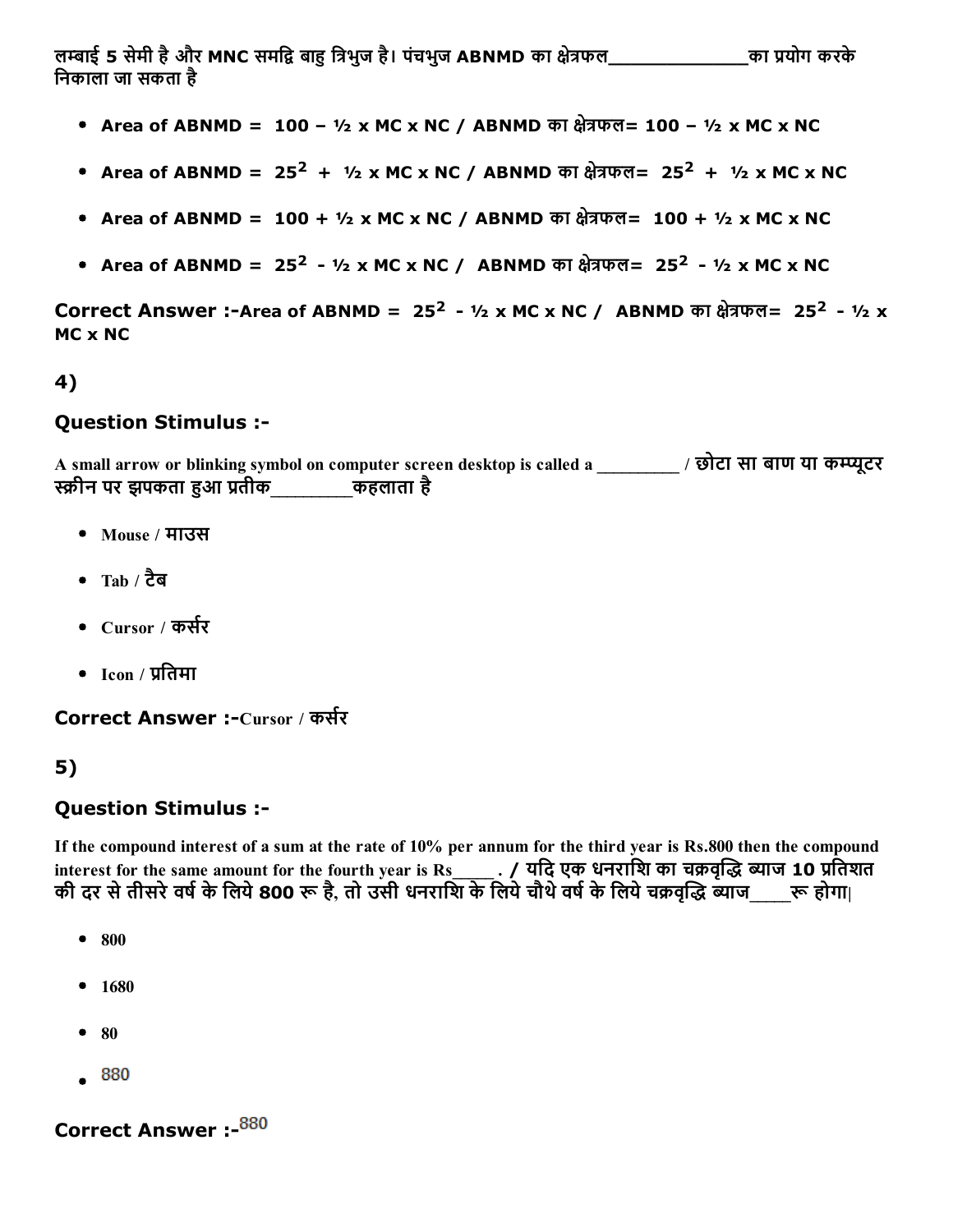### Question Stimulus :

The following set of coordinates represent relations between X and Y. The one set which does not belong to this group is \_\_\_\_\_\_\_\_\_\_\_\_\_\_ / िनद㠹ㄱशांकोंकेिनㄠ㔸 सेट X और Y केबीच का संबंध दर्शाते हैं। वह एक सेट जो इस समूह से सम्बंधित नहीं है

- $\{(2, 4), (3, 9), (4, 16), (5, 25)\}$
- $\bullet$  {(2, 2), (3, 2), (4, 2), (5, 2)}
- $\bullet \{ (2, 2), (2, 4), (3, 6), (3, 9) \}$
- $\bullet$  {(2, 7), (3, 10), (4, 13), (5, 16)}

**Correct Answer :-** $\{(2, 2), (2, 4), (3, 6), (3, 9)\}$ 

## 7)

#### Question Stimulus :

The field in a database is \_\_\_\_\_\_\_\_. / एक डेटाबेस में फील्ड \_\_\_\_\_\_\_\_\_\_\_\_\_ है।

- Table of Information / सूचना की सारणी
- Data / डेटा
- Category of information / सूचना की श्रेणी
- Record / रिकॉर्ड

Correct Answer :-Category of information / सूचना की श्रेणी

#### 8)

#### Question Stimulus :



Value, variable, identity, equation / चर, मान, पहचान, समीकरण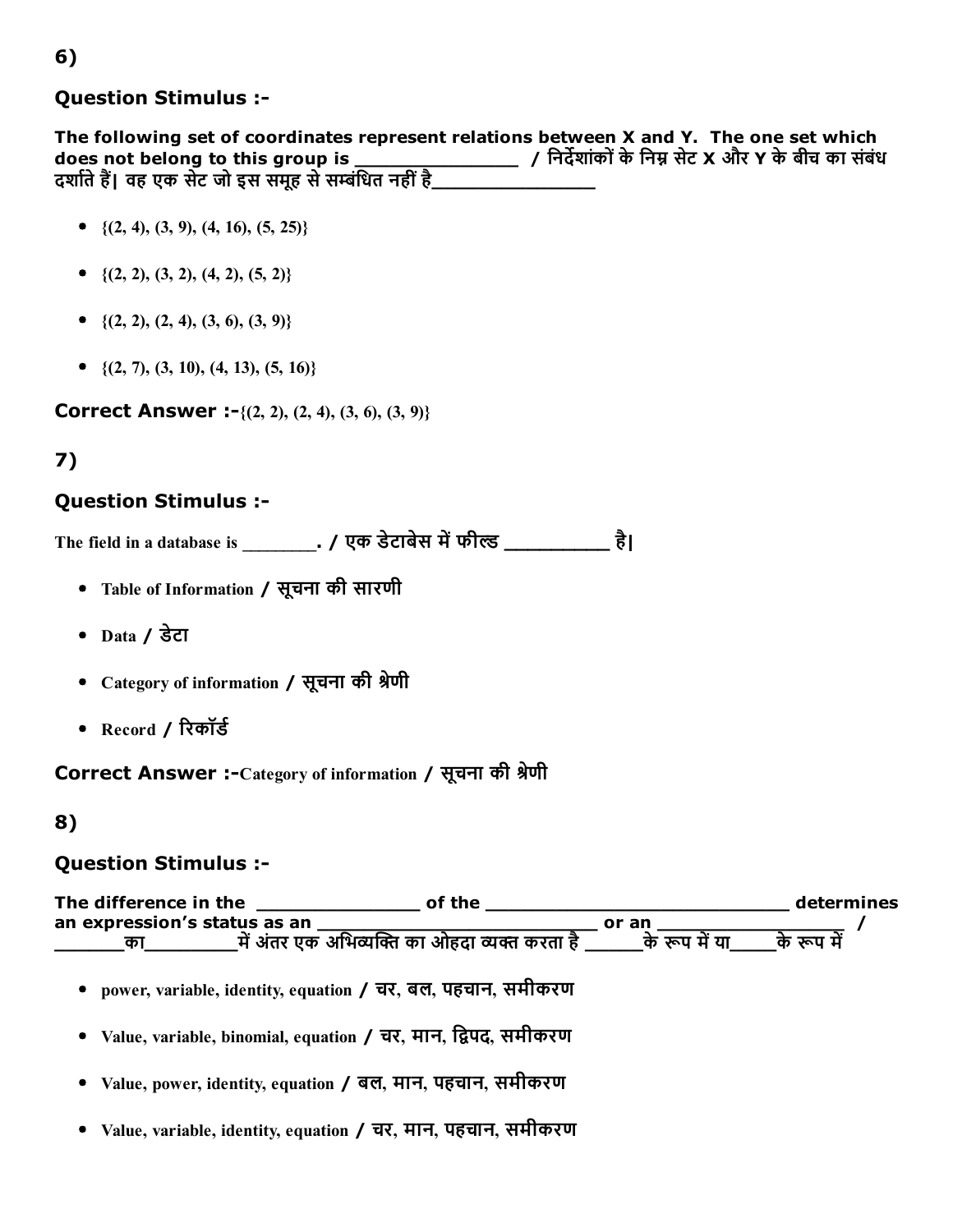Correct Answer :-Value, variable, identity, equation / चर, मान, पहचान, समीकरण

# 9)

### Question Stimulus :

Where is Siddhivinayak Temple located / सिद्धिविनायक मंदिर कहाँ स्थित है

- $\bullet$  Karnataka / कर्नाटक
- Maharashtra / महाराष्ट
- Odisha / ओड़ीशा
- Andhra Pradesh / आन्ध्र प्रदेश

Correct Answer :-Maharashtra / महाराष्ट

### 10)

### Question Stimulus :

The product of (2x <sup>3</sup> – 5x <sup>2</sup> – x + 7) and (3 2x + 4x <sup>2</sup>) is \_\_\_\_\_\_\_\_\_\_\_\_\_\_ / (2x <sup>3</sup> – 5x <sup>2</sup> – x + 7) और (3 - 2x + 4x<sup>2</sup>) का गुणनफल है\_\_\_\_\_\_\_\_

- $8x^5 20x^4 4x^3 + 28x^2$
- $6x^3 15x^2 3x + 21$
- $-4x^4+10x^3+2x^2-14x+28x^3$
- $8x^5 24x^4 + 12x^3 + 15x^2 17x + 21$

Correct Answer :- $8x^5 - 24x^4 + 12x^3 + 15x^2 - 17x + 21$ 

## 11)

### Question Stimulus :

Common salt is a mineral composed primarily of \_\_\_./ साधारण नमक मुख्य रूप से \_\_ से बना एक खनिज है।

- Sodium bicarbonate / सोडियम बाइकार्बोनेट
- Sodium Chloride / सोडियम क्लोराइड
- $\bullet$  Sodium hydroxide / सोडियम हाइडॉक्साइड
- Sodium oxide / सोडियम ऑक्साइड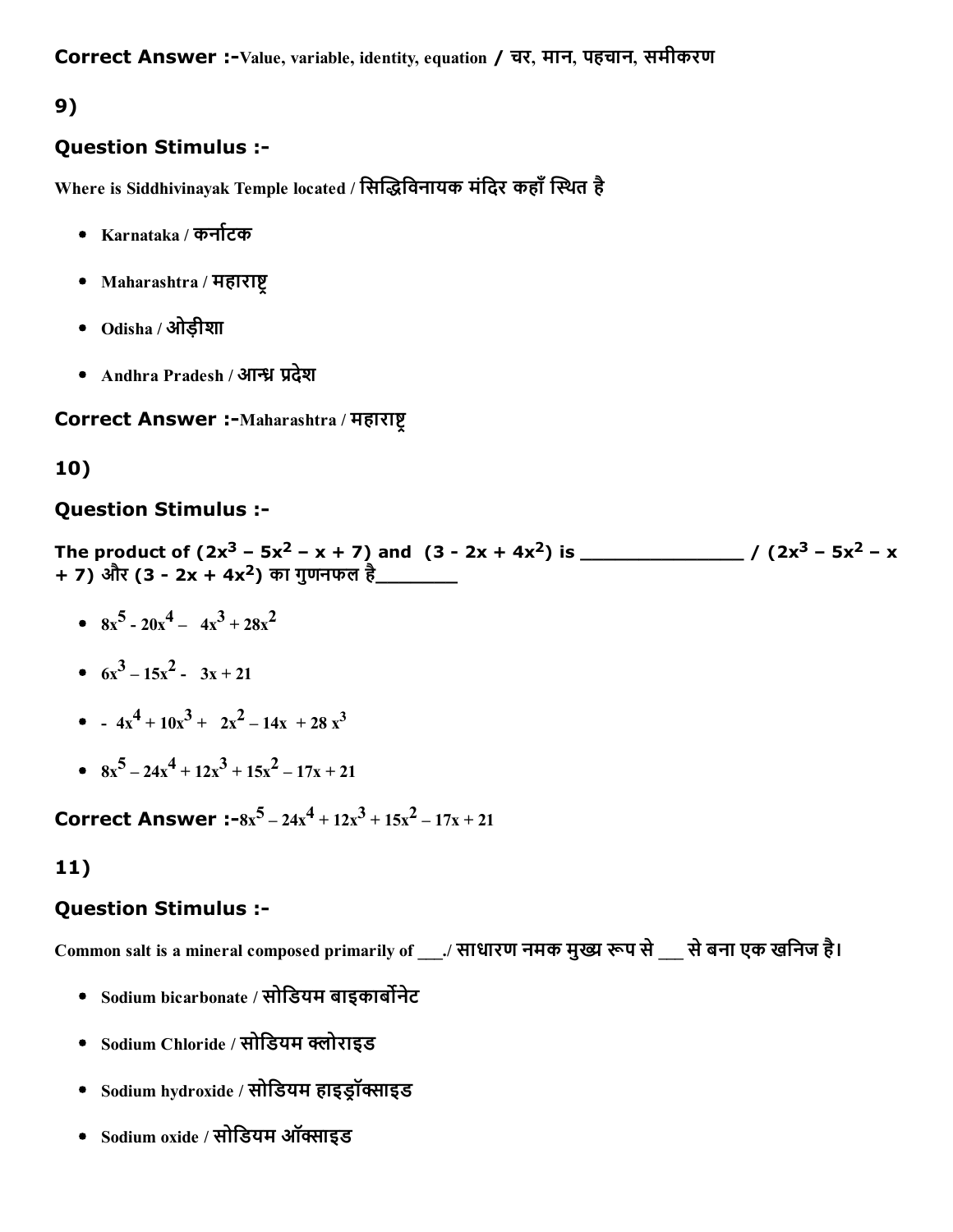### Correct Answer :-Sodium Chloride / सोडियम क्लोराइड

# 12)

### Question Stimulus :

Which of the following States celebrated the Red Panda Winter Festival in 2016? / निम्नलिखित में से किस राज्य ने 2016 में लाल पांडा शीतकालीन महोत्सव मनाया?

- Nagaland  $/$  नागालैंड
- Meghalaya / मेघालय
- Assam / असम
- $\bullet$  Sikkim / सिक्किम

#### Correct Answer :- Assam / असम

### 13)

### Question Stimulus :

Vikram Sarabhai Space Center is located at \_\_\_\_\_\_\_\_\_/ विक्रम साराबाई अंतरिक्ष केंद्र यों स्थित है

- Thirivananthapuram / तिरुवनंतपुरम
- Mumbai / मुंबई
- Sriharikota / श्रीहरिकोटा
- Bangalore / बेंगलूर

Correct Answer :-Thirivananthapuram / तिरुवनंतपुरम

## 14)

### Question Stimulus :

The table shows the scores of 20 students on a history test. \_\_\_\_\_\_\_\_\_\_\_ histogram is the exact representation of the data. / टेबल 20 छात्रों के इतिहास की परीक्षा के स्कोर दिखाता है| \_\_\_\_\_\_आयतचित्र डाटा का सही प्रदर्शन है

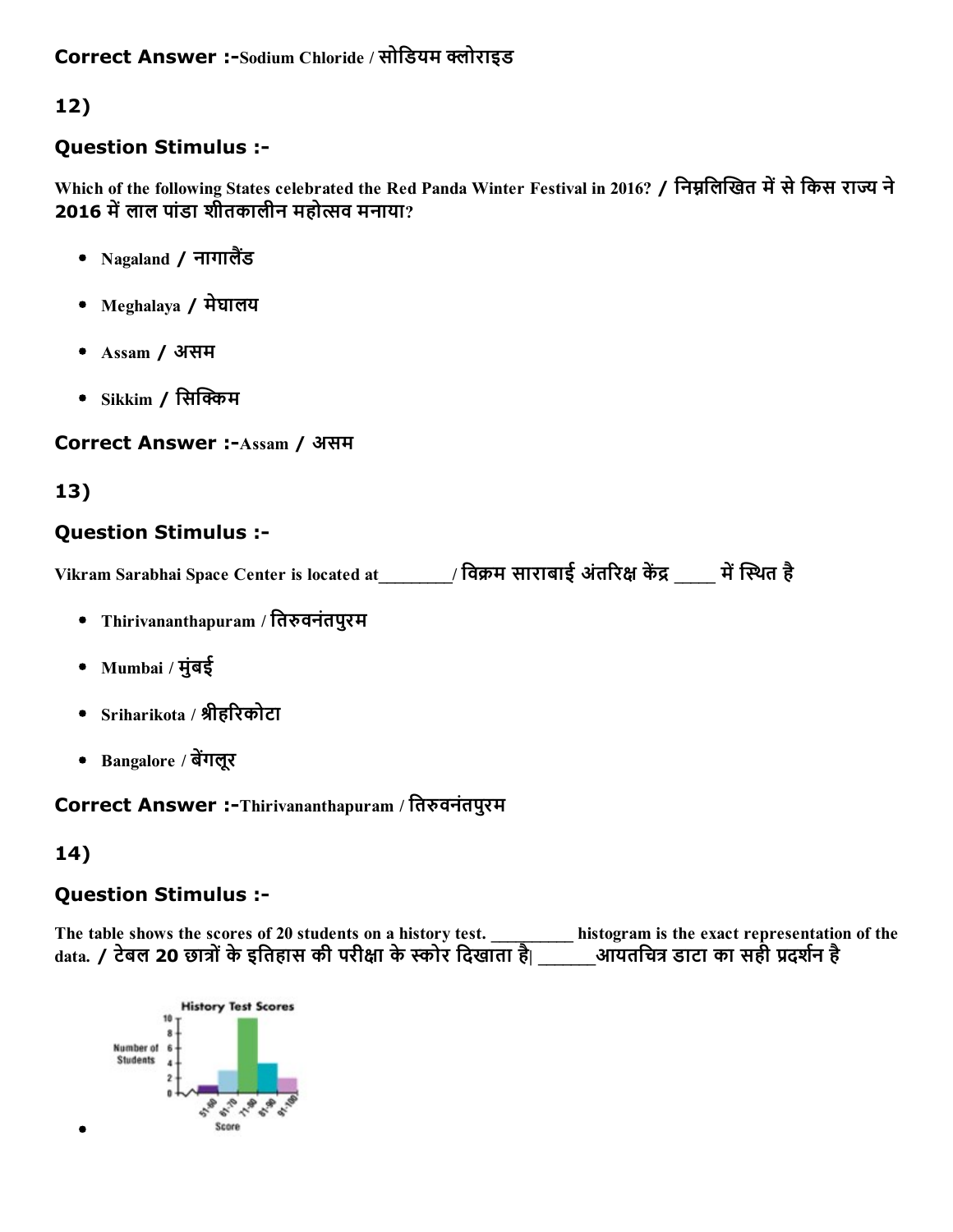





# 15)

# Question Stimulus :

Where is the Indian Wild Ass Sanctuary located in India? / भारत में घुड़खर अभयारण्य कहाँ स्थित है?

- Gujarat / गुजरात
- Rajasthan / राजस्थान
- Jharkhand / झारखंड
- Chhattisgarh / छत्तीसगढ़

Correct Answer :- Gujarat / गुजरात

### 16)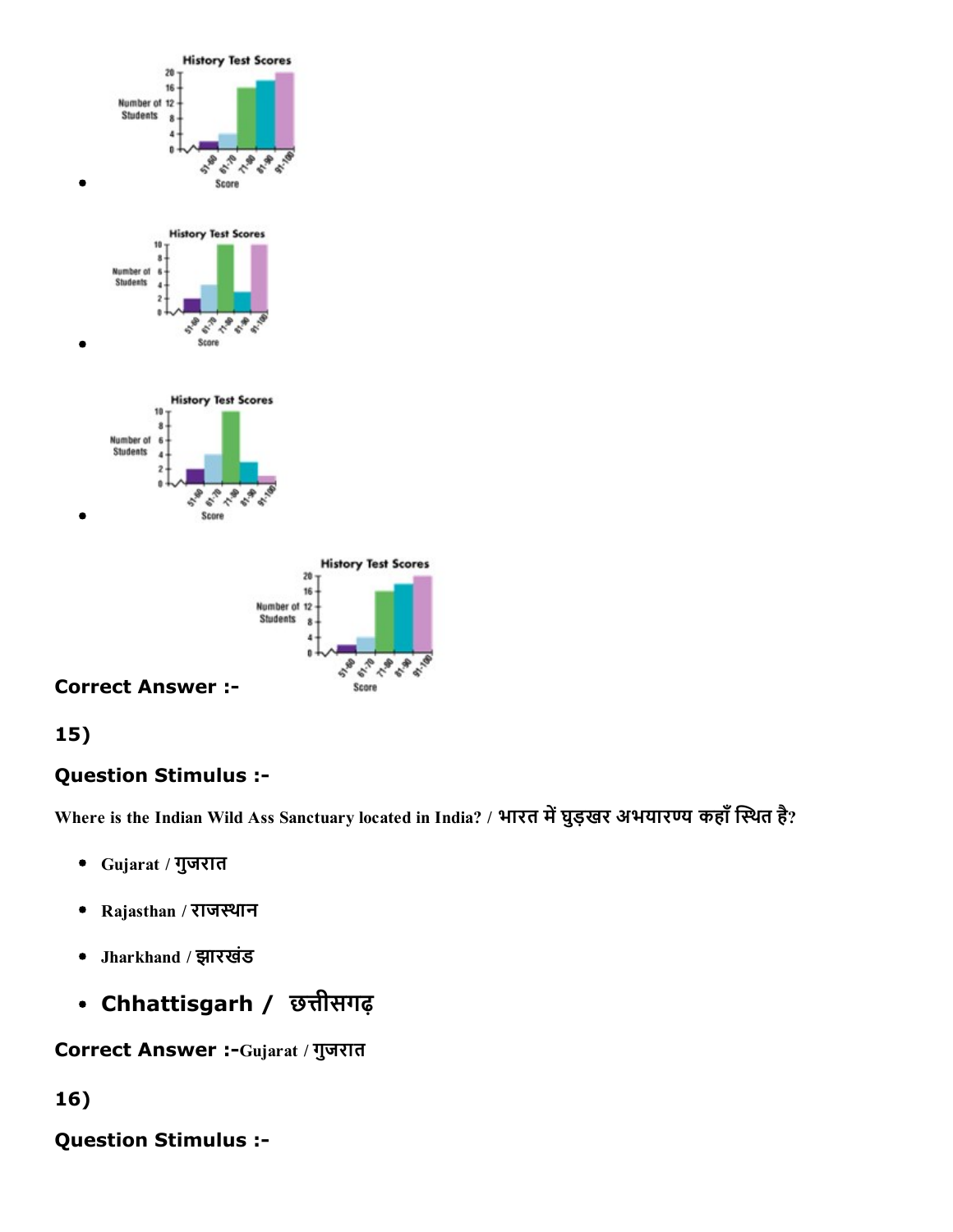Fill up the blank choosing the correct answer. / सही उत्तर चुनकर रिक्त स्थान भरें

7360 (519+820) =

- $\bullet$  7360×519+7360×820
- $-7360\times519+820$
- $-7360+820+519$
- $7360 \times 519 \times 820$

Correct Answer :-7360×519+7360×820

# 17)

### Question Stimulus :

In which among the following state is the world famous "Mysore Dasara" celebrated? / निम्न में से किस राज्य में विश्व प्रसिद्ध ''मैसूर दशहरा'' मनाया जाता है?

- Kerala / केरल
- Maharashtra / महाराष्ट्
- Andhra Pradesh / आन्ध्र प्रदेश
- Karanataka / कना浔″टक

Correct Answer :-Karanataka / कर्नाटक

## 18)

### Question Stimulus :

Where is "The Great Himalayan National Park" located? / "ग्रेट हिमालयन नेशनल पार्क" कहाँ स्थित है?

- Madhya Pradesh / मध्य प्रदेश
- Jammu & Kashmir / जम्मू और कश्मीर
- Maharashtra / महाराष्ट्
- Himachal Pradesh / हिमाचल प्रदेश

## Correct Answer :-Himachal Pradesh / हिमाचल प्रदेश

## 19)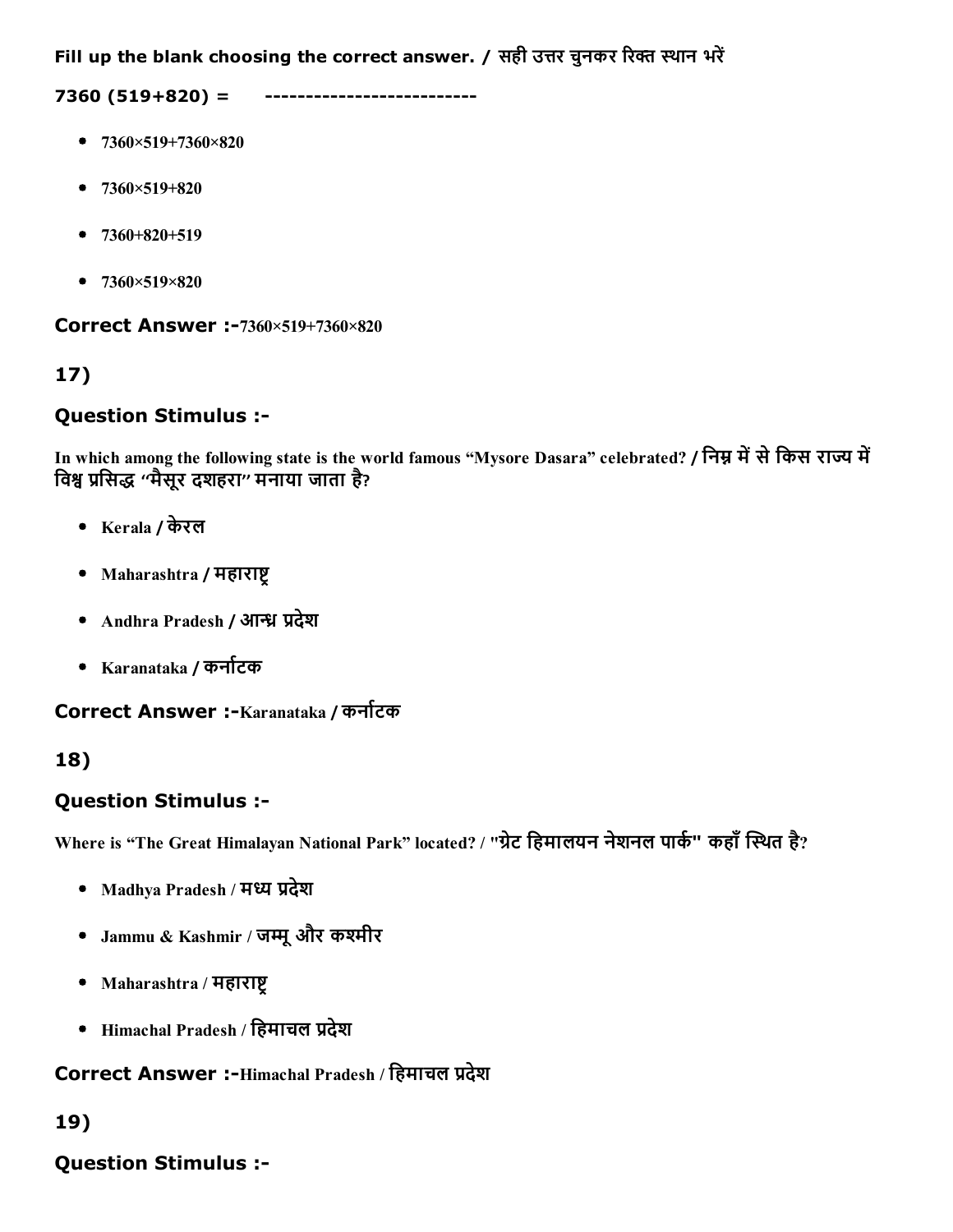In which American city is the White House located / अमेरिका के कौन से शहर में वाईट हाउस स्थित है

- Boston / बोस्टन
- Chicago / िशकागो
- New York / न्यूयार्क
- Washington D.C / वाशीगंटन डी.सी

Correct Answer :-Washington D.C / वाशींगटन डी.सी

# 20)

## Question Stimulus :

DNA, the full form of which is \_\_\_\_\_\_\_\_\_\_\_\_, is a molecule that carries most of the genetic instructions used in growth of all living organisms./ डीएनए, का पूर्ण रूप \_\_\_\_है, जो एक अणु है जो आनुवंशिक सभी जीवित जीवों के विकास में इस्तेमाल निर्देश का सबसे ज़्यादा वहन करता है।

- Duonucleic acid / इओन्यूक्लिक अम्ल
- Deoxyribo nucleic acid / डिऑक्सीराइबो न्यूक्लिक अम्ल
- Detoxified Nucleic Acid / डेटोक्सीफाइड न्यक्लिक अम्ल
- Dinucleic acid / न्युक्लिक अम्ल

Correct Answer :-Deoxyribo nucleic acid / डिऑक्सीराइबो न्यक्लिक अम्ल

# 21)

## Question Stimulus :

Which Indian has scored the most Test centuries in a calendar year? / निम्नलिखित में किस भारतीय ने एक कैलेन्डर वर्ष में सर्वाधिक टेस्ट शतक बनाये हैं?

- Sachin Tendulkar / सचिन तेंदुलकर
- M.S. Dhoni / एम. एस. धोनी
- V.V.S. Lakshman / वी. वी. एस. लक्ष्मण
- Virat Kohli / िवराट कोहली

Correct Answer :-Sachin Tendulkar / सचिन तेंदुलकर

# 22)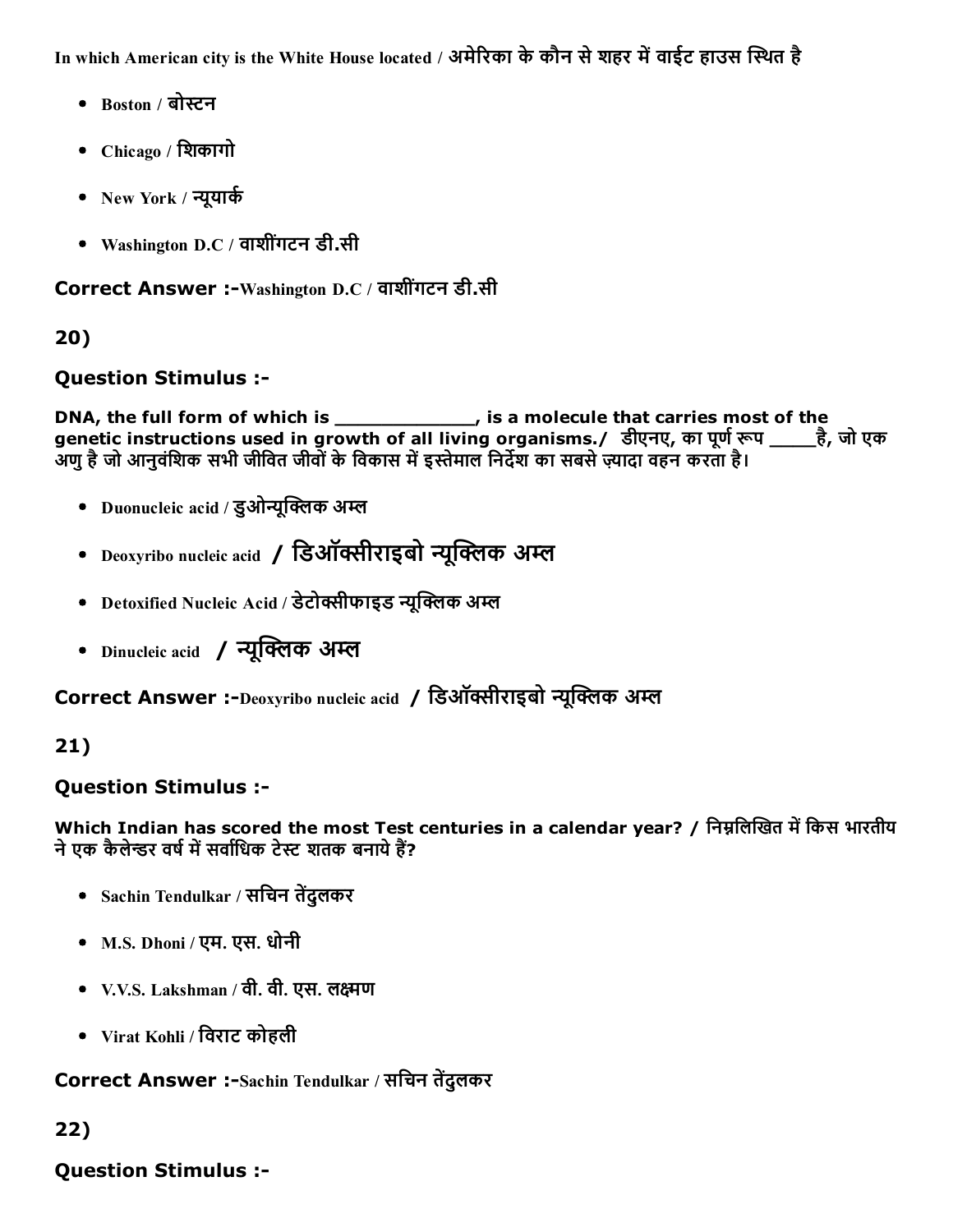Which player is allowed to touch the ball with his feet during a Hockey match? / हॉकी मैच के दौरान अपने पैर से गेंद को छूने की अनुमति किस खिलाड़ी को दी जाती है?

- Captain / कैप्टन
- Goalkeeper / गोल कीपर
- Centre-forward / सेंटर फोरवर्ड
- Defender / डिफ़ेंडर

Correct Answer :-Goalkeeper / गोल कीपर

23)

Question Stimulus :



Which of the following matches the top/base view of the prism given above? / ऊपर दिये गये प्रिज़्म के शिखर/आधार से निम्न में से कौन सा मेल खाता है?

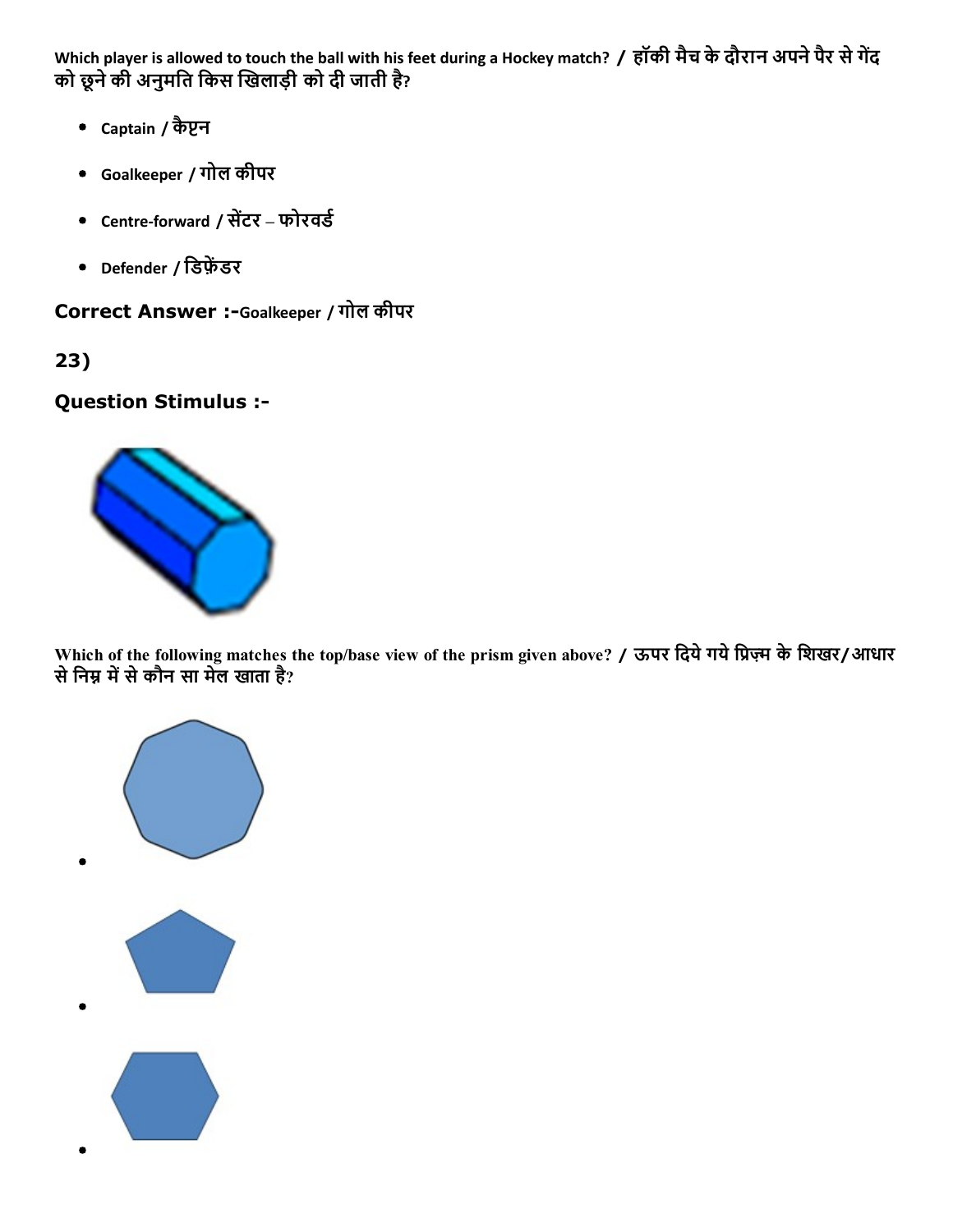



Correct Answer :

24)

Question Stimulus :

Against which country did Germany win the 2014 FIFA World Cup? / किस देश के विरुद्ध जर्मनी ने  $2014$  का फीफा विश्वकप जीता था?

- Spain / स्पेन
- Argentina / अर्जेंटीना
- Netherlands / नीदरलैंड
- Italy / इटली

Correct Answer :-Argentina / अर्जेंटीना

25)

# Question Stimulus :

What is a TKO in boxing? / मुक्केबाजी में TKO क्या है?

- Technical Knockout / टेक्नीकल नॉकआउट
- Time Kick Out / टाइम िकक आउट
- Technical Knowledge / टेक्नीकल नॉलिज
- Teeth Knockout / तीथ नॉकआउट

Correct Answer :-Technical Knockout / टेक्नीकल नॉकआउट

26)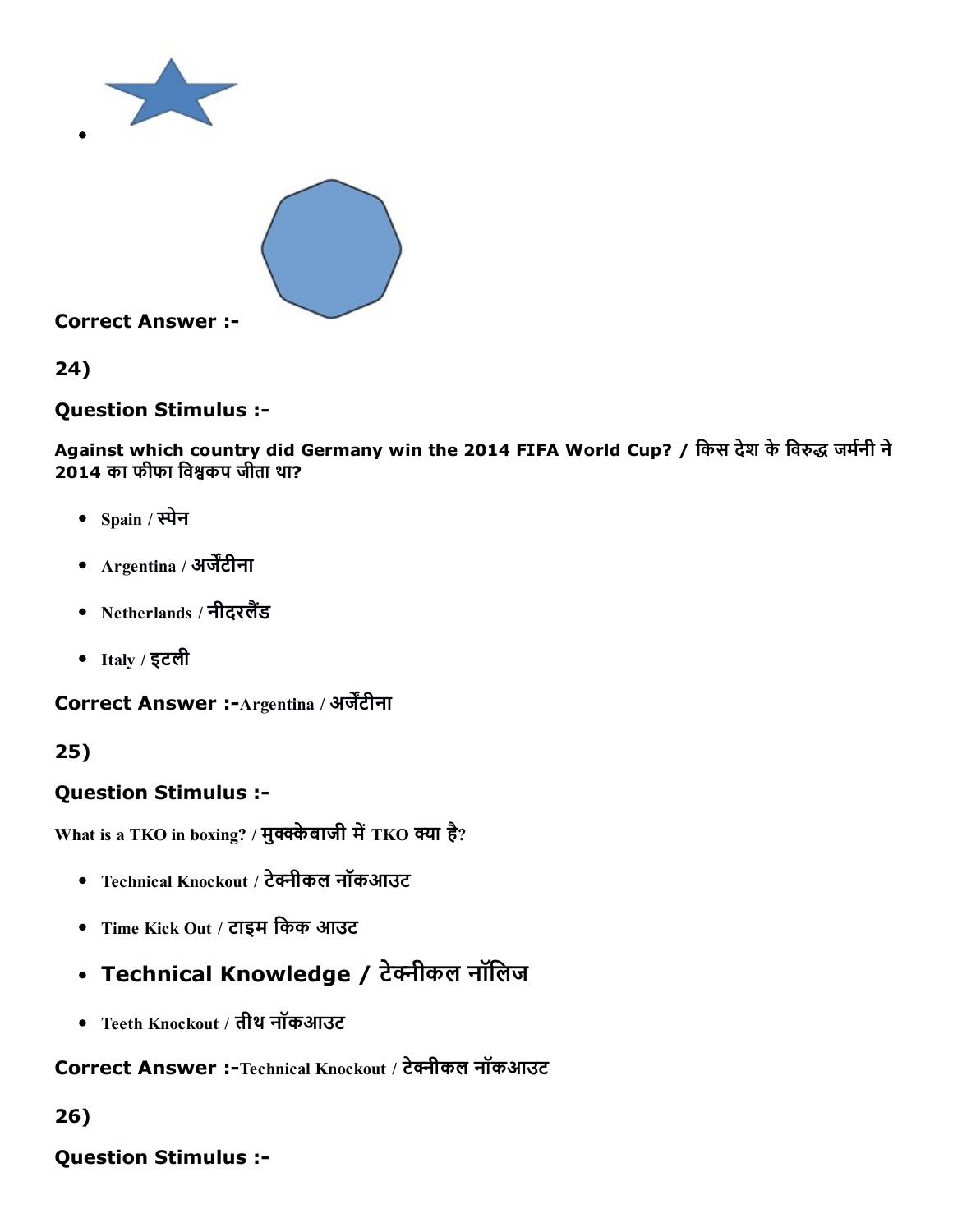- India / भारत
- England & Wales / इंग्लैंड और वेल्स
- South Africa / दक्षिण अफ्रीका
- Australia / ऑस्ट्रेलिया

Correct Answer :-England & Wales / इंग्लैंड और वेल्स

## 27)

### Question Stimulus :

If diagonal of a rhombus are in ratio 1:3, and its area is 6 cm<sup>2</sup>. The smaller diagonal of the rhombus is \_\_\_\_\_\_\_\_\_\_\_\_\_\_\_\_\_\_\_ / यिद समचतुभु浔″ज केिवकण浔″1:3 केअनुपात म″㠶ह〰㰊, और उसका योउँ गाउँ गाउँ गाउँ छ।<br>क्षेत्रफल 6 सेमी वर्ग है, तो समचतुर्भुज का छोटा विकर्ण है

- 4 cm / 4 सेमी
- 6 cm / 6 सेमी
- 2 cm / 2 सेमी
- 3 cm / 3 सेमी

Correct Answer :2 cm / 2 सेमी

## 28)

## Question Stimulus :

In which of the following is there seasonal unemployment? / निम्न में से किसमें मौसमी बेरोज़गारी है?

- Government Sector / सरकारी क्षेत्र
- Private Sector / निजी क्षेत्र
- Banks / बैंक
- Agriculture / कृिष

Correct Answer :-Agriculture / कृषि

## 29)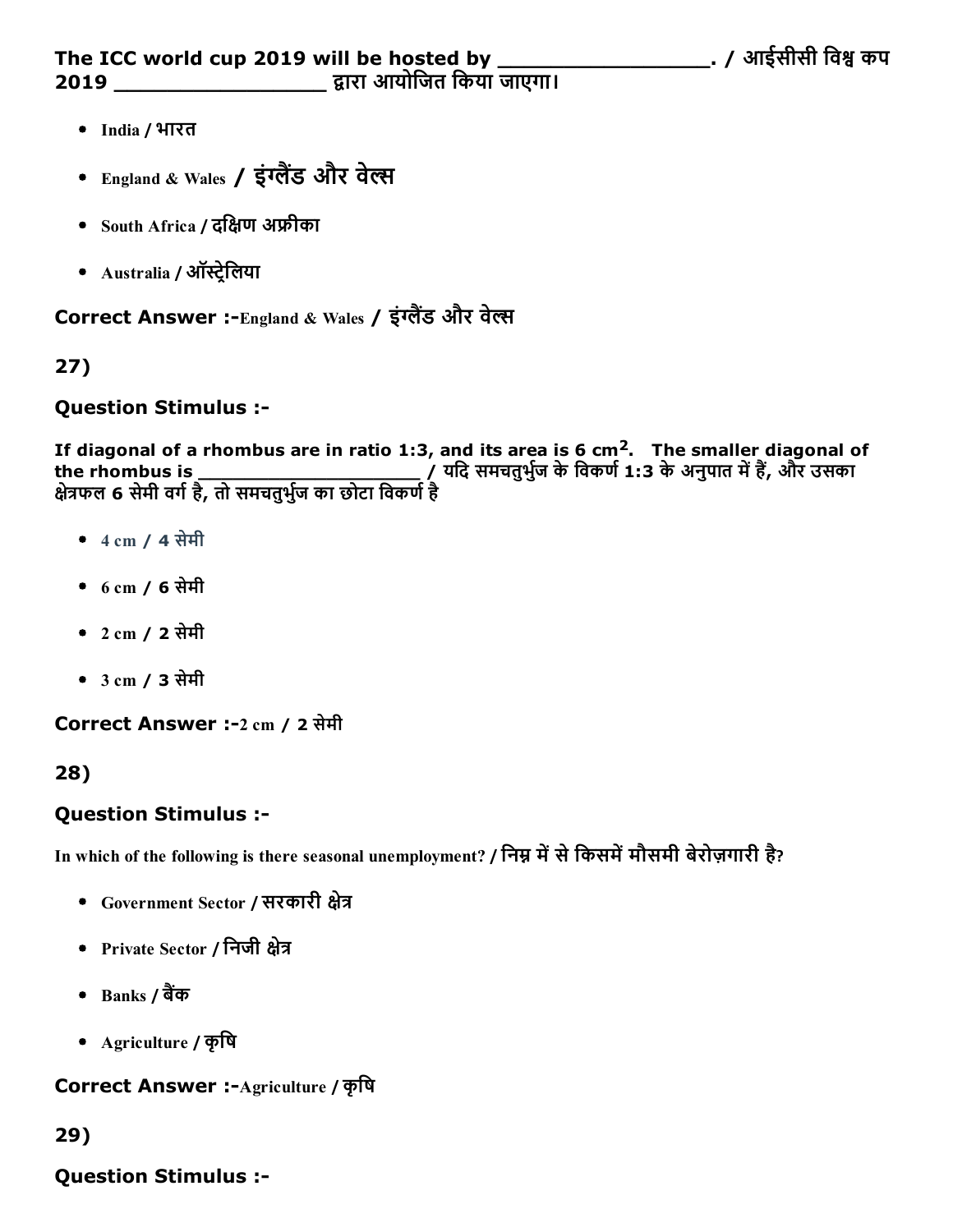A rabbit walks from one corner of a square shape plot to its opposite corner. If it walks along the sides of the square, it takes 13 minutes to reach the opposite corner. Had it walked along the diagonal it would have taken \_\_\_\_\_\_\_\_\_\_\_\_\_\_\_\_\_\_\_ minutes for the rabbit to reach the opposite corner. / एक खरगोश वर्गाकार प्लॉट के एक कोने से उसके दूसरे कोने तक चलता है। यदि वह वर्ग की भुजाओं के किनारे चलता है, तो विपरीत कोने पर पहुँचने के लिये 13 मिनट लगते हैं। अगर वह विकर्ण केपर‰‰र चला होता, तो उसेिवपरीत कोनेपर प‰〷ँचनेकेिलये\_\_\_\_\_\_\_\_िमनट लगेहोते|

- 13  $\frac{13}{\sqrt{2}}$
- $13\sqrt{2}$
- $6.5$
- $\bullet$  6 $\sqrt{2}$

Correct Answer :

30)

Question Stimulus :

Repo Rate is determined by\_\_\_\_\_\_\_\_/ रुपया का दर\_\_\_\_\_\_\_द्वारा निर्धारित किया जाता है

- SBI / एस.बी.आई
- SEBI / एस.ई.बी.आई
- RBI / आर.बी.आई
- Central Government / केंद्र सरकार

Correct Answer :- RBI / आर.बी.आई

## 31)

### Question Stimulus :

Which of the following controls the functioning of share market in India? / निम्नलिखित में से कौन भारत के शेयर बाजार की कार्य पद्धति को नियंत्रित करता है?

- FERA
- MRTP
- FEMA
- SEBI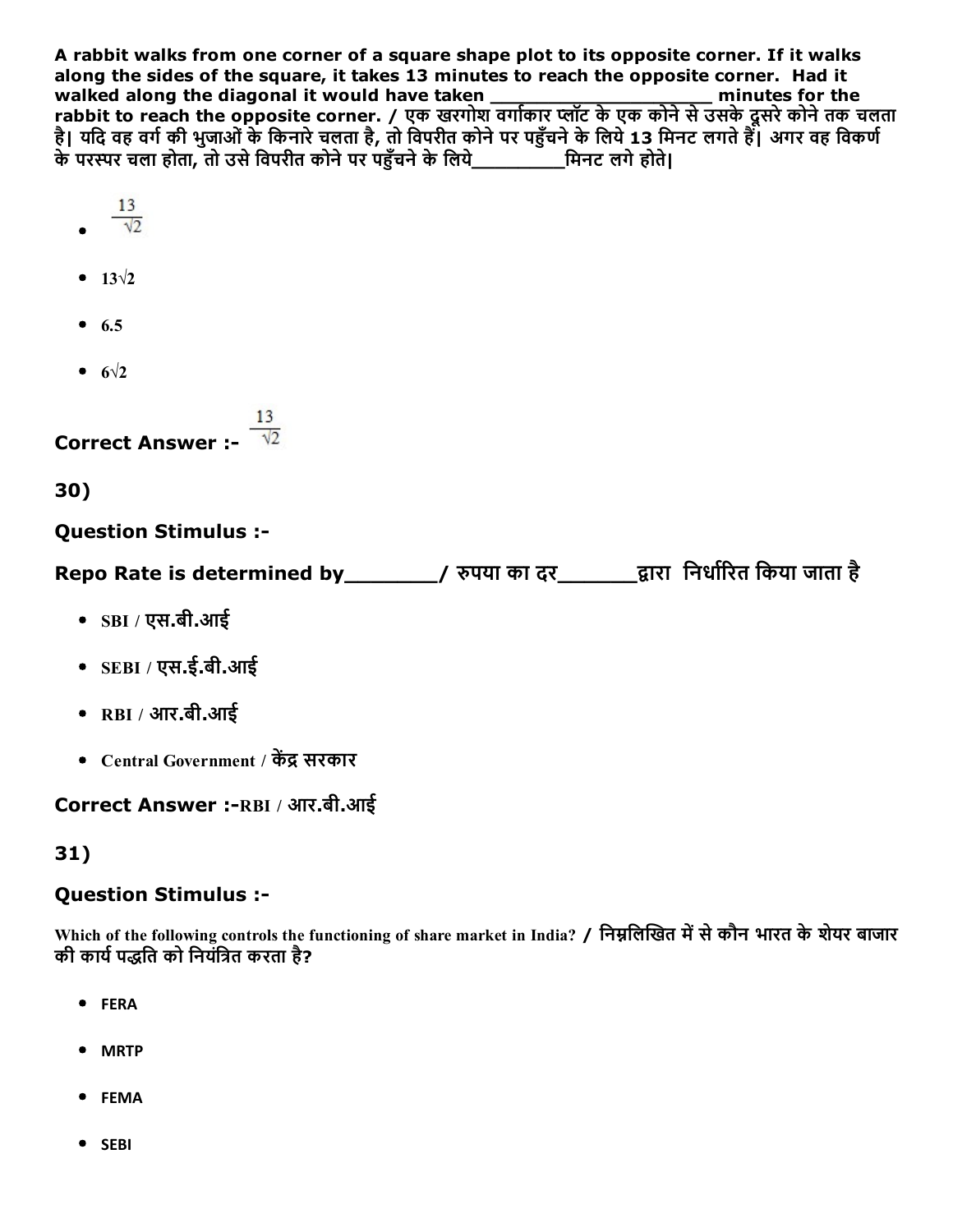#### **Correct Answer :-SEBI**

## 32)

### Question Stimulus :

The instrument used in measuring the distance covered by vehicles / वाहनों द्वारा तय की गई दूरी को मापने में बाद्य उपकरण का उपयोग किया जाता है

- Speedometer / चालमापी
- Odometer / पथमापी
- Hygrometer / आर्द्रतामापी
- Hydrometer / हाइड़ोमीटर

#### Correct Answer :-Odometer / पथमापी

### 33)

### Question Stimulus :

Internal trade means / आंतरिक व्यापार का मतलब है

- Import / आयात
- $\mathbb{E}$ xport / निर्यात
- Trade within the country / देश के अंदर व्यापार
- None of these / इनमें से कोई नहीं

Correct Answer :-Trade within the country / देश के अंदर व्यापार

### 34)

### Question Stimulus :

When soap dissolves in water, "micelles" are formed .They are chemically, / जब साबुन पानी में घुलता है, तो "मिसेल" बनते हैं। वे रासायनिक रूप से होते हैं.

- Sodium or Potassium stearate / सोडियम या पोटैशियम स्टियरेट
- Calcium or Magnesium stearate / कैल्सियम या मैग्नीशियम स्टियरेट
- Collection of stearate ions / स्टियरेट आयनों का संग्रह
- Stearic acid / स्टीयरिक अम्ल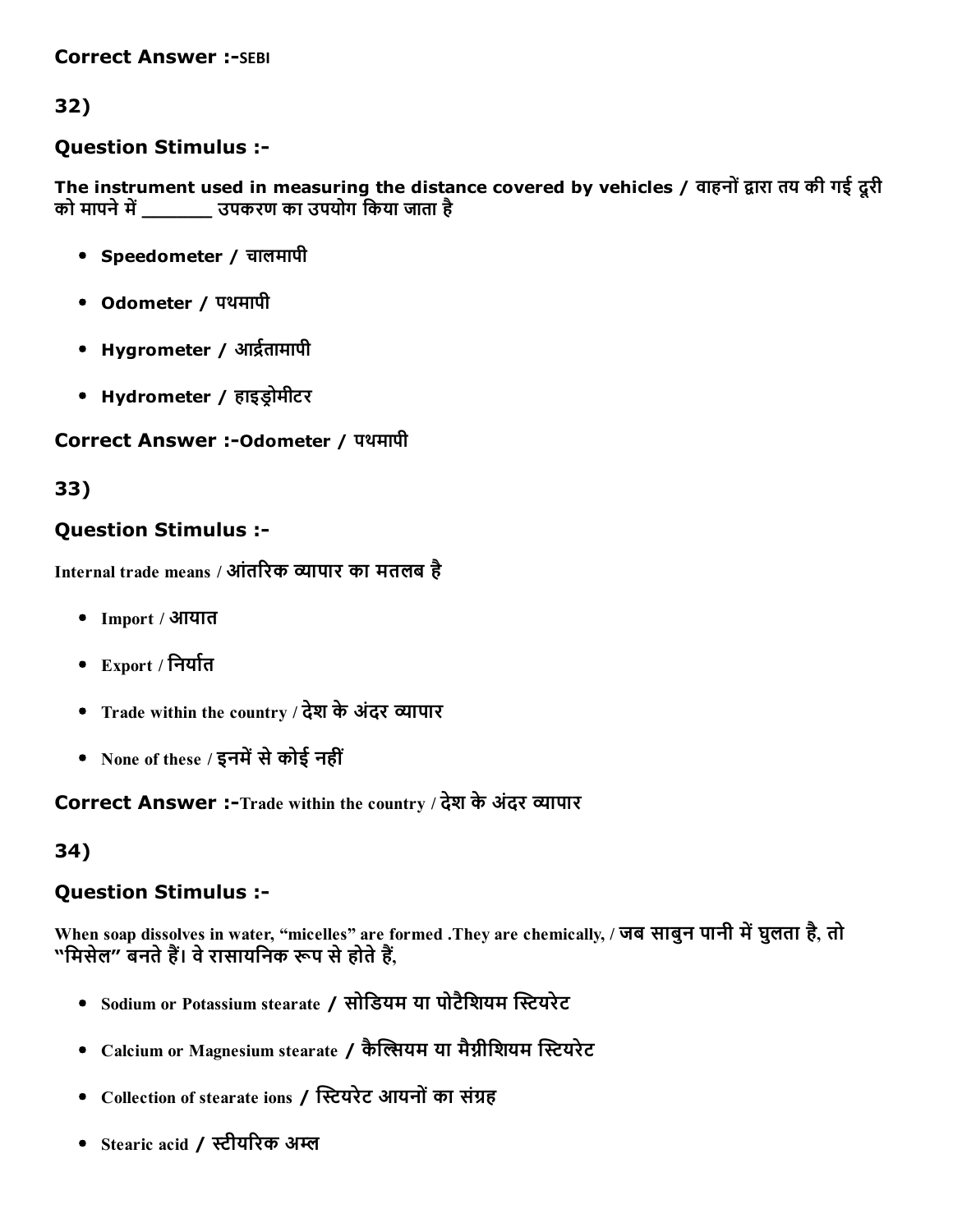## Correct Answer :-Collection of stearate ions / स्टियरेट आयनों का संग्रह

# 35)

## Question Stimulus :

Find the odd one out / विषम वाला ज्ञात कीजिए

- Meira Kumar / मीरा कुमार
- Rabri Devi / राबरी देवी
- Anandiben Patel / आनंदीबेन पटेल
- Jayalalithaa / जयलिलता

### Correct Answer :-Meira Kumar / मीरा कुमार

## 36)

## Question Stimulus :

Which of the following is an echo-ranging instrument? / निम्न में से प्रतिध्वनिक परासन यंत्र कौन सा है?

- LASER
- SONAR
- MASER
- GPS

### **Correct Answer :- SONAR**

# 37)

## Question Stimulus :

Which of the following characteristics of animals is for adaptation to tropical rainforests? / निम्न में से जानवरों की कौन सी विशेषताएं उष्णकटिबंधीय वर्षा-वनों के अनुकूलन के लिए है?

- Wide and large paws / चौड़ेऔर बढ़ेपंजे
- Layer of fat under skin / ꛕचा केनीचेवसा की परत
- White fur / सफेद फर
- Long and large beak / लम्बी और बढ़ी चोंच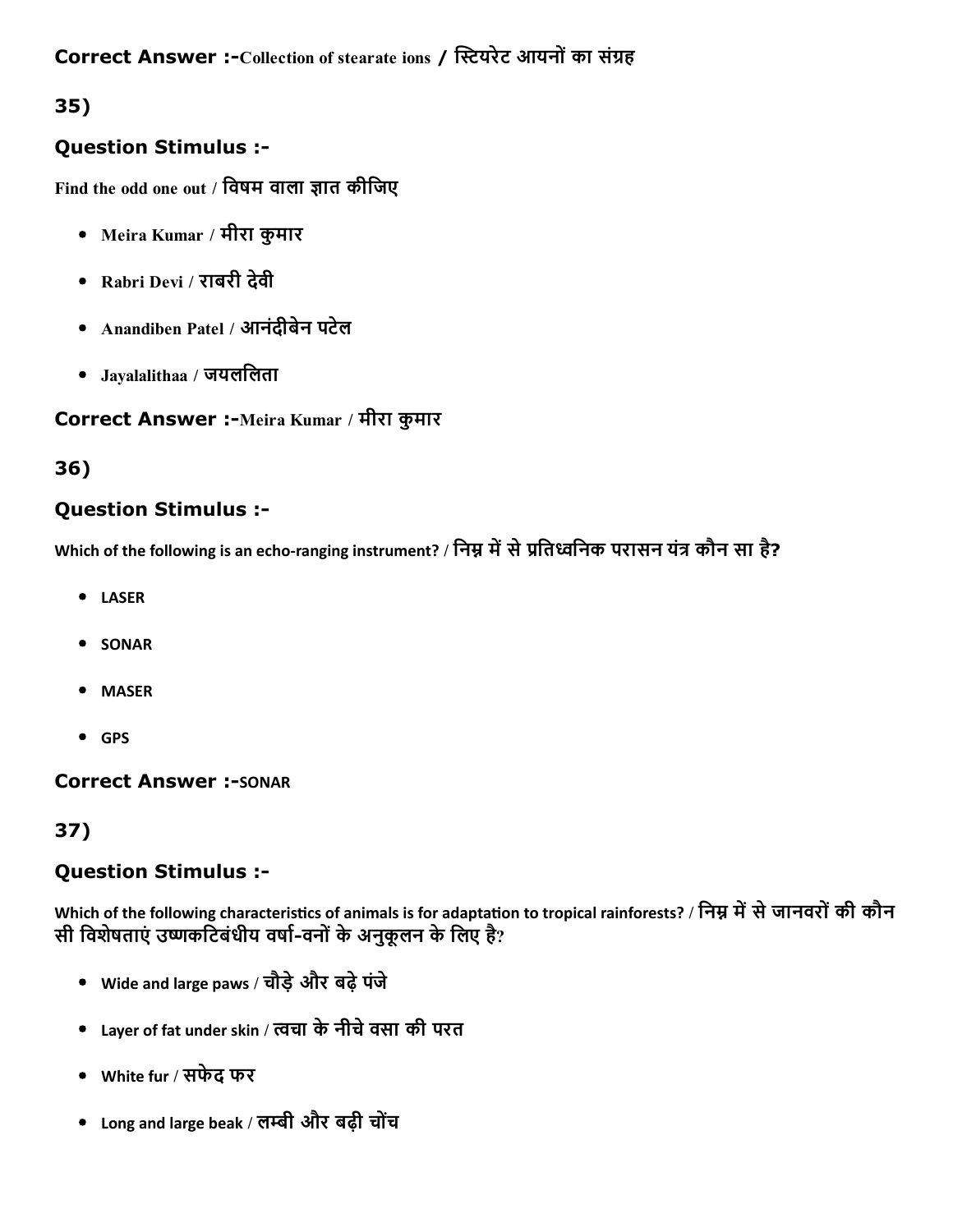38)

## Question Stimulus :

Which one of the following people is not an architect / निम्नलिखित व्यक्तियों में से कौन वास्तुकार नहीं हैं

- Charles Correa / चार्ल्स कोरिया
- B V Doshi / बी वी दोशी
- Raj Reval / राज रेवाल
- I K Gujral / आइ केगुजराल

Correct Answer :-I K Gujral / आइ के गुजराल

39)

## Question Stimulus :

The metal which gives ruby stone its red colour / वह धातु जो रूबी पत्थर को उसका लाल रंग प्रदान करती है

- Nickel / िनकैल
- Chromium / 浔″ोिमयम
- Aluminium / एल्युमिनियम
- Germanium / जर्मेनियम

Correct Answer :-Chromium / क्रोमियम

40)

## Question Stimulus :

Removal of clear layer of water without disturbing the settled impurities is known as / स्थिर अशुद्धियों को हिलाए बिना जल की स्वच्छ परत को हटाना \_\_\_\_\_\_\_\_\_ कहलाता है।

- Sedimentation / अवसादन
- Decantation / निस्तारण
- Filtration / निस्यंदन
- Sublimation / ऊधर्वपातन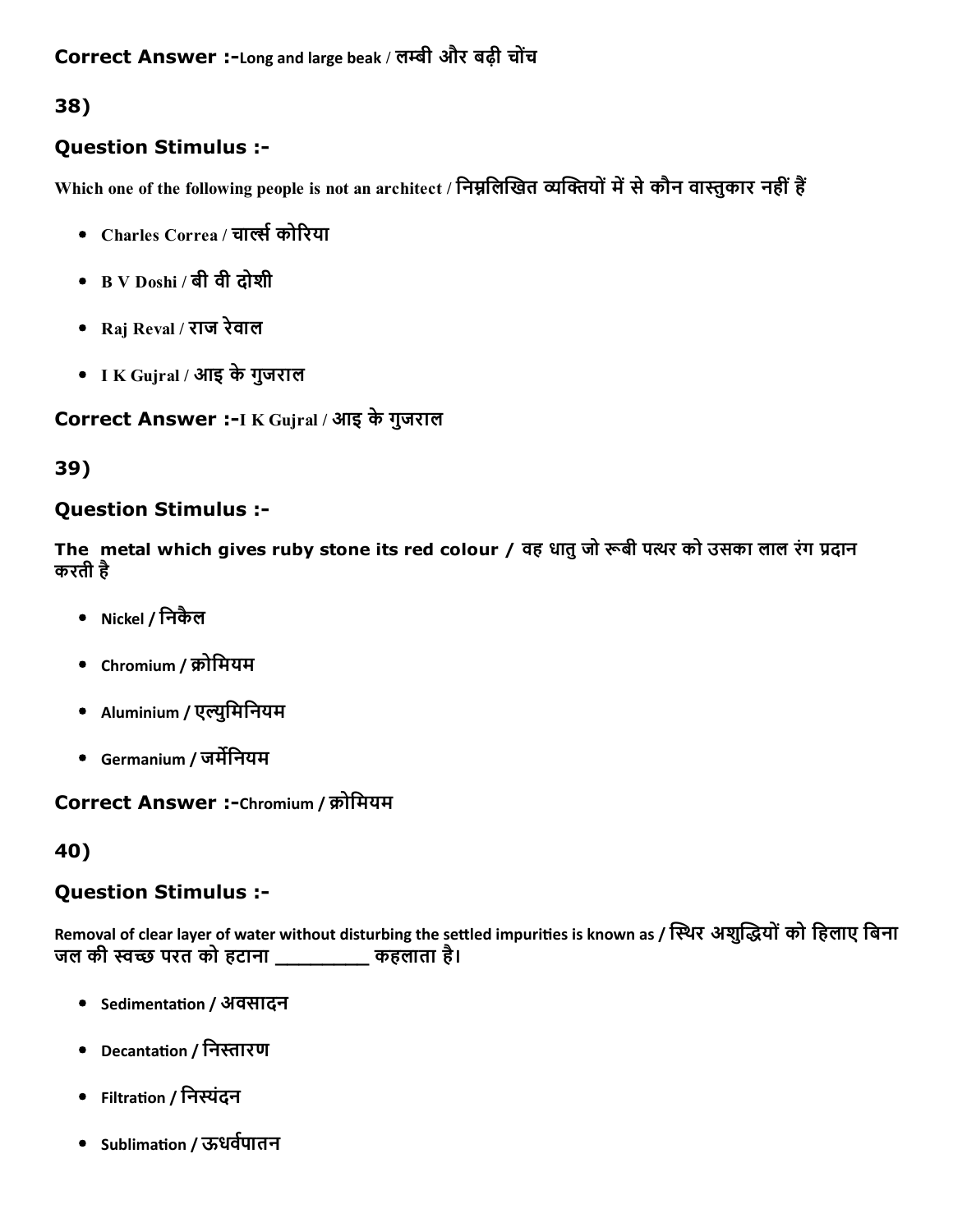## 41)

## Question Stimulus :

Coal miners use battery powered lamps rather than kerosene lamps & candles because / कोयले की खान में काम करने वाले लोग केरोसिन लैम्प तथा मोमबत्ती के बजाय बैटरी वाली लैम्प का उपयोग करते हैं, क्योंकि

- Kerosene lamps & candles are renewable & inexhaustible / केरोसिन लैम्प तथा मोमबत्ती नवीकरणीय एवं अक्षय होते हैं
- Kerosene lamps & candles are renewable but exhaustible / केरोसिन लैम्प तथा मोमबत्ती नवीकरणीय लेकिन क्षयशील होते हैं
- Kerosene lamps & candles have open flames & can ignite coal dust or gases / केरोिसन लै‰‰प तथा मोमबꛕती से कोयला के बरादा या गैसों में आग लग सकती है
- Kerosene lamps & candles are renewable but causes pollution. / केरोसिन लैम्प तथा मोमबत्ती नवीकरणीय तो हैं लेकिन प्रदषण का कारण भी होते हैं।

Correct Answer :-Kerosene lamps & candles have open flames & can ignite coal dust or gases / केरोसिन लैम्प तथा मोमबत्ती से कोयला के बरादा या गैसों में आग लग सकती है

### 42)

## Question Stimulus :

Which famous cartoonist is acclaimed for his work known as "The Common Man"? / कौन से प्रसिद्ध काटूर्निस्ट उनके कार्य जो कि ''दी कॉमन मैन'' से जाना जाता है के लिए प्रशंसित हैं?

- R.K. Narayan / आर केनारायण
- R.K. Laxman / आर के लक्ष्मण
- Ajit Ninan / अजित निनान
- Swaminathan Ankelasaria / स्वामीनाथन अंकेलासरिया

Correct Answer :- R.K. Laxman / आर के लक्ष्मण

### 43)

# Question Stimulus :

Who was the first Indian President of the International Court of Justice? / अंतर्राष्टीय न्यायालाय के प्रथम भारतीय अध्यक्ष कौन थे?

Benegal Rau / बेनेगल राउ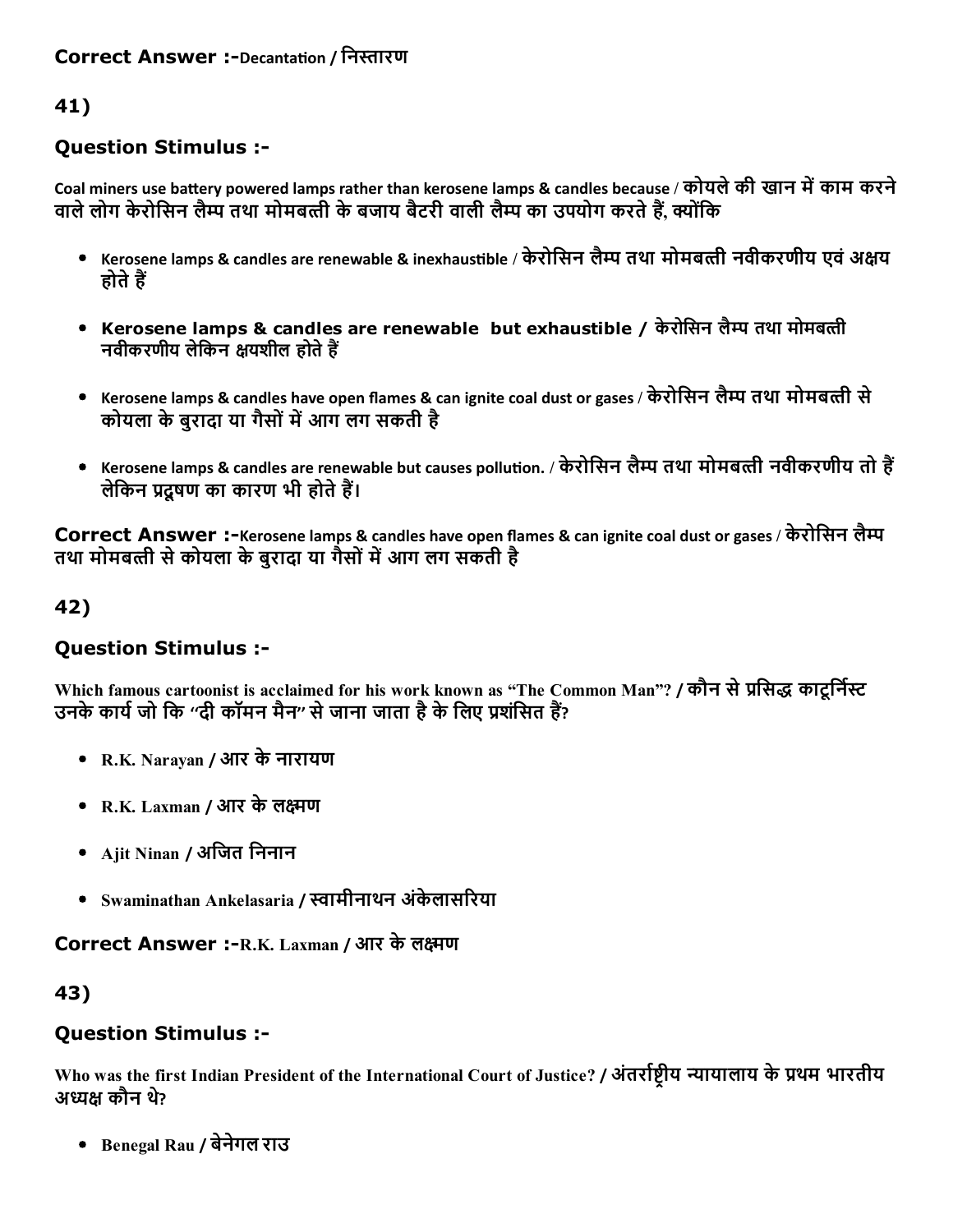- Nagendra Singh / नागेन्द्र सिंह
- Raghunandan Swarup Pathak / रघुनंदन स्वरूप पाठक
- Dalveer Bhandari / दलवीर भंडारी

Correct Answer :-Nagendra Singh / नागेन्द्र सिंह

#### 44)

#### Question Stimulus :

Presence of sweat glands in the skin is a unique characteristic of\_\_\_\_\_\_\_ /त्वचा में स्वेद ग्रन्थि की उपस्थिति \_की अनन्य विशेषता है

- $\bullet$  Mammals स्तनपायी/
- Reptiles / सरीसृप
- Amphibians उभयचर/
- Aves/ पोल्ट्री

#### Correct Answer :-Mammals स्तनपायी/

### 45)

#### Question Stimulus :

Which city among the following is NOT a capital of Indian states? / निम्नलिखित में से कौन भारतीय राज्यों की एक राजधानी नहीं है?

- Chennai / चेन्नई
- Imphal / इम्फाल
- Pune / पुणे
- Panaji / पणजी

Correct Answer :-Pune / पुणे

#### 46)

#### Question Stimulus :

Which tissue is the diaphragm made of\_\_\_\_\_\_\_/ डाया‱〰ाम िकस ऊतक सेबना है\_\_\_\_\_\_\_

Muscular / पेशीय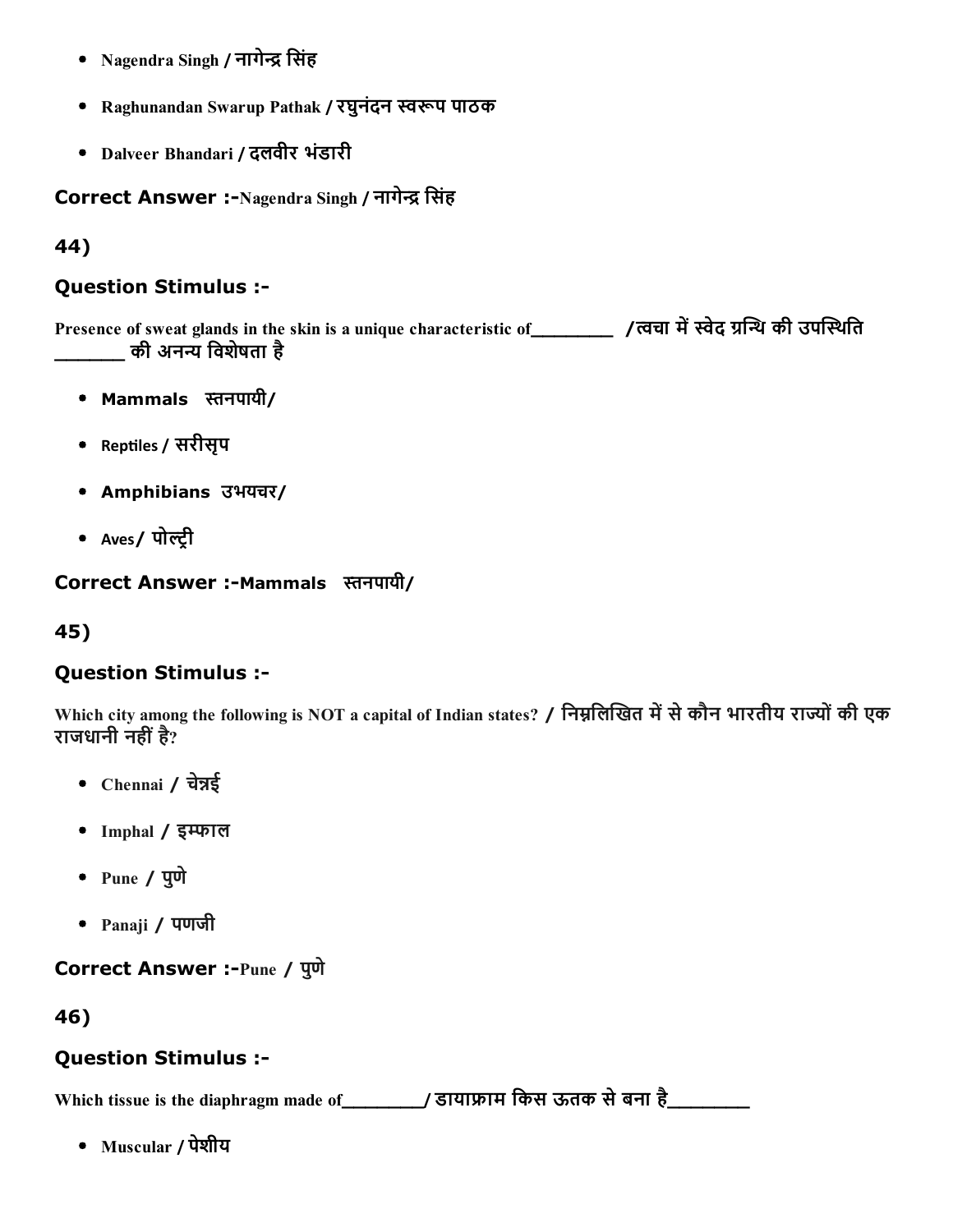- Bone / हड़ी
- Cartilage / उपस्थि
- Connective / संयोजी

Correct Answer :-Muscular / पेशीय

47)

# Question Stimulus :

The first Restriction enzyme to be isolated was\_\_\_\_\_\_ / प्रथम प्रतिबंधन एन्ज़ाइम जिसे अलग किया गया था\_\_\_\_\_\_\_\_

- EcoRI / इको आरआई
- $\bullet$  HindII / हिन्द।।
- Alu I / अलू।
- Bam HI / बैम एचआई

Correct Answer :-HindII / हिन्द।।

48)

# Question Stimulus :

Which city is called Garden city of India? / किस शहर को भारत का बागों का शहर कहा जाता है?

- Bangalore / बंगलोर
- Mumbai / मुंबई
- Chennai / चेन्नई
- Kochi / को〲ी

Correct Answer :-Bangalore / बंगलोर

49)

# Question Stimulus :

A contractor finished a work in 4 days working 6 hours daily. How many hours will he need to work to complete the same work in three days? / एक ठेकेदार ने प्रतिदिन 6 घंटे काम करके एक कार्य को 4 दिनों में पूरा किया। उसी कार्य को 3 दिनों में पूरा करने के लिए उसे प्रतिदिन कितने घंटे काम करने की आवश्यकता होगी?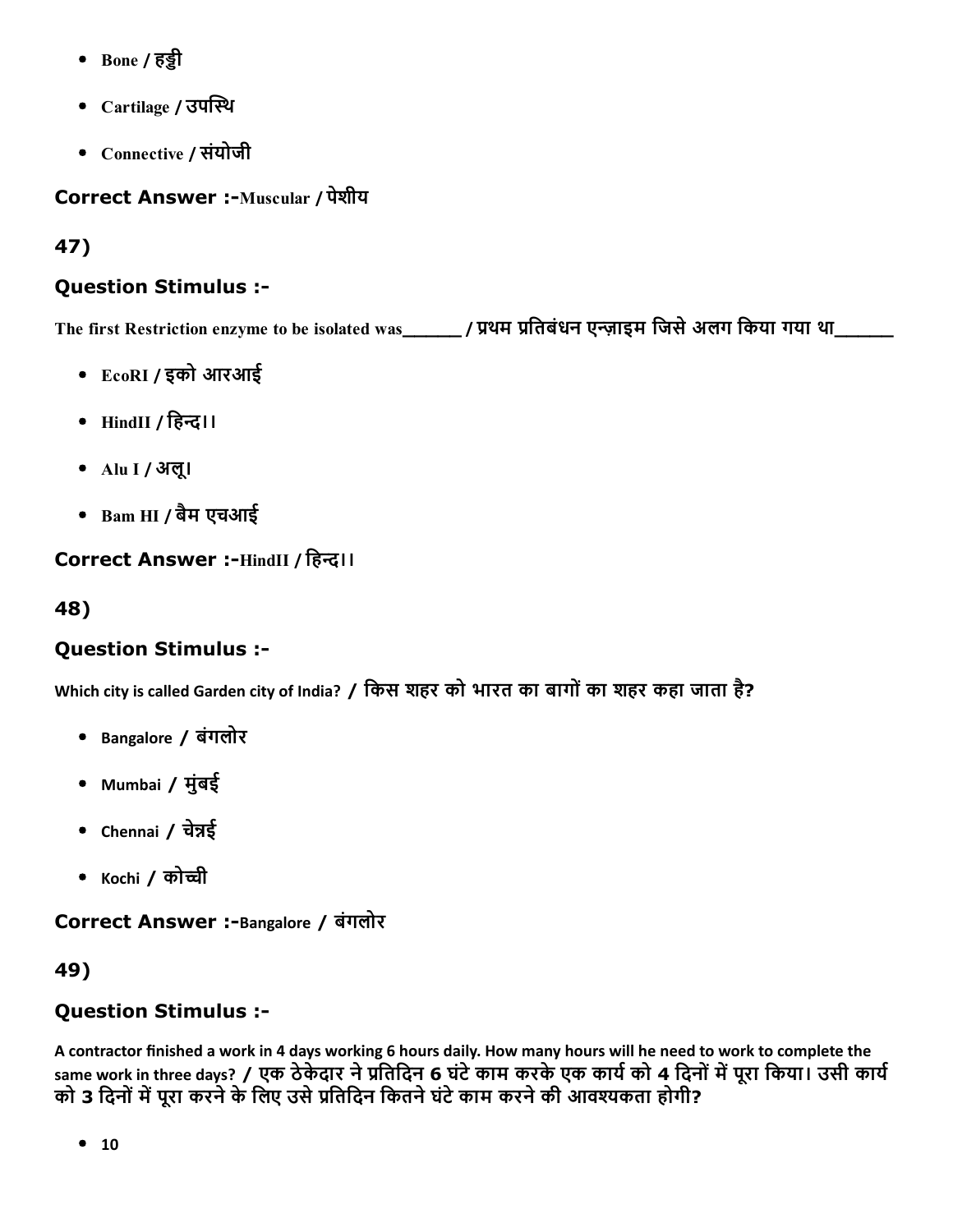- 9
- 8
- None / कोई भी नहीं

#### **Correct Answer :-8**

50)

Question Stimulus :

The average score of a group of students is 75. The brightest 28% of them secured an average score of 85 and the dullest 27% of them secured 38.The average score of remaining is? / छात्रों के एक समूह का औसत स्कोर 75 है। उनमें से 28% सबसे तेज छात्रों ने 85 का औसत स्कोर बनाया और उनमें से 27% सबसे कमजोर छात्रों ने 38 का औसत स्कोर बनाया। शेष का औसत स्कोर क्या है?

- $91$
- $88$
- 93
- $85$

Correct Answer :- 91

### 51)

### Question Stimulus :

Which among the following States was the first to have a Woman Chief Minister? / निम्न में से कौन सा पहला राज्य था जिसमें महिला मुख्यमंत्री थी?

- Bihar / िबहार
- Tamil Nadu / तिमल नाडु
- Delhi / दिल्ली
- Uttar Pradesh / उत्तर प्रदेश

Correct Answer :-Uttar Pradesh / उत्तर प्रदेश

# 52)

### Question Stimulus :

The ratio between the present ages of A and B is 6 : 7. If B is two years old than A, what will be the ratio of the ages of A and B after 4 years? / वर्तमान में A और B की आयु के बीच का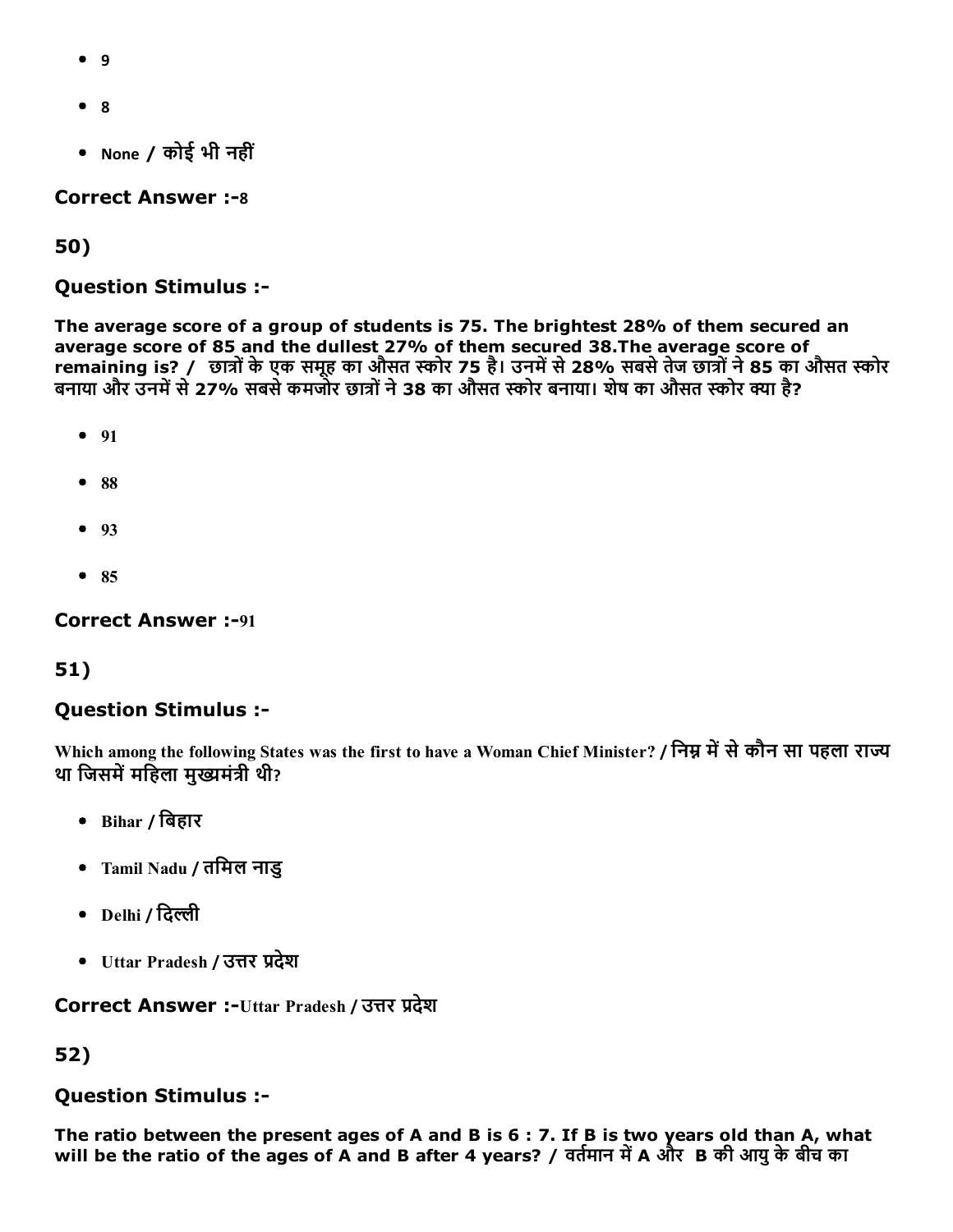अनुपात 6 : 7 है। यदि B, A से आयु में दो वर्ष बड़ा है, तो 4 साल बाद A और B की आयु का अनुपात क्या होगा?

- $6 : 7$
- $7 : 8$
- $8 : 9$
- None of the above / उपरोक्त कोई नहीं

### Correct Answer :-8:9

# 53)

## Question Stimulus :

Who is the present Chief Minister of Goa? / गोवा के वर्तमान मुख्य मंत्री कौन हैं?

- Manohar Parikkar / मनोहर परिक्कर
- Laxhmikanth Parsekar / लक्ष्मीकान्त पार्सेकर
- Devendra Fadnavis / देवेन्द्र फडनविस
- HD Kumarswamy / एच डी कुमारस्वामी

## Correct Answer :-Laxhmikanth Parsekar / लक्ष्मीकान्त पार्सेकर

## 54)

# Question Stimulus :

The Constitution of India recognizes / भारत का संविधान इसे पहचानता है

- religious and linguistic minorities / धार्मिक एवं भाषाई अल्पसंख्यक
- only linguistic minorities / केवल भाषाई अल्पसंख्यक
- only religious minorities / केवल धार्मिक अल्पसंख्यक
- religious, linguistic and ethnic minorities / धार्मिक, भाषाई एवं जातीय अल्पसंख्यक

Correct Answer :-religious and linguistic minorities / धार्मिक एवं भाषाई अल्पसंख्यक

55)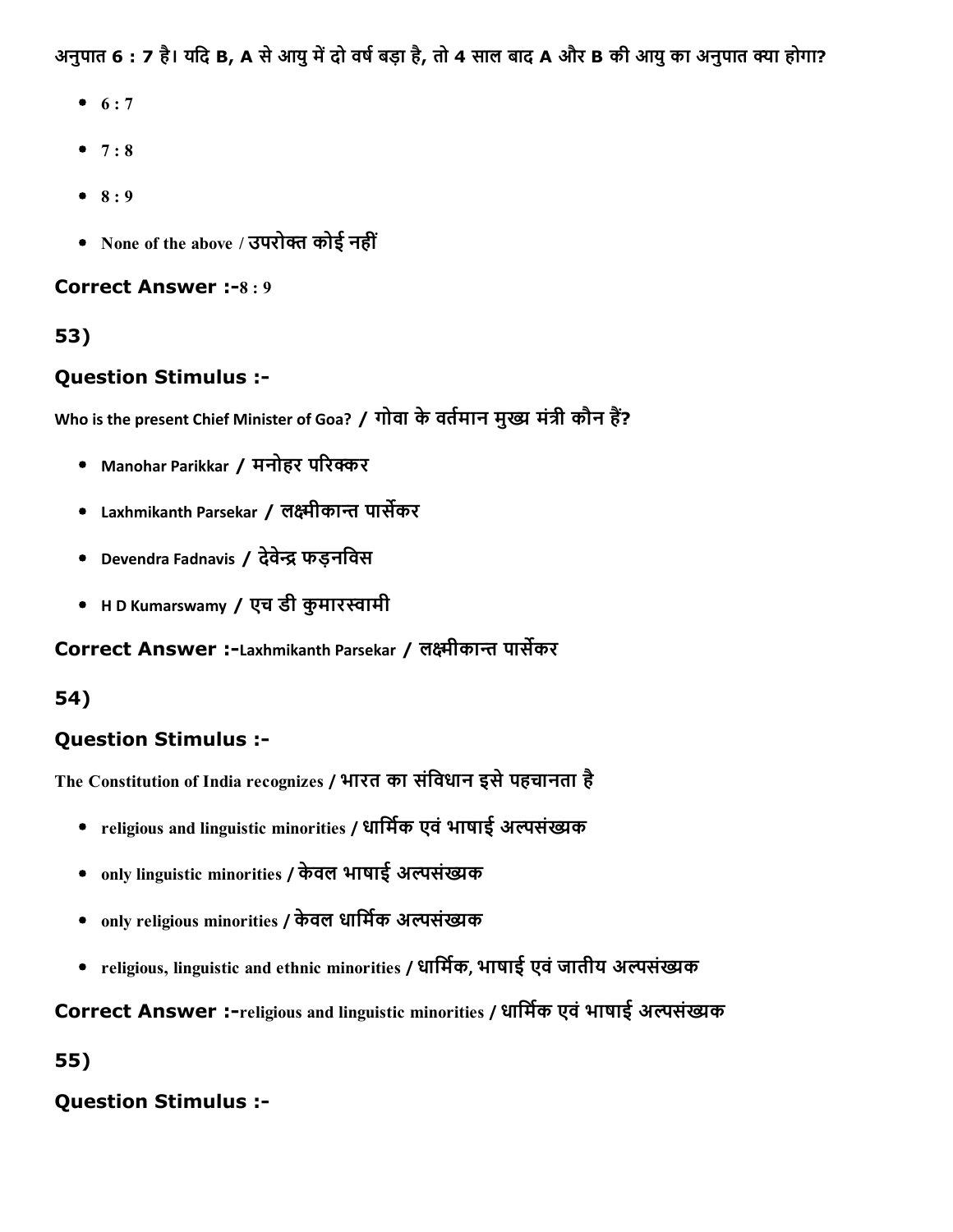Mahesh got married 6 years ago. His present age is <sup>4</sup>times his age at the time of his marriage. Mahesh's sister was 10 years younger to him at the time of his marriage. The age of Mahesh's sister is: / 6 साल पहले महेश की शादी हुई

थी। वर्तमान में उसकी आयु शादी के समय पर उसकी आयु की <sup>न्</sup>गुना है। उसकी शादी के समय पर महेश की बहन उससे  $10$  वर्ष छोटी थी। महेश की बहन की आयु है:

- 20 years / 20 वर्ष
- 28 years / 28 वर्ष
- 30 years / 30 वर्ष
- $\bullet$  40 years / 40 वर्ष

Correct Answer :-20 years / 20 वर्ष

# 56)

# Question Stimulus :

In which of these places were two important battles fought by the Mughals? / निम्नलिखित में किस स्थान पर मुग़लों द्वारा दो महत्वपूर्ण युद्ध लड़ी गयी?

- Benaras / बनारस
- Kalinga / किलंगा
- Panipat / पानीपत
- Patna / पटना

Correct Answer :Panipat / पानीपत

57)

# Question Stimulus :

2/3<sup>rd</sup> of 93 **/ 93** का 2**/3<sup>वां</sup> है:** 

- 59
- $68$
- $71$
- $62$

### **Correct Answer :-62**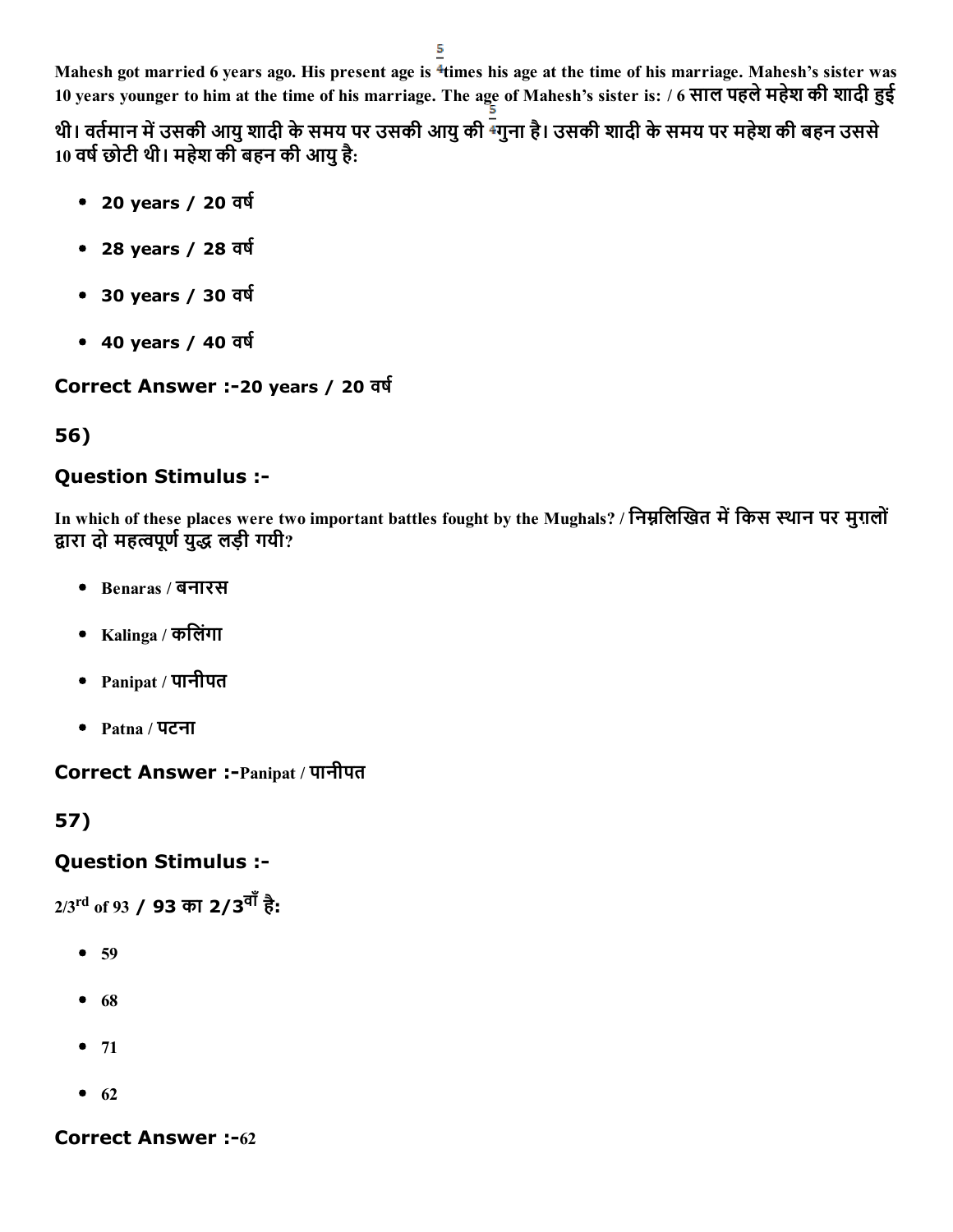## 58)

#### Question Stimulus :

Two Fifth of 500 how much more than one fourth of 200? / 500 का दो पाँचवाँ, 200 केएक चौथाई से कितना अधिक है?

- $100$
- $75$
- $150$
- $50$

**Correct Answer :-150** 

## 59)

### Question Stimulus :

Who among the following built the statue of Gomateshwara at Sravanabelagola / स्रवणबेलोगेला में गोमेल्श्वर की मूर्ति निम्न में से किसने बनाई थी?

- Chamundaraya / चामुंदार्य
- Javachamarajendra Wadivar / जयचमराजेंद्र वाडियार
- Tipu Sultan / टीपू सुल्तान0
- Krishnadevaraya / कृष्णदेवराय

### Correct Answer :-Chamundaraya / चामुंदार्य

### 60)

### Question Stimulus :

In a lottery priced at Rs. 5, only one lucky winner would receive Rs.1,00,000. At least how many such lottery tickets should be sold, if the sponsor wants to earn a profit of 20% on sales from the lottery? / 5 रुपये मूल्य वाली एक लॉटरी में, केवल एक भाग्यशाली विजेता 1,00,000 रूपए प्राप्त करेगा। कम से कम ऐसे कितने लॉटरी टिकट बेचे जाने चाहिए, यदि प्रायोजक लॉटरी की बिक्री पर 20% का लाभ अर्जित करना चाहता है?

- $12,000$
- $12, 500$
- $24,000$
- 25, 000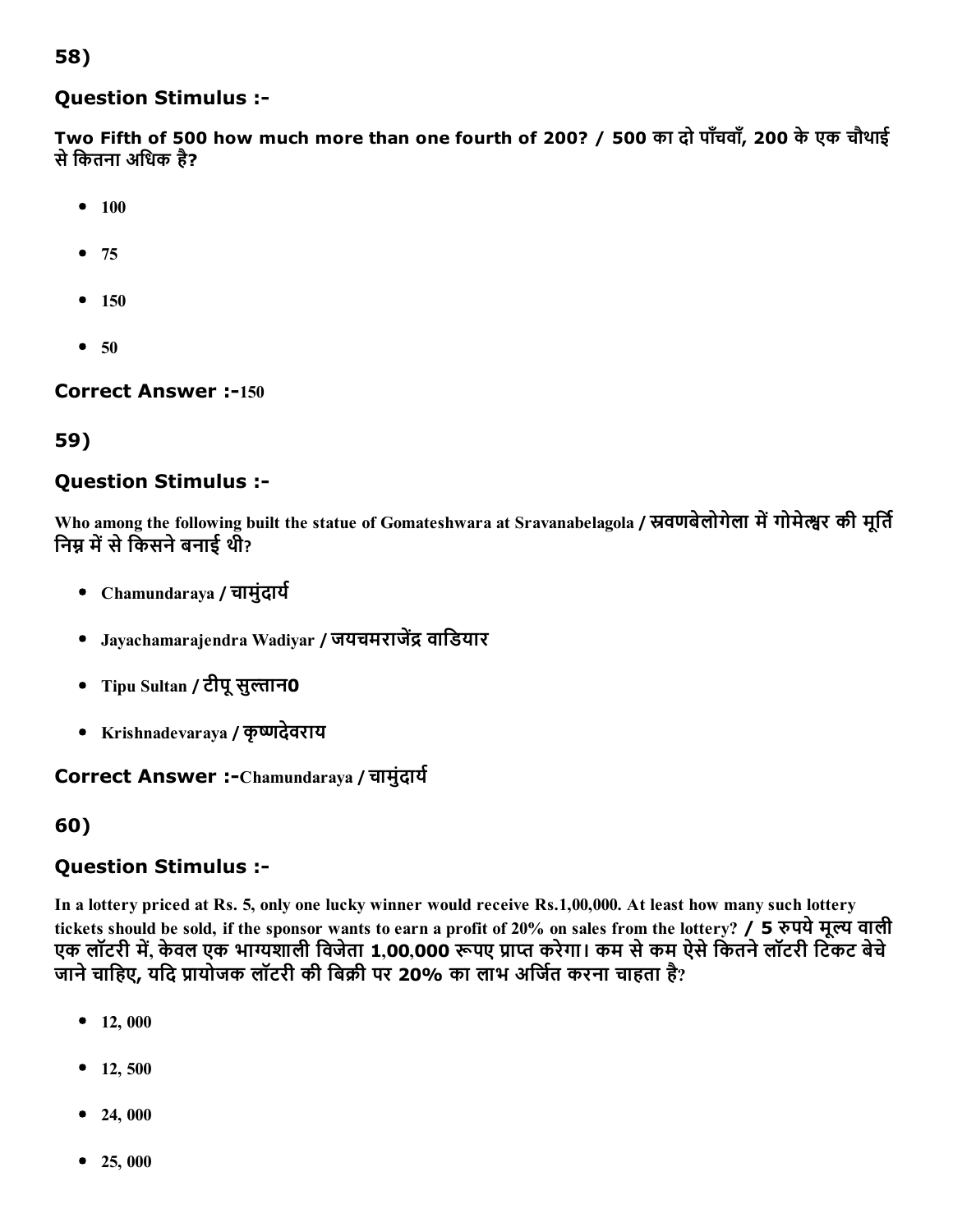**Correct Answer :-24, 000** 

# 61)

### Question Stimulus :

Fill in the missing alphabets / लुप्त अक्षर भरिए

ba\_\_ab\_\_baa\_\_b\_\_

- $\bullet$  a, b, a, b
- $\bullet$  b, a, b, a
- $\bullet$  a, a, a, b
- $\bullet$  b, b, b, a

### Correct Answer :-a, b, a, b

# 62)

## Question Stimulus :

Which of the following was not a part of the Empire of Ashoka? / निम्न में से कौन सा, अशोक के साम्राज्य का हिस्सा नहीं था?

- Kalinga / किलंग
- Sri Lanka / 㠱‱ीलंका
- $Afghanistan / 3$ फगानिस्तान
- None of these / इनमें से कोई नहीं

Correct Answer :-Sri Lanka / श्रीलंका

63)

## Question Stimulus :

6% of 300 is / 300 का 6% है:

- $18$
- $28$
- 32
- $16$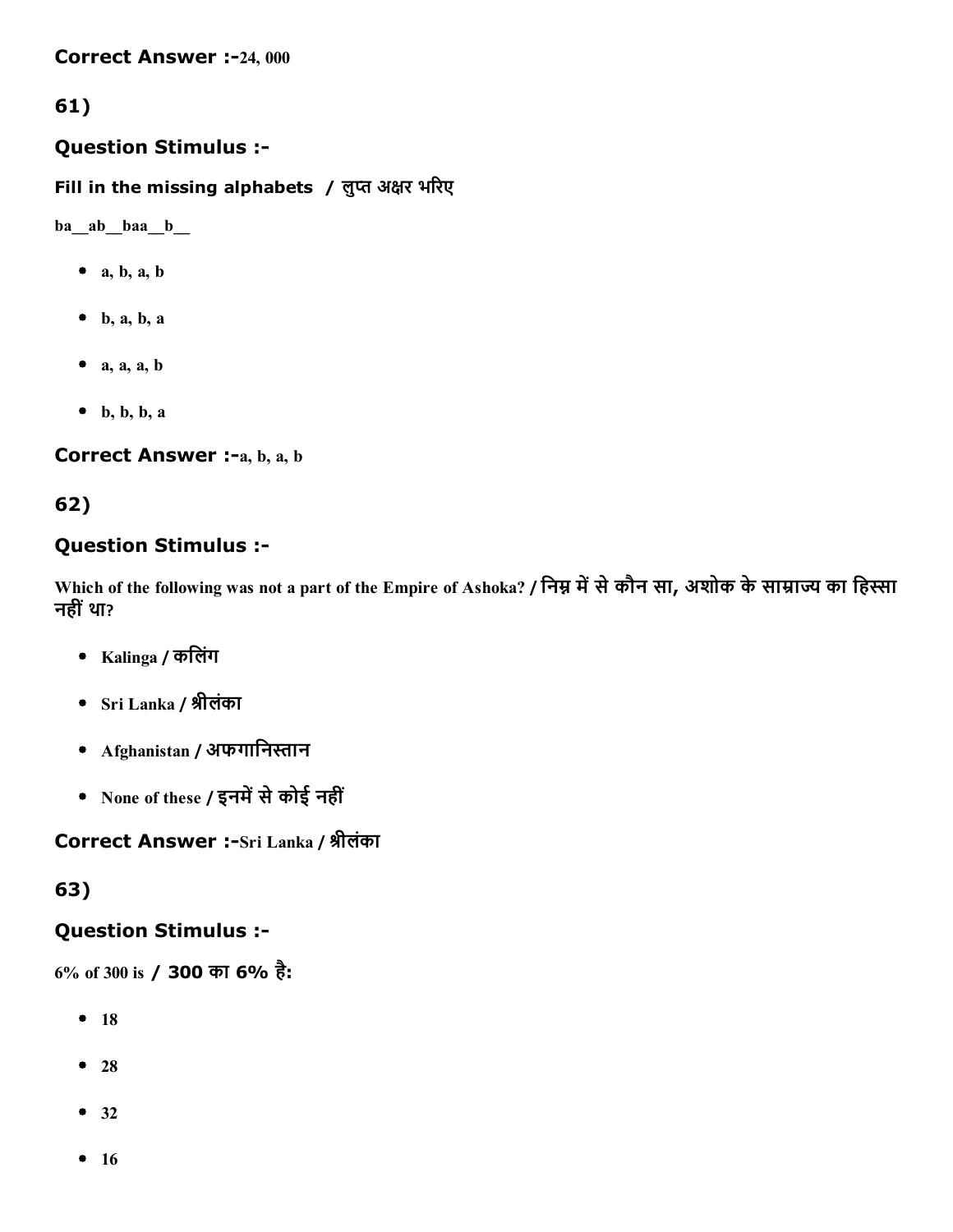#### **Correct Answer :-18**

### 64)

### Question Stimulus :

The ratio of width of the Indian National flag to its length is \_\_\_\_. / भारत के राष्ट्रीय झण्डे की चौड़ाई का उसकी लंबाई सेअनुपात \_\_\_\_\_\_\_\_\_\_\_\_ है।

- 3:5
- $2:4$
- 3:4
- $2:3$

Correct Answer :-2:3

65)

Question Stimulus :

Which one of the following four addresses is NOT EXACTLY the same as the one given below? / निम्न चार पतों में से कौन सा नीचे दिये गये पते के एकदम समान नहीं है?

Tussey Mountain Outfitters, Inc.

226 N. Water Street

Bellefonte, PA 16823

(814) 355-5690

(i) Tussey Mountain Outfitters, Inc.

226 N. Water Street

Bellefonte, PA 16828

 $(814)$  355-5690

(ii) Tussey Mountain Outfitters, Inc.

226 N. Water Street

Bellefonte, PA 16823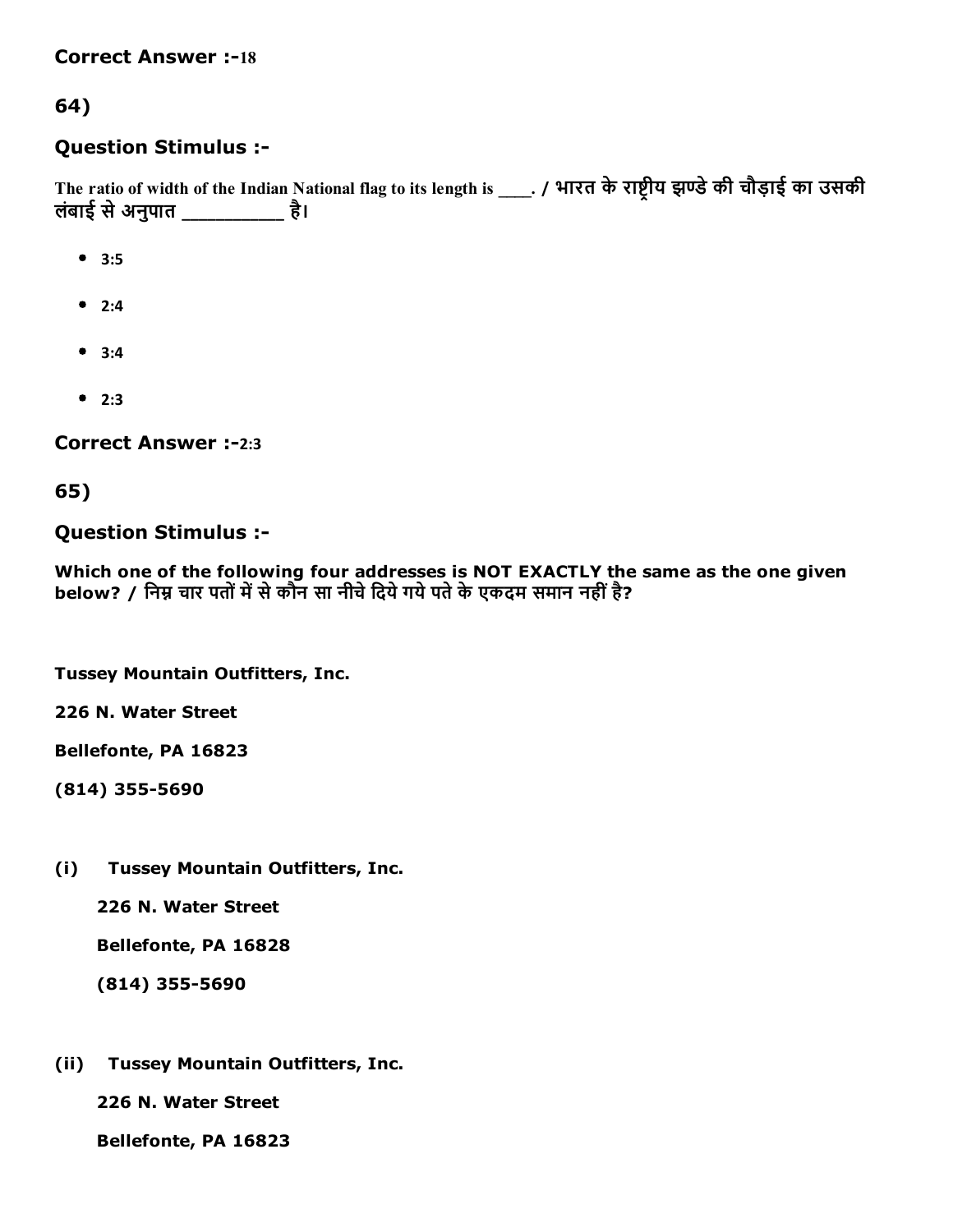$(814)$  355-5690

(iii) Tussey Mountain Outfitters, Inc.

226 N. Water Street

Bellefonte, PA 16823

 $(814)$  355-5690

(iv) Tussey Mountain Outfitters, Inc.

226 N. Water Street

Bellefonte, PA 16823

 $(814)$  355-5690

- $\bullet$  i
- $\bullet$  ii
- $\bullet$  iii
- $\bullet$  iv

#### **Correct Answer :- i**

#### 66)

### Question Stimulus :

Which is the second highest civilian award in India? / भारत में दूसरा सर्वोच्च नागरिक पुरस्कार कौन-सा है?

- Padmashree / पद्मश्री
- Padma Bhushan / पद्मभूषण
- Padma Vibhushan / पद्मविभूषण
- Bharat Ratna / भारत रत्न

Correct Answer :-Padma Vibhushan / पद्मविभूषण

#### 67)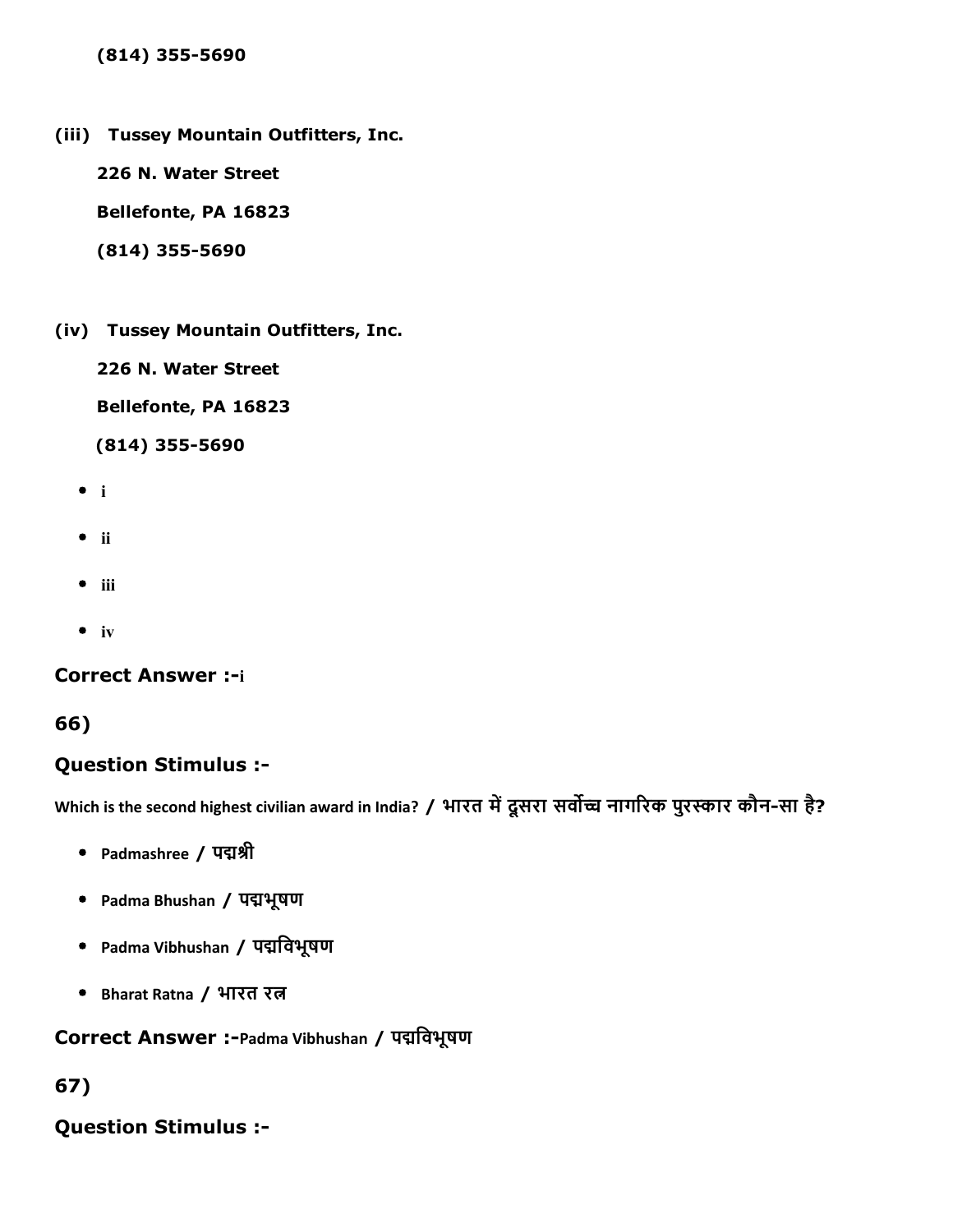Select the statement which is the logical equivalent to the given statement. / वह कथन चुनिये जो तर्क की दृश्टि से दिये गये कथन के समान है:

If I read 10 hrs per day, then I can pass the exam. / यदि मैं 10 घण्टे दिन में पढ़ँ, तो मैं परीक्षा उत्तीर्ण कर सकती हूँ।

- If I don't read 10 hrs per day, then I cannot pass the exam / यदि मैं 10 घण्टे प्रतिदिन न पढ़ँ, तो मैं परीक्षा उत्तीर्ण नहीं कर सकता
- If I failed in the exam, then I haven't read 10 hrs a day / यदि मैं परीक्षा में अनुत्तीर्ण हो गया, तो मैंने प्रतिदिन 10 घण्टे नहींपढ़ा है
- If I passed the exam, then I had read 10 hrs per day / यदि मैंने परीक्षा उत्तीर्ण की, तो मैंने प्रतिदिन 10 घण्टे पढ़ा है
- None of the above / उपरोक्त कोई नहीं

Correct Answer :-If I failed in the exam, then I haven't read 10 hrs a day / यदि मैं परीक्षा में अनुत्तीर्ण हो गया, तो मैंने प्रतिदिन 10 घण्टे नहीं पढ़ा है

### 68)

### Question Stimulus :

The largest democratic country in the world by population is \_\_\_\_. / जनसंख्या की दृष्टि से विश्व का सबसे बड़ा लोकतांत्रिक देश है \_\_।

- USA / यूएस ए
- China / चीन
- India / भारत
- Japan / जापान

Correct Answer :-India / भारत

### 69)

### Question Stimulus :

Select the statement, which is the logical equivalent to the given statement. / वह कथन चुिनये जो तर्क की दृश्टि से दिये गये कथन के समान है:

"If you don't work hard, then you will not pass" / "यदि तुम कठिन मेहनत न करो, तो तुम उत्तीर्ण नहीं होगे"

- $\bullet$  If you work hard, you will pass / यदि तुम कठिन मेहनत करो, तो तुम उत्तीर्ण हो जाओगे
- $\bullet$  If you don't work hard, you will pass / यदि तुम कठिन मेहनत न करो, तो तुम उत्तीर्ण हो जाओगे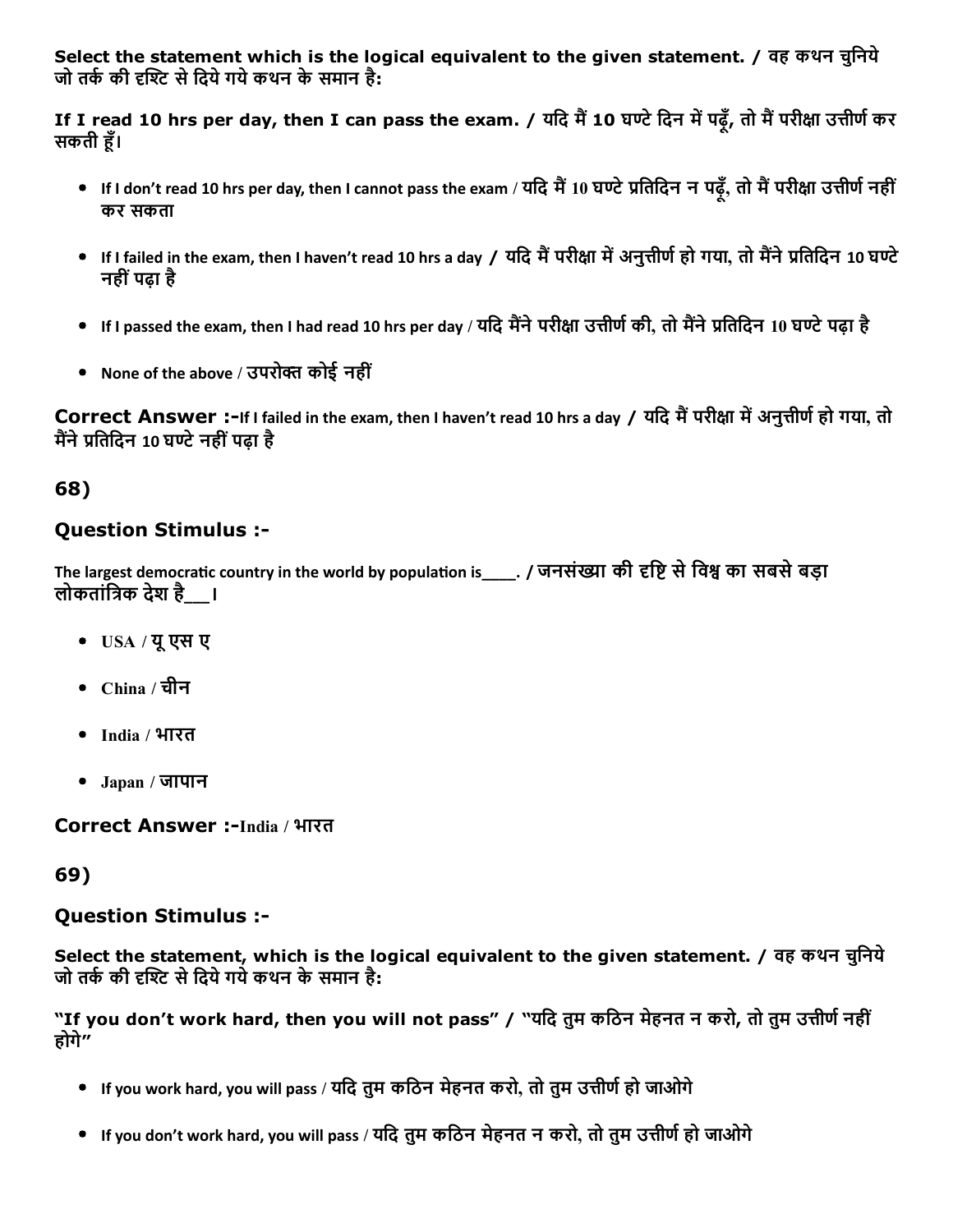- Work hard, or you will not pass / मेहनत करो, या तुम उत्तीर्ण नहीं होगे
- If you pass, then you have worked hard / यदि तुम उत्तीर्ण हो जाओ, तो तुमने मेहनत की है

Correct Answer :-If you pass, then you have worked hard / यदि तुम उत्तीर्ण हो जाओ, तो तुमने मेहनत की है

70)

#### Question Stimulus :

Which one of the following four addresses is NOT EXACTLY same as the other three? / निम्न चार पतों में से कौन सा एक बाकी तीन के एकदम समान नहीं है?

i.Paul Wolfowitz

No. 999, University Street

Montreul, PQ

CANADA H3C5H7

ii. Paul Wolfowitz

No. 999, University Street

Montreal, PQ

CANADA H3C5H7

iii. Paul Wolfowitz

No. 999, University Street

Montreal, PQ

CANADA H3C5H7

iv. Paul Wolfowitz

No. 999, University Street

Montreal, PQ

CANADA H3C5H7

- i
- ii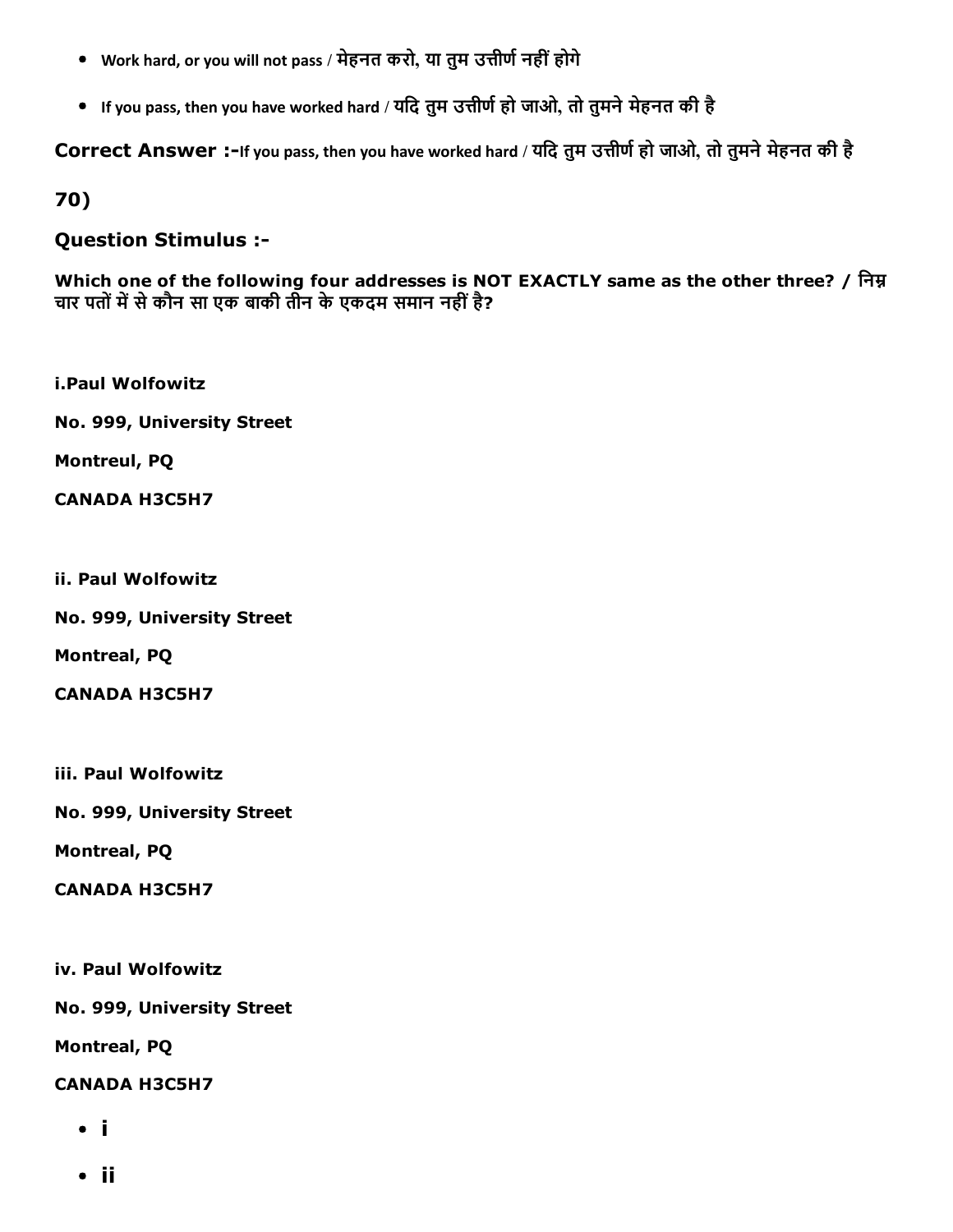- iii
- iv

**Correct Answer :- i** 

## 71)

## Question Stimulus :

Select the option that is true about the Statements and Conclusions given: / वह विकल्प चुनिये जो दिये गये कथनों और निष्कर्षों के बारे में सही है:

Statements: / कथन: Some apples are bags. / कुछ सेब बस्ते हैं। All apples and bags are cars. / सभी सेब और बस्ते कार हैं। Some cars are doctors. / कुछ कारें डॉक्टर हैं।

Conclusions: / निष्कर्ष:

i.Some apples are doctors. / कुछ सेब डॉक्टर हैं।

ii.All doctors are bags. / सभी डॉक्टर बस्ते हैं।

- If only conclusion I follows / यदि केवल निष्कर्ष I निकलता है
- If only conclusion II follows / यदि केवल निष्कर्ष II निकलता है
- If both conclusion I and II follows / यदि निष्कर्ष I और II दोनों निकलते हैं
- If none of the conclusion I and II follows / यदि निष्कर्ष I और II में से कोई नहीं निकलता है

Correct Answer :-If none of the conclusion I and II follows / यदि निष्कर्ष I और II में से कोई नहीं निकलता है

## 72)

## Question Stimulus :

Mahabhasya - an outstanding work in the field of grammar - is a composition by: / महाभाष्य - व्याकरण के क्षेत्र में एक उत्कृष्ट कार्य - एक संरचना है इनके द्वारा:

- Ashwins / आश्विन
- Ghosha / घोष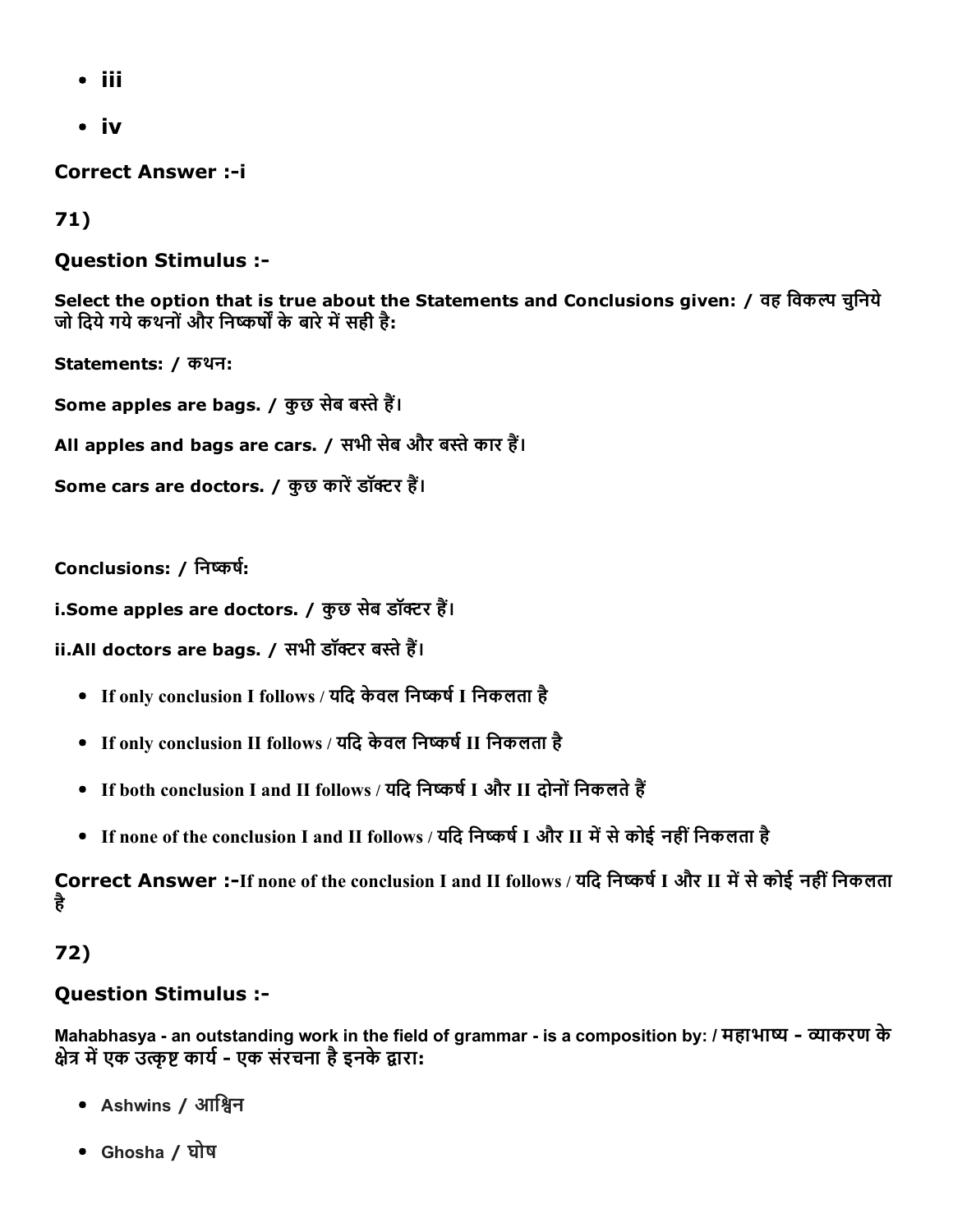- Kakshivat / कक्षीवत
- Patanjali / पतंजिल

### Correct Answer :Patanjali / पतंजिल

## 73)

## Question Stimulus :

A man traveled a distance of 61 km in 9 hr. He traveled partly on bicycle at 9 kmph, and on foot at a speed of 4 kmph. The distance traveled on foot is: / एक व्यक्ति ने 61 किमी की यात्रा 9 घंटे में की। उसने आंशिक यात्रा 9 किमी प्रतिघंटा की गति में साईकल पर की तथा 4 किमी प्रतिघंटा की गति से पैदल की। पैदल यात्रा करने पर निम्न में से कितनी दूरी तय की?

- 16 km / 16 िकमी
- 25 km / 25 िकमी
- 30 km / 30 िकमी
- 45 km / 45 िकमी

Correct Answer :-16 km / 16 किमी

74)

Question Stimulus :

Select the option that is true about the Statements and Conclusions given: / वह विकल्प चुनिये जो दिये गये कथनों और निष्कर्षों के बारे में सही है:

Statements: / कथन:

Some clocks are lighters. / कुछ घड़ियाँ लाइटर हैं।

Some lighters are clocks as well as cars. / कुछ लाइटर घड़ियाँ हैं एवं कारें भी हैं।

Conclusions: / निष्कर्ष:

- i. Some cars are clocks. / कुछ कारें घड़ियाँ हैं।
- ii. Some cars are lighters. / कुछ कारें लाइटर हैं।
	- If only conclusion I follows / यदि केवल निष्कर्ष I निकलता है
	- If only conclusion II follows / यदि केवल निष्कर्ष II निकलता है
	- If both conclusion I and II follows / यदि निष्कर्ष I और II दोनों निकलते हैं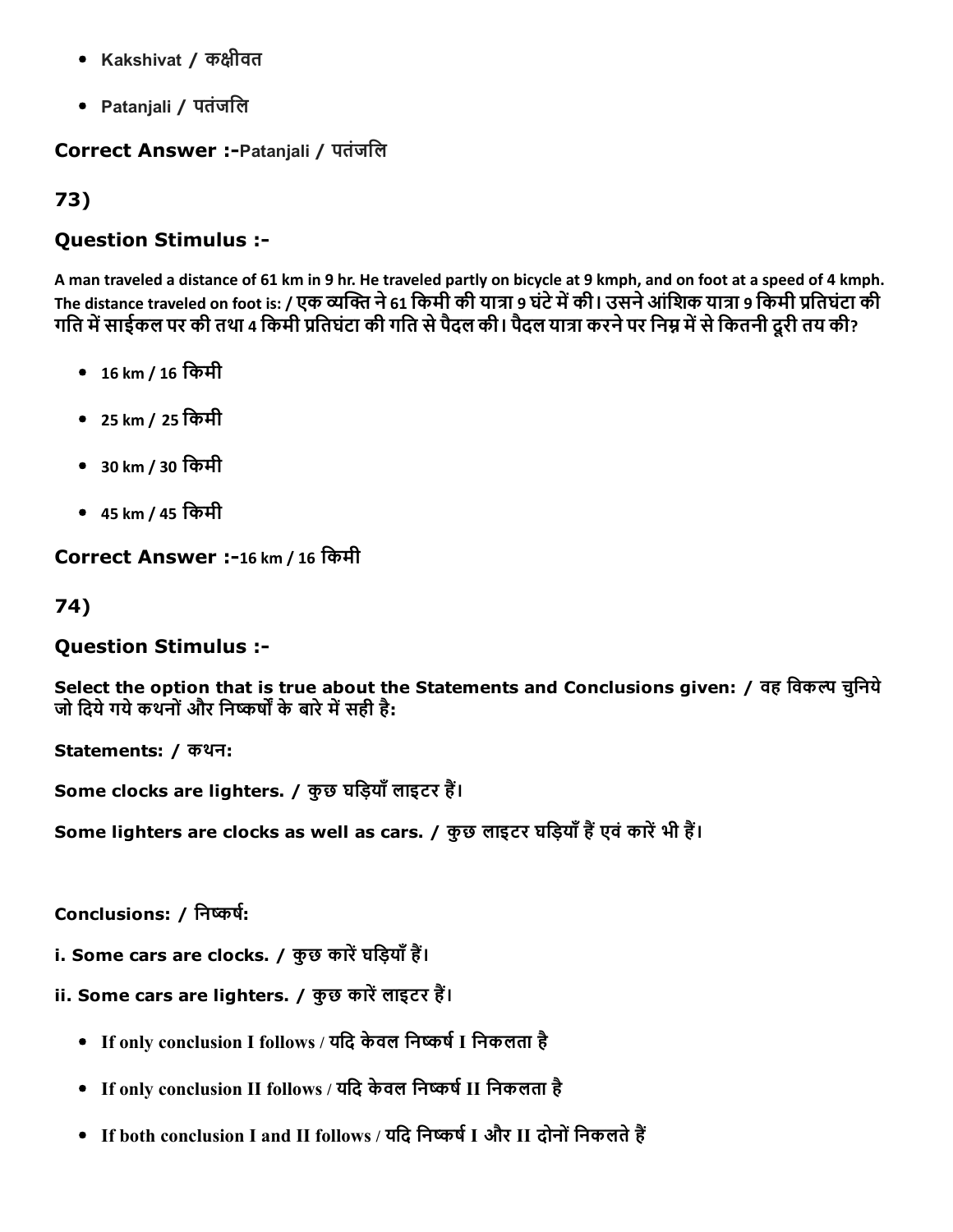• If none of the conclusion I and II follows / यदि निष्कर्ष I और II में से कोई नहीं निकलता है

Correct Answer :-If both conclusion I and II follows / यदि निष्कर्ष I और II दोनों निकलते हैं

# 75)

## Question Stimulus :

A book seller buys 180 books at Rs.6 each and sells at Rs.8 each and 50 bags at Rs.78 each and sells at Rs.85. Which item will give him more money through profit? / एक पुस्तक विक्रेता 180 पुस्तकों को प्रत्येक पुस्तक रूपये 6 के हिसाब से खरीदता है तथा प्रत्येक को रूपये ८ में बेचता है एवं 50 थैलों को प्रत्येक थैला रूपये ७८ के हिसाब से खरीद कर रूपये 85 में बेचता है। कौन सी वस्त द्वारा लाभ के रूप में उसे अधिक पैसे प्राप्त होंगे?

- Books / पुस्तकें
- Bags / थलैे
- Both / दोनों
- None of these / इनमें से कोई नहीं

Correct Answer :-Books / पुस्तकें

# 76)

# Question Stimulus :

Who among the following is winner of IIFA Award 2016 for Best Actor / निम्न में से सर्वश्रेष्ठ अभिनेता के लिए IIFA परस्कार 2016 का विजेता कौन है

- Shahrukh Khan / शाहरुख खान
- Salman Khan / सलमान खान
- Ranveer Singh / रणवीर िसंह
- Amitabh Bachchan / अमिताभ बच्चन

Correct Answer :-Ranveer Singh / रणवीर सिंह

# 77)

# Question Stimulus :

Select the option that is true about the Statements and Conclusions given: / वह विकल्प चुनिये जो दिये गये कथनों और निष्कर्षों के बारे में सही है:

Statements: / कथन:

All chairs are ducks. / सभी कूर्सियाँ बत्तख हैं।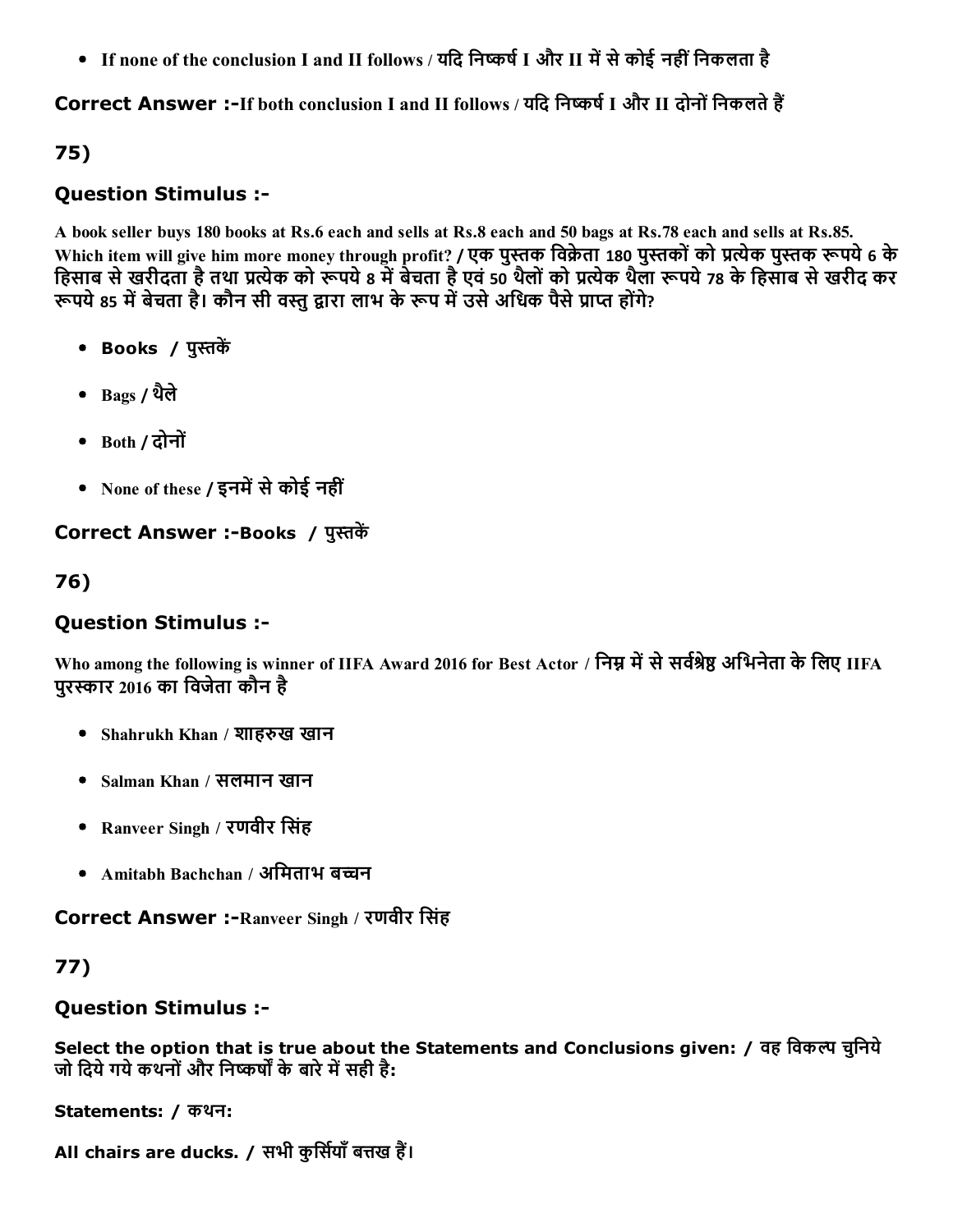Some chairs are elephants. / कुछ कुर्सियाँ हाथी हैं। All elephants are fruits. / सभी हाथी फल हैं।

Conclusions: / निष्कर्ष:

i.Some chairs are fruits. / कुछ कुर्सियाँ फल हैं।

ii.Some elephants are ducks. / कुछ हाथी बत्तख हैं।

- If only conclusion II follows / यदि केवल निष्कर्ष II निकलता है
- If only conclusion I follows / यदि केवल निष्कर्ष I निकलता है
- If both conclusion I and II follows / यदि निष्कर्ष I और II दोनों निकलते हैं
- If none of the conclusion I and II follows / यदि निष्कर्ष I और II में से कोई नहीं निकलता है

Correct Answer :-If both conclusion I and II follows / यदि निष्कर्ष I और II दोनों निकलते हैं

# 78)

## Question Stimulus :

Find the next term in the series 12,6,11,6,10,6, \_\_\_\_\_\_\_\_\_\_\_\_\_\_\_\_\_\_\_\_\_ / श्रंखला में अगला पद ज्ञात कीजिए 12,6,11,6,10,6,\_\_\_\_\_\_\_\_\_\_

- $8$
- $9$
- $10$
- $11$

**Correct Answer :-9** 

## 79)

# Question Stimulus :

Who is the President of the World Bank? / विश्व बैंक का अध्यक्ष कौन है?

- Jim Yong Kim / जिम योंग किम
- Ban Ki Moon / बान की मून
- Strauss Kahn / स्ट्रॉस कॉन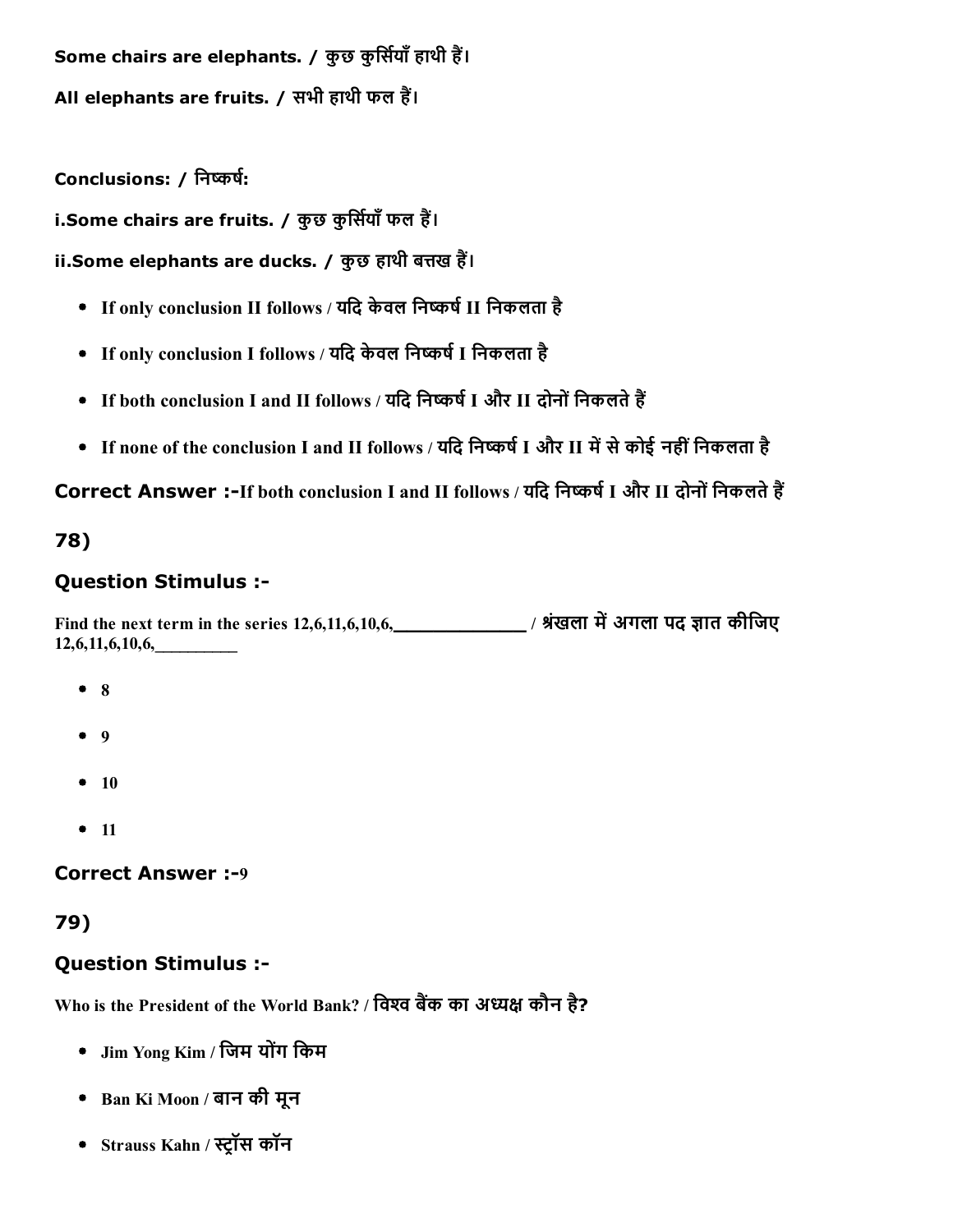Kaushik Basu / कौिशक बसु

#### Correct Answer :-Jim Yong Kim / जिम योंग किम

### 80)

### Question Stimulus :

The country that shares longest border with India is \_\_\_\_\_\_\_\_. / भारत के साथ सबसे लंबी सीमा साझा करने वाला देश है\_\_\_\_\_\_\_\_\_\_ है।

- China / चीन
- Bangladesh / बांग्लादेश
- Nepal / नेपाल
- Pakistan / पाकिस्तान

#### Correct Answer :-Bangladesh / बांग्लादेश

### 81)

### Question Stimulus :

Which committee was set up to explore alternatives to pellet guns in Kashmir? / कश्मीर में पेलट गन के विकल्प तलाशने के लिए किस कमेटी का गठन किया गया था?

- Srikrishna Committee / श्रीकृष्ण कमेटी
- TVSN Prasad Committee / टीवीएसएन प्रसाद कमेटी
- Anil Goswami Committee / अनिल गोस्वामी कमेटी
- Nippendra Mishra Committee / निपेन्द्र मिश्रा कमेटी

Correct Answer :-TVSN Prasad Committee / टीवीएसएन प्रसाद कमेटी

### 82)

#### Question Stimulus :

Madhya Pradesh earns a significant amount in foreign exchange from: / मध्य प्रदेश इस फसल से विदेशी मुद्रा में एक महत्वपूर्ण राशि कमाता है:

- Rose / गुलाब
- Cotton / कपास
- Soya bean / सोयाबीन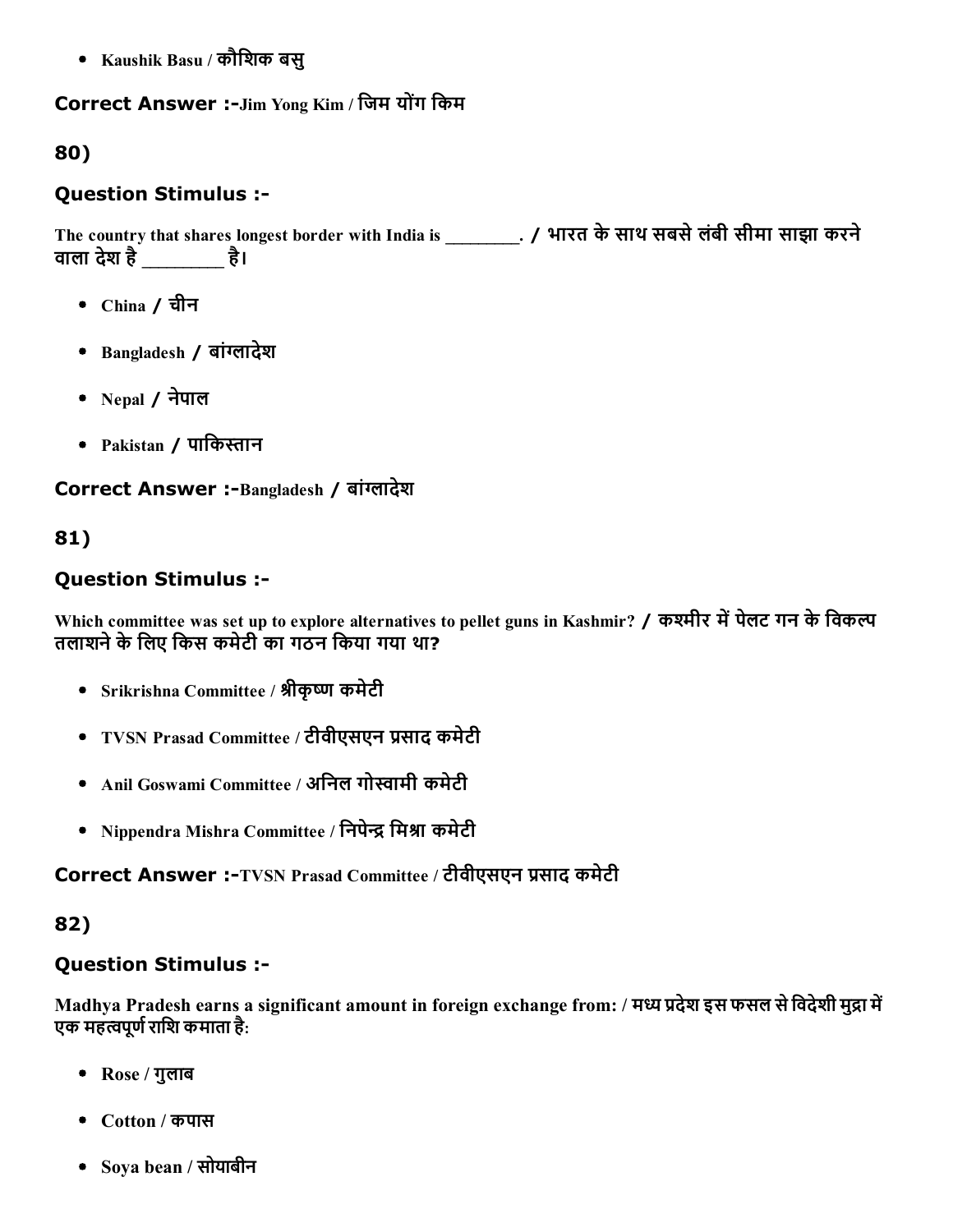Groundnut / मूंगफली

# Correct Answer :-Soya bean / सोयाबीन

### 83)

### Question Stimulus :

Which of the following states is NOT on the border of Odisha? / निम्न में से कौन सा राज्य ओड़ीशा की सीमा नहीं है?

- Chhattisgarh / छꛕीसगढ़
- Jharkand / झारखण्ड
- Bihar / िबहार
- West Bengal / पश्चिम बंगाल

Correct Answer :- Bihar / बिहार

### 84)

#### Question Stimulus :

Mahatma Gandhi tried for many years, but what was finally created by Gangabehn Majumdar? / महात्मा गाँधी ने कई वर्षों तक कोशिश की, लेकिन अंतत: गंगाबेह्र मजूमदार द्वारा क्या बनाया गया था?

- The word 'Harijan'/ शब्द 'हरिजन'
- Wooden sandals / खड़ाऊँ
- Charkha / चरखा
- Rimmed spectacles / किनारी वाला चश्मा

Correct Answer :-Charkha / चरखा

### 85)

### Question Stimulus :

Find the next term in the series. / श्रंखला में अगला पद ज्ञात कीजिए।

```
\frac{7}{8}, \frac{6}{11}, \frac{5}{14}, \frac{4}{17}, ?\frac{7}{16}, \frac{5}{21}
```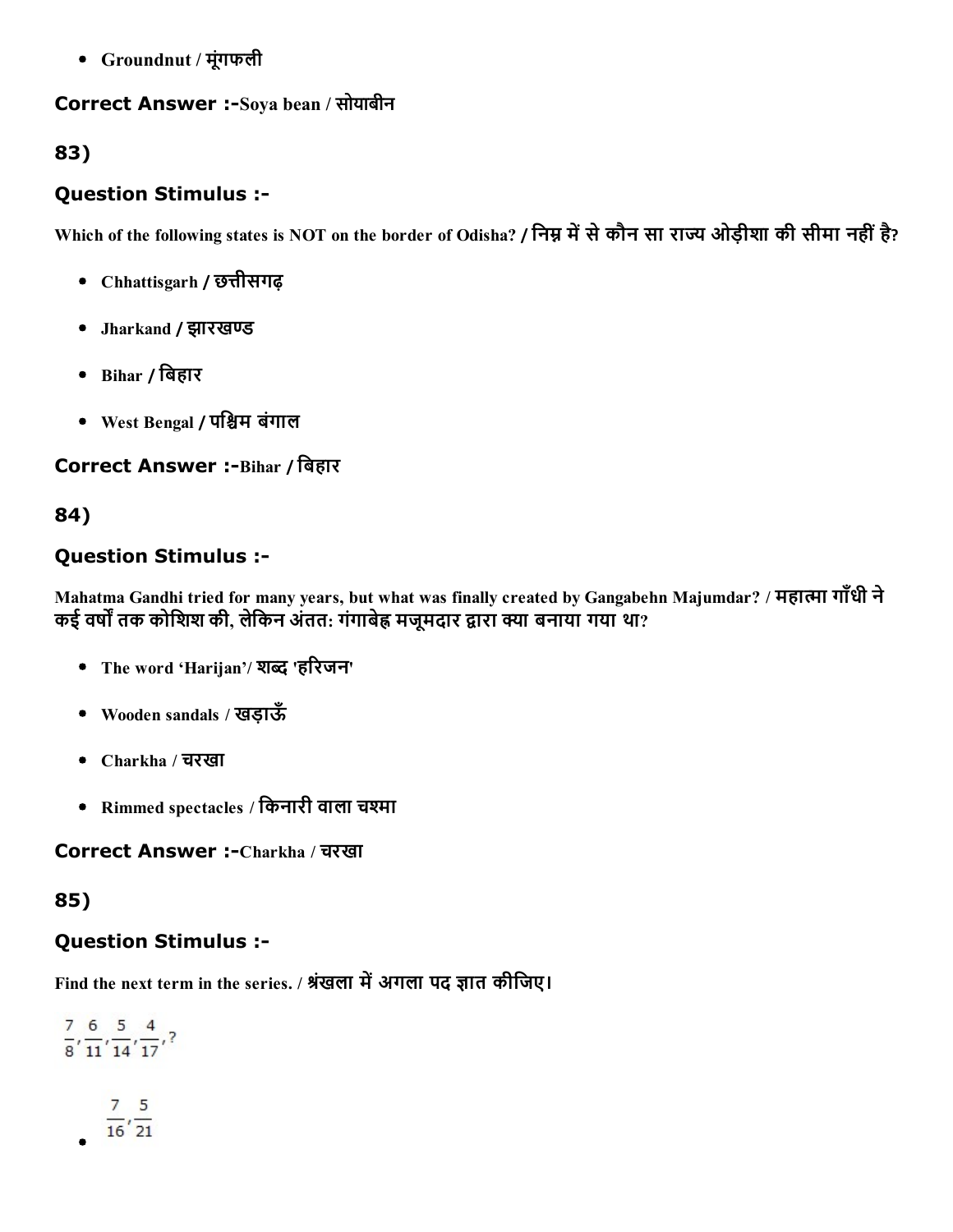| $\frac{2}{7}, \frac{3}{5}$   |  |
|------------------------------|--|
| $\frac{3}{8}, \frac{4}{7}$   |  |
| $\frac{3}{20}, \frac{2}{23}$ |  |

**Correct Answer :-**  $\overline{^{20'}23}$ 

86)

#### Question Stimulus :

MNREGA stands for \_\_\_\_\_\_\_\_. / MNREGA से तात्पर्य है

- Mahatma Gandhi National Rural Education Guarantee Act / महात्मा गांधी नेश्नल रूरल एडुकेशन गारंटी ऐक्ट
- Mahatma Gandhi National Rural Employment Guarantee Act / महात्मा गांधी नेश्नल रूरल एम्प्लॉयमेंट गारंटी ऐक्ट
- Mahatma Gandhi National Right Empowerment Guarantee Act / महात्मा गांधी नेश्नल राइट एम्पावरमेंट गारंटी ऐक्ट
- Mahatma Gandhi National Right Employment Guarantee Act / महात्मा गांधी नेश्नल राइट एम्प्लॉयमेंट गारंटी ऐक्ट

Correct Answer :-Mahatma Gandhi National Rural Employment Guarantee Act / महात्मा गांधी नेश्नल रूरल एम्प्लॉयमेंट गारंटी ऐक्ट

### 87)

#### Question Stimulus :

Which monument has a diameter of 14.32 metres at the base and about 2.75 metres at the top? / किस स्मारक के आधार का व्यास 14.32 मीटर है और शीर्ष का लगभग 2.75 मीटर है?

- Lotus Temple / कमल मंिदर
- Sanchi Stupa / साँची स्तूप
- Qutb Minar / क़ुतुब मीनार
- Gol Gumbaz / गोल गुम्बज़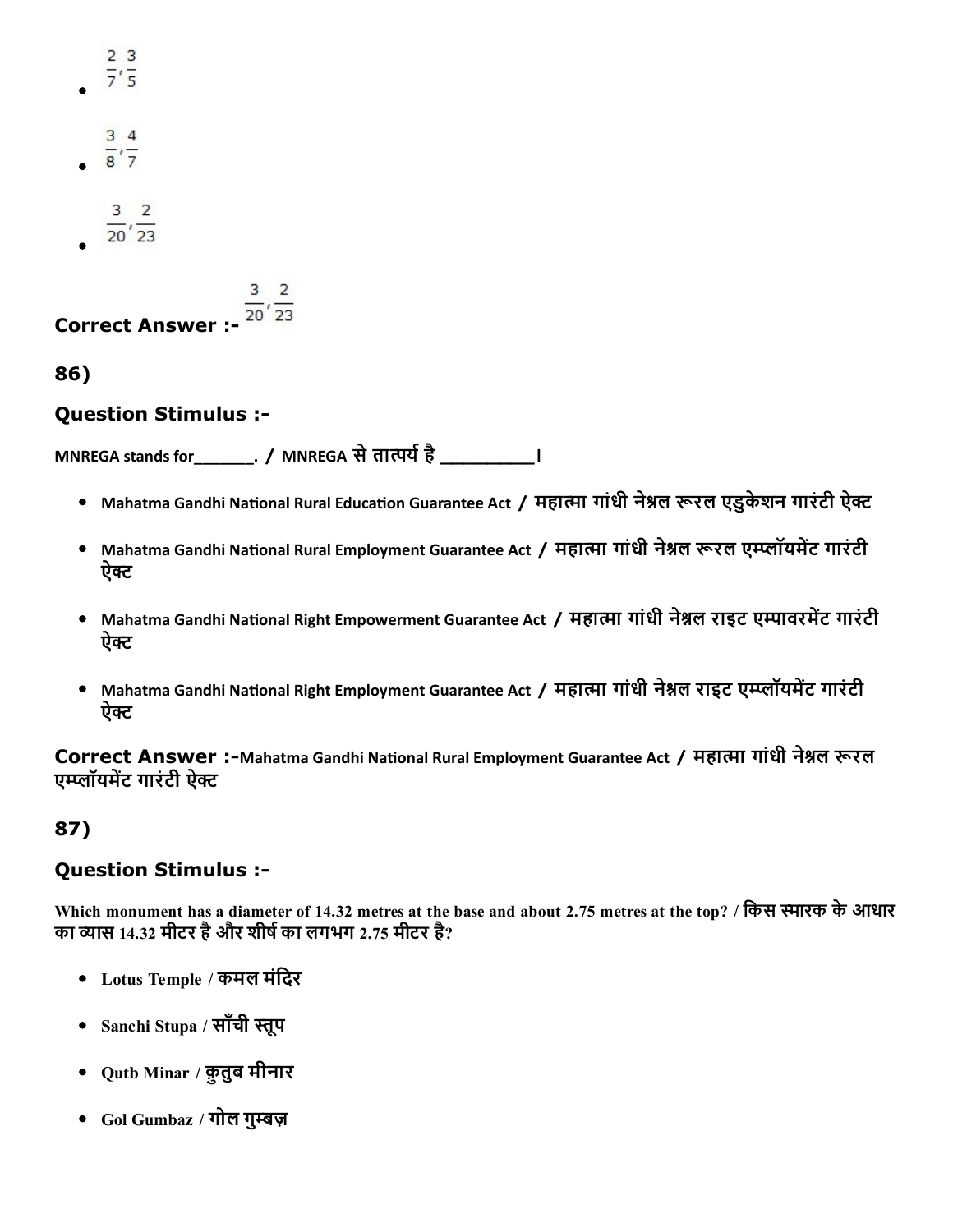# 88)

### Question Stimulus :

In a certain language 'dona hona khona' means 'send by post' and 'demk dona delf' means ' beyond red post' . Then in that language the word 'dona' is used for: / किसी खास भाषा में 'dona hona khona' का मतलब है 'send by post' और 'demk dona delf' का मतलब है 'beyond red post'। तो उस भाषा में शब्द 'dona' इसके लिए प्रयोग होता है:

- send
- beyond
- post
- red

**Correct Answer :-post** 

### 89)

#### Question Stimulus :

'Global Tiger Day' is observed on which day? / 'विश्व बाघ दिवस' किस दिन मनाया जाता है?

- July 27<sup>th</sup> / जुलाई 27
- July 29<sup>th</sup> / जुलाई 29
- July 17<sup>th</sup> / जुलाई 17
- July 19<sup>th</sup> / जुलाई 19

Correct Answer :-July 29<sup>th</sup> / जुलाई 29

#### 90)

#### Question Stimulus :

Akhil left home for the bus stop 20 minutes earlier than as usual. It takes 15 minutes to reach the stop. He reached the stop at 09.45 am.What time does he usually leave home for the bus stop? / अखिल नें बस स्टॉप के लिये घर छोड़ा सामान्य से 20 मिनट पहले। स्टॉप पर पहुँचने के लिए 15 मिनट लगते हैं। वह स्टॉप पर प्रात: 09:45 पर पहुँच गया। किस समय वह सामान्यत: बस स्टॉप के लिए घर छोड़ता है?

- $9.45$  AM / प्रात:  $9.45$
- $9.50$  AM / प्रात: 9.50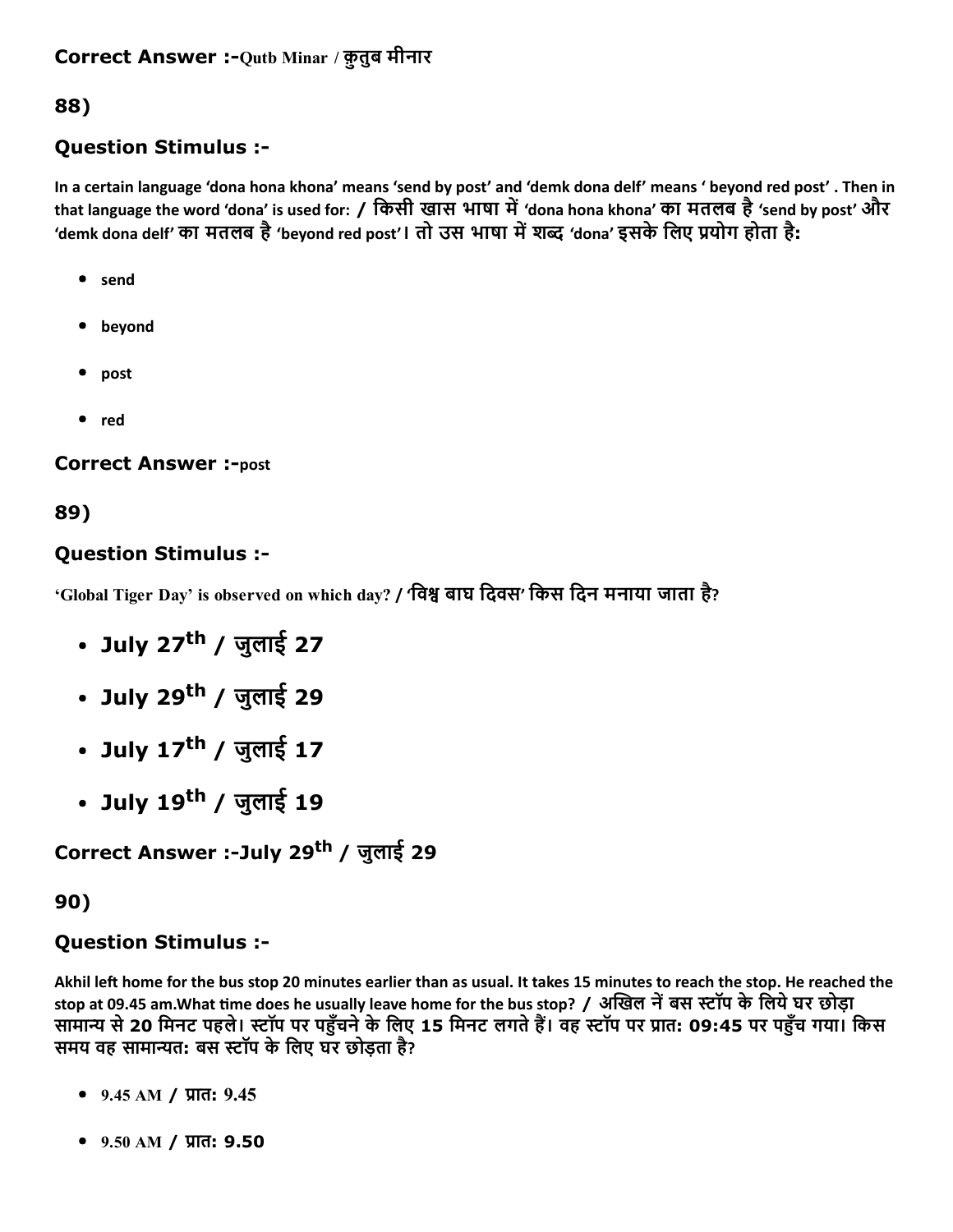- $9.55$  AM / प्रात:  $9.55$
- None of the above / उपरोक्त कोई नहीं

Correct Answer :- 9.50 AM / प्रात: 9.50

91)

\_\_\_\_\_\_

#### Question Stimulus :

Prime minister of India who was born in Madhya Pradesh is / भारत के प्रधानमंत्री जिनका जन्म मध्य प्रदेश में हुआ था

- A B Vajpayee / ए बी वाजपेयी
- I K Gujral / आई केगुजराल
- H D Deva Gowda / एच डी देवेगोड़ा
- P V Narasimha Rao / पी वी नरसिम्हा राव

#### Correct Answer :- A B Vajpayee / ए बी वाजपेयी

92)

### Question Stimulus :

When Sarthak looked at his watch, it showed the time as 4:30. If the minutes hand points towards east, then towards which direction will the hours hand point? / जब सार्थक ने अपनी घड़ी में देखा, तो उसने समय दिखाया 4:30। यदि मिनट हाथ पूर्व की ओर संकेत करता है, तो किस दिशा के ओर घण्टा हाथ संकेत करेगा?

- North / उत्तर
- North-East / उत्तर-पूर्व
- South-East / दक्षिण-पूर्व
- North-West / उत्तर-पश्चिम

Correct Answer :-North-East / उत्तर-पूर्व

93)

### Question Stimulus :

Which State government in India has recently launched 'Smart Village' program to improve public facilities in the villages? / भारत के किस राज्य सरकार ने हाल ही में गांवों में सार्वजनिक सुविधाओं में सुधार के लिए 'स्मार्ट विलेज' कार्यक्रम शुरू किया है?

• Madhya Pradesh / मध्य प्रदेश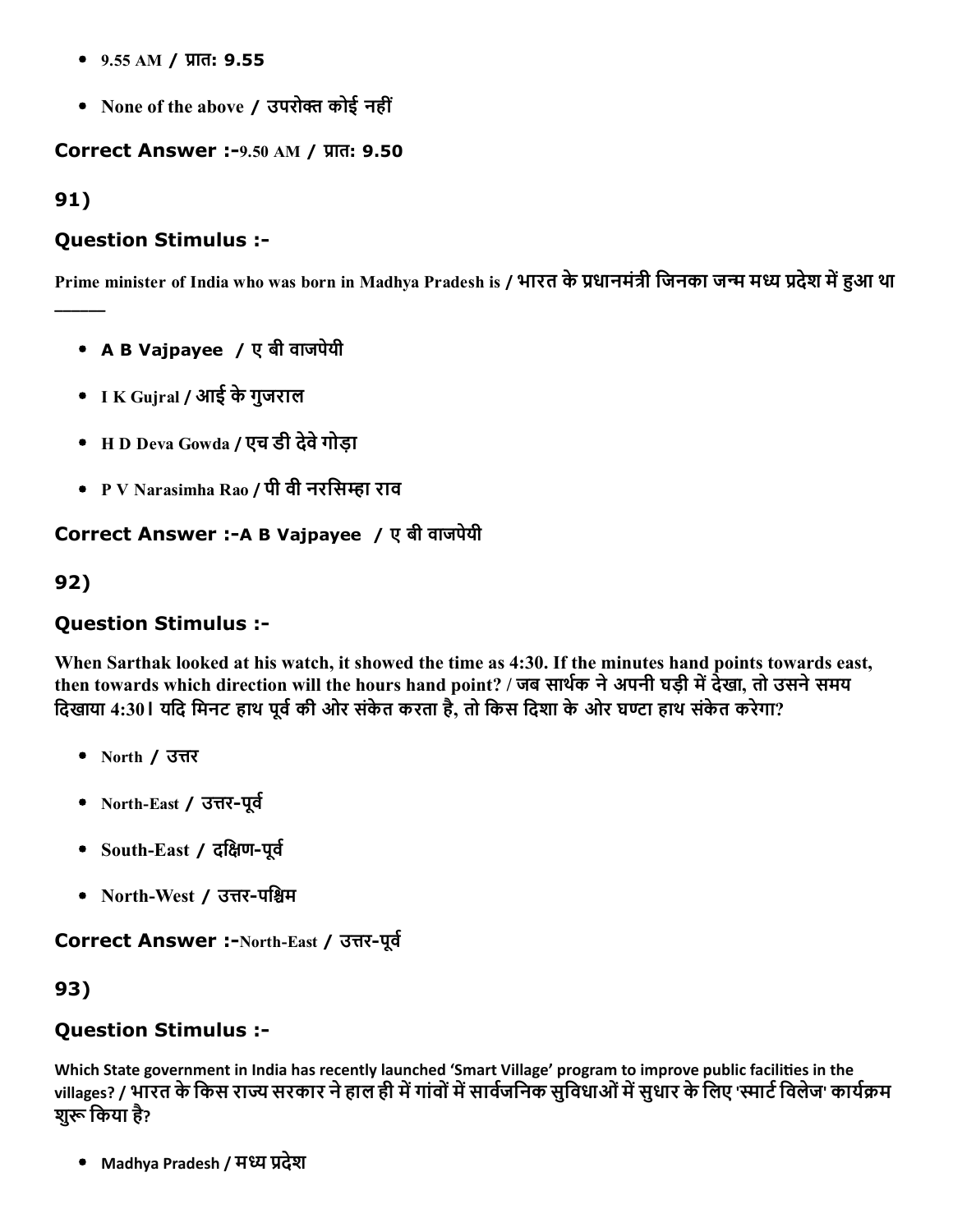- Tamilnadu / तिमलनाडु  $\bullet$
- Karnataka / कर्नाटक
- Gujarat / गुजरात

Correct Answer :-Gujarat / गुजरात

## 94)

# Question Stimulus :

In the sequence shown below, which figure comes next? / नीचे दिखाये गये क्रम में अगली आकृति कौन सी होगी?



Correct Answer :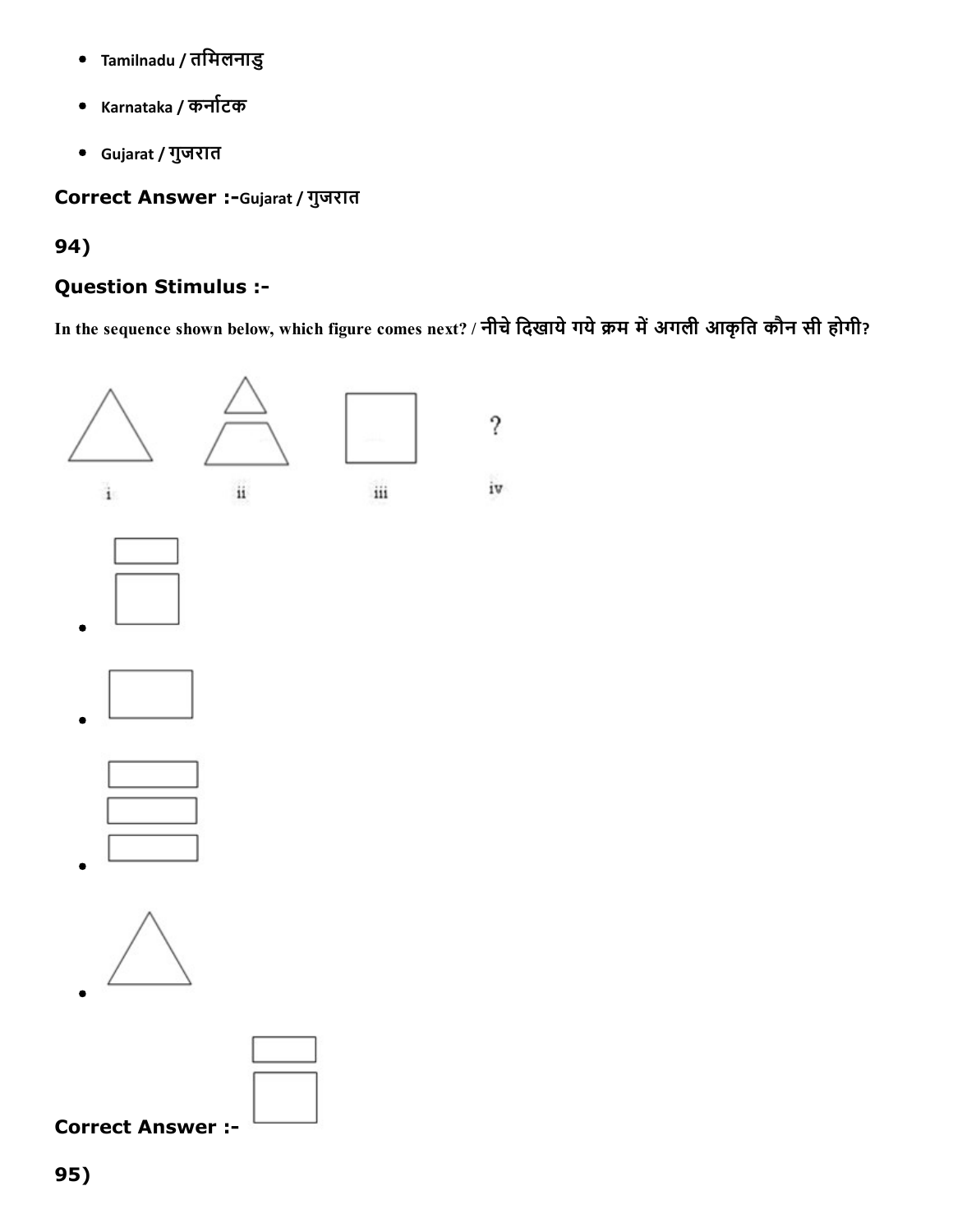#### Question Stimulus :

In how many ways can 5 balls be selected out of 12 balls? / 12 गेंदों में से 5 गेंदों को कितने प्रकार से चुना जा सकता है?

- 924
- 495
- 792
- None of these / इनमें से कोई नहीं

**Correct Answer :-792** 

96)

#### Question Stimulus :

A is the brother of B, who is the mother of C, who is the husband of D, and who is the daughter-in-law of E. How is E related to A? / A, B का भाई है, जो C की माता है, जो D का पति है, और जो  $E$  की बह है। E, A से कैसे संबंधित है?

- Father / िपता
- Mother / माता
- Brother / भाई
- Brother-in-law / देवर

Correct Answer :-Brother-in-law / देवर

#### 97)

#### Question Stimulus :

In the following question the first word has certain relationship with the second word. If the third word has to have the similar relationship with the fourth word, the fourth word will be: / निम्न प्रश्न में, पहले शब्द का दूसरे शब्द के साथ किसी प्रकार से कोई संबंध है। यदि तीसरे शब्द का चौथे शब्द के साथ उसी प्रकार का संबंध होना चाहिए, तो चौथा शब्द होगा:

 $TRAIN : STATION :: AEROPLANE : ? / \sqrt{3}$ लगाड़ी : स्टेशन :: विमान : ?

- AERODROME / विमानअड्डा
- HANGER / हैंगर
- $\bullet$  AIRPORT / विमान पत्तन
- None of these / इनमें से कोई नहीं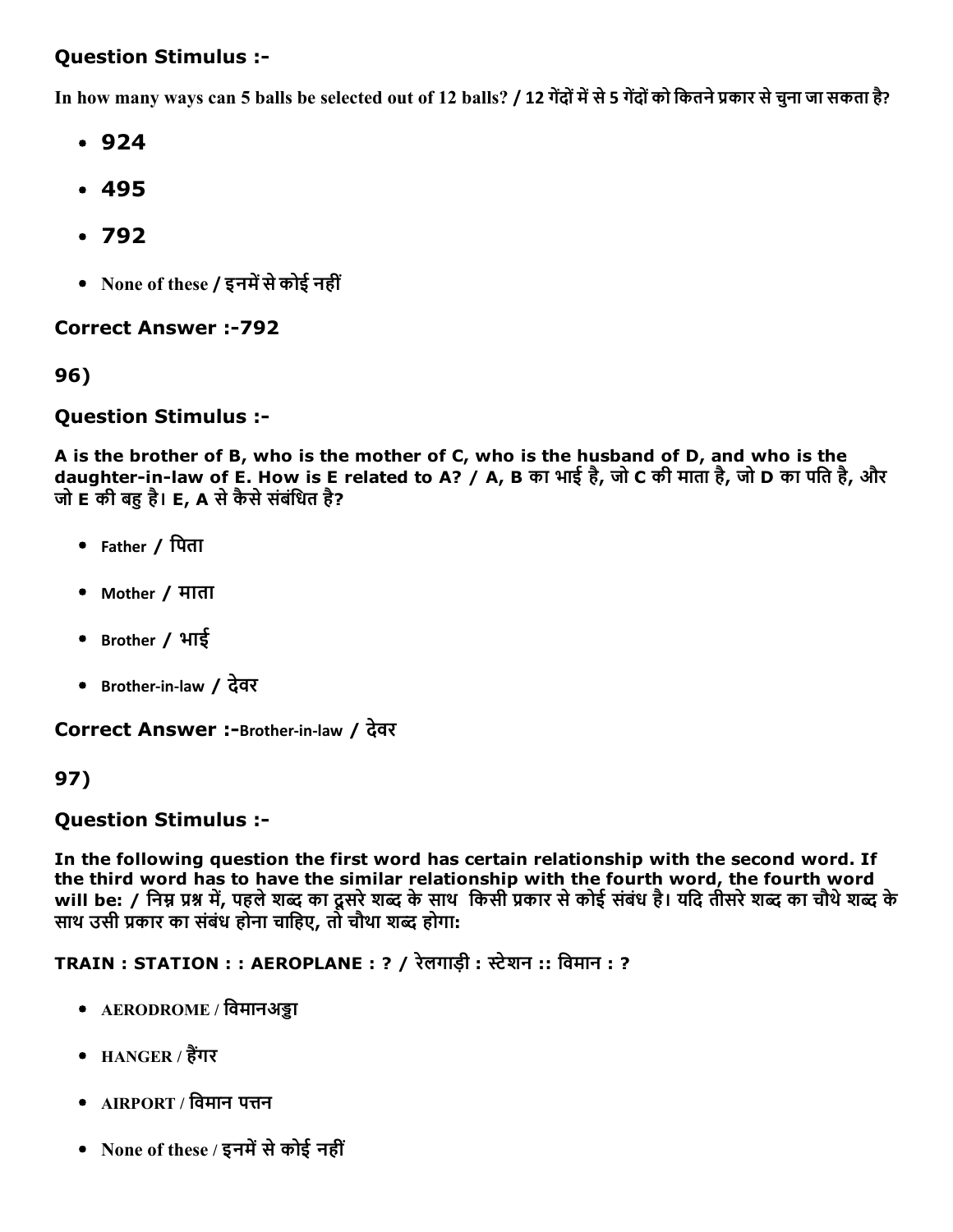98)

Question Stimulus :

 $A + B$  means that A is B's daughter. / A + B का मतलब है कि A, B की बेटी है।

A x B means that A is B's son. / A x B का मतलब है कि A, B का बेटा है।

<code>A - B</code> means that A is B's wife. / A - B का मतलब है कि A, B की पत्नी है।

If the relationship P and S is represented as P  $\times$  Q - S, then, which of the following is always TRUE? / यदि P और S के बीच का संबंध P x Q – S से दर्शाया गया है, तो, निम्न में से कौन सा हमेशा सत्य है?

- S is Q's wife. / S, Q की पत्नी है।
- $S$  is P's father. /  $S$ , P के पिता हैं।
- P is Q's daughter. / P, Q की बेटी है।
- Q is P's father. / Q, P के पिता हैं।

Correct Answer :-S is P's father. / S, P के पिता हैं।

99)

#### Question Stimulus :

How is my sister's father's father's brother related to me? / मेरी बहन के पिता के पिता का भाई मुझसे कैसे संबंधित है?

- Uncle / अंकल
- Grandfather / दादा
- Granduncle / दादा(का भाई)
- $\bullet$  None of the above / उपरोक्त कोई नहीं

Correct Answer :-Granduncle / दादा(का भाई)

### 100)

#### Question Stimulus :

Which of the following is the mirror image of GLASS? / निम्न में से कौन सा GLASS का दर्पण प्रतिबिम्ब है?

**GLASS**